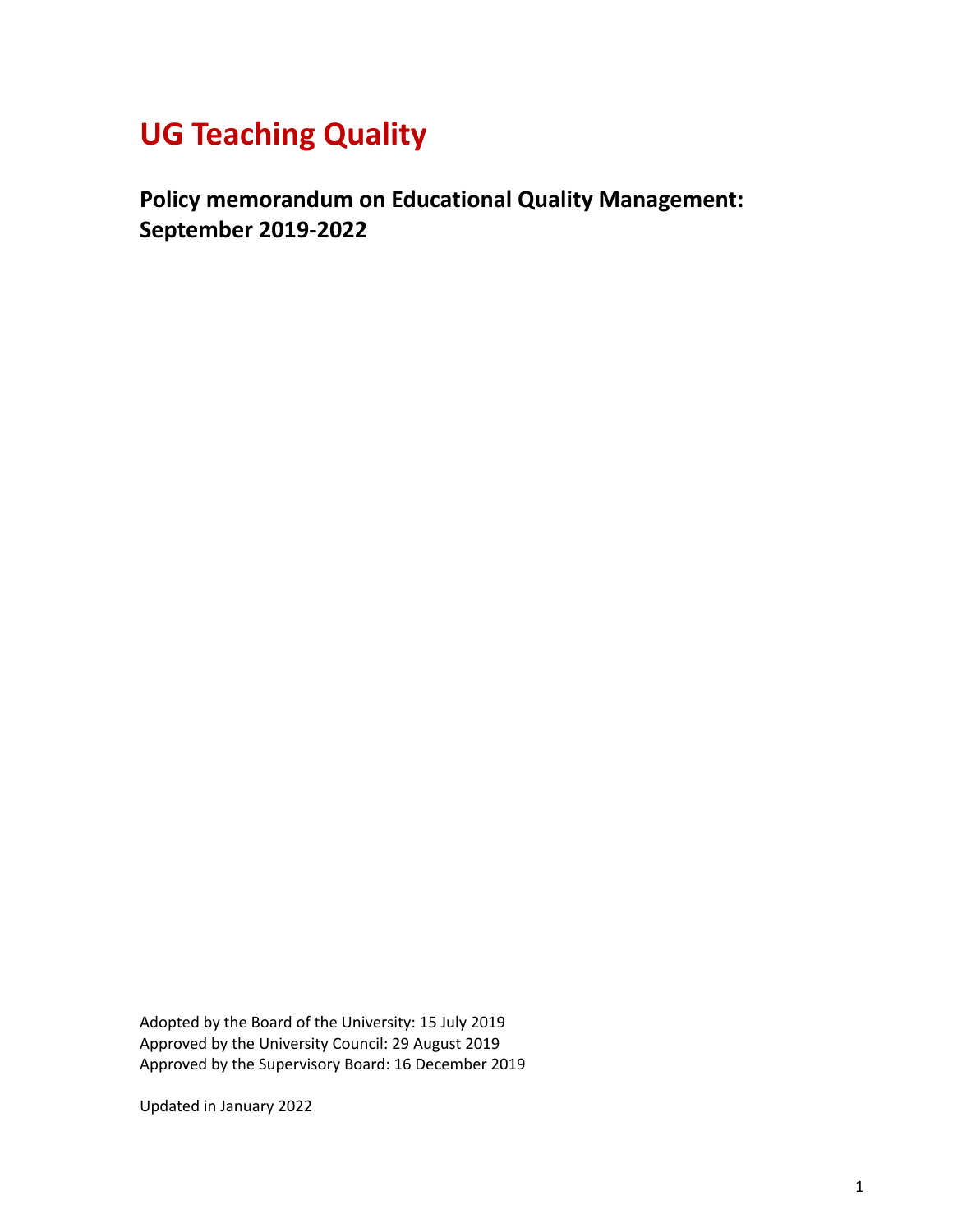| About this policy memorandum                                 | 4              |
|--------------------------------------------------------------|----------------|
| <b>Updating Educational Quality Management</b>               | 4              |
| Structure of this memorandum                                 | 4              |
| Introduction                                                 | 5              |
| <b>UG Strategic Plan</b>                                     | 5              |
| Vision on teaching                                           | 5              |
| Vision on educational quality assurance                      | 5              |
| Quality culture                                              | 6              |
| Learning organization                                        | 6              |
| Quality Agreements 2019-2024                                 | $\overline{7}$ |
| <b>UG Quality Assurance: components</b>                      | 7              |
| Signals                                                      | $\overline{7}$ |
| Analysis                                                     | 7              |
| Follow-up                                                    | 8              |
| <b>PDCA cycle</b>                                            | 8              |
| Strategic goals (plan)                                       | 8              |
| Policy plans                                                 | 8              |
| Policy and teaching (do)                                     | 9              |
| Evaluations (check)                                          | 9              |
| Action plans (act)                                           | 9              |
| <b>Quality assurance in practice</b>                         | 10             |
| Monitoring                                                   | 10             |
| Degree programme including staff and course unit             | 10             |
| Faculty                                                      | 10             |
| Institution                                                  | 10             |
| Anchoring strategy                                           | 10             |
| Anchoring quality of education                               | 11             |
| Information                                                  | 11             |
| Evaluations                                                  | 11             |
| Actors: responsibilities                                     | 12             |
| <b>Central facilitation</b>                                  | 12             |
| Advice on quality assurance                                  | 12             |
| Support                                                      | 12             |
| <b>Attachments</b>                                           | 16             |
| Appendix 1: Inventory of used Evaluations, Dates and Reports | 16             |
| Evaluations                                                  | 17             |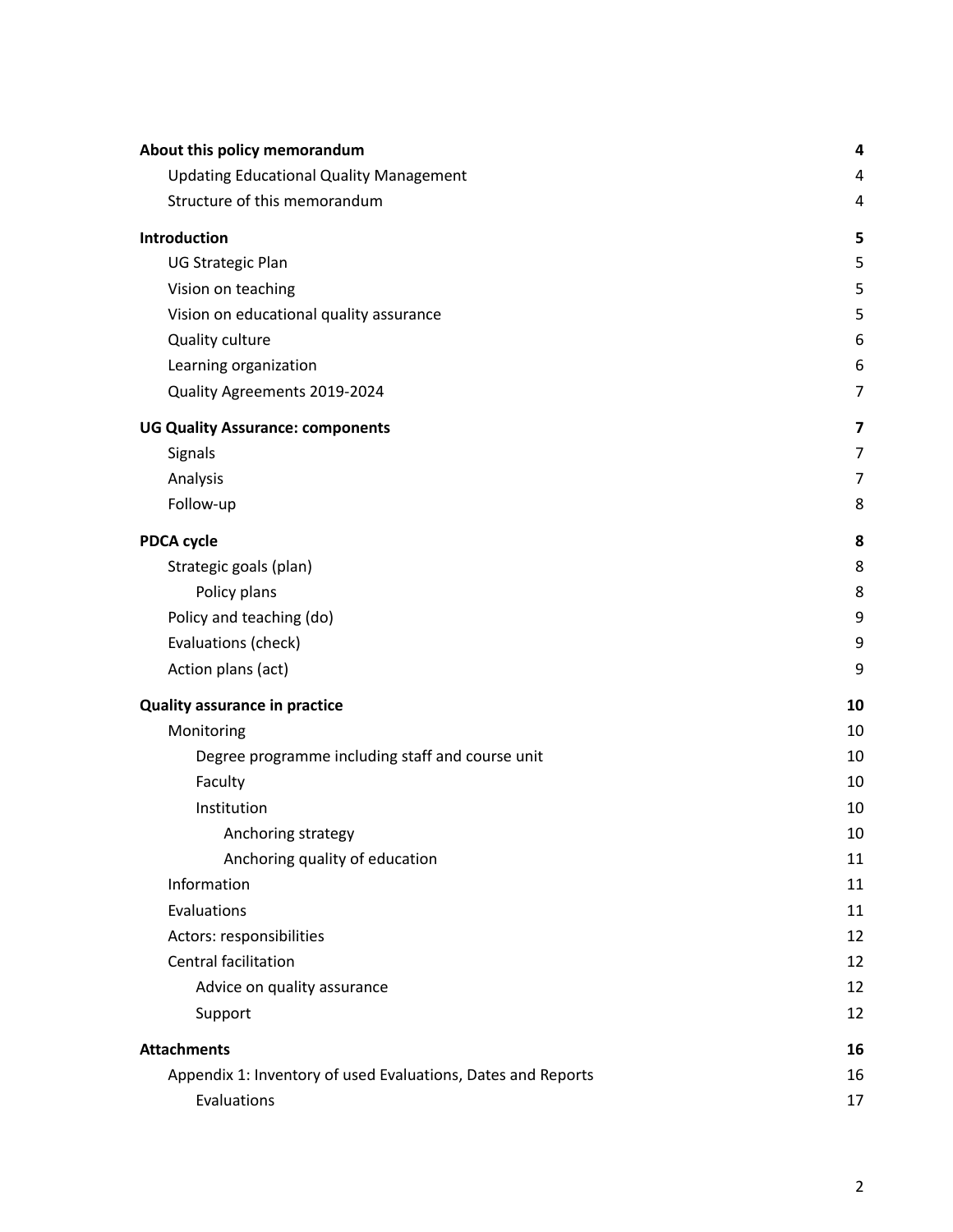| Data                                                                | 18 |
|---------------------------------------------------------------------|----|
| Reports                                                             | 20 |
| Appendix 2: Structure of the Education Monitor                      | 21 |
| Appendix 3: Procedures                                              | 24 |
| Faculty planning                                                    | 24 |
| Review and accreditation: The Netherlands                           | 24 |
| Review and accreditation: International                             | 30 |
| <b>Tracks</b>                                                       | 32 |
| Change of name of degree programme and tracks                       | 33 |
| Midterm Review, formerly: mini audit                                | 35 |
| Change of language of instruction                                   | 35 |
| Selection and placement/ Numerus Fixus Bachelor's degree programmes | 36 |
| Selective Master's programmes                                       | 36 |
| Admission with HBO propaedeutic year                                | 36 |
| Matching Bachelor's programmes                                      | 36 |
| February starting date master's programmes                          | 37 |
| Appendix 4: UG governance model                                     | 38 |
| Appendix 5: Protocol on Selective Master's Safety Net               | 40 |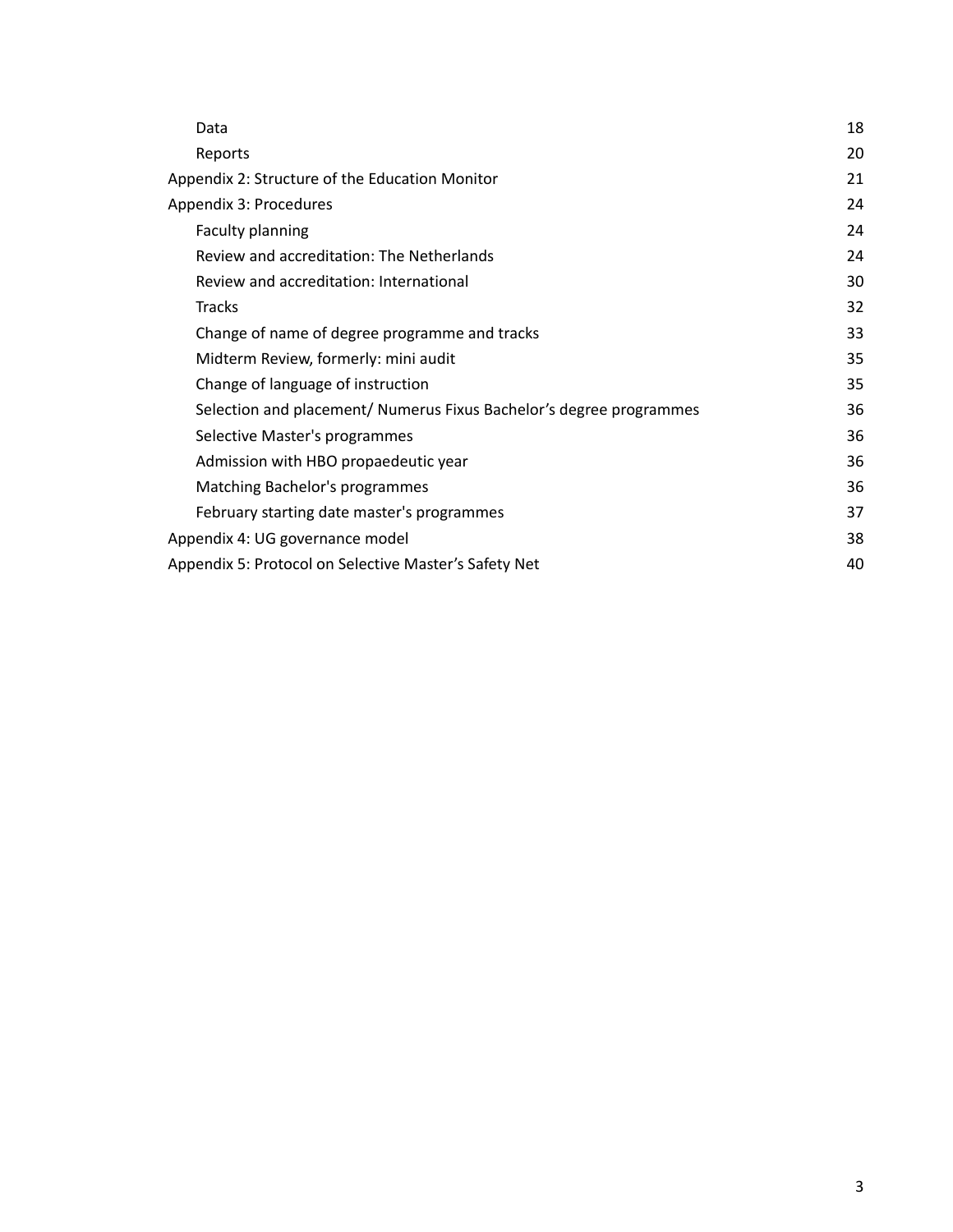# <span id="page-3-0"></span>1. About this policy memorandum

# <span id="page-3-1"></span>UPDATING EDUCATIONAL QUALITY MANAGEMENT

The present *Memorandum on UG Education Quality Assurance 2019-2022* is the update of the document *UG Quality Assurance Protocol for Teaching 2017-2020*. It has been adjusted on the basis of:

- an evaluation round in which the faculties gave their opinion on the UG Quality Assurance Protocol for Teaching 2017-2020, as announced in that protocol. The evaluation among faculties showed that the 2017-2020 protocol was formulated too uniformly, did not do sufficient justice to the differences per faculty and was therefore insufficiently supportive of the quality culture;
- the experience and results of external evaluations, both at the degree programme level and at the institution level during the years 2017, 2018 and 2019;
- Quality Agreements between the Ministry of Education, Culture and Science and the UG 2019-2024;
- the key elements of the UG Strategic Plan 2021-2026;
- the results of the Institutional Assessment & Quality Assurance 2019;
- in particular, teaching quality as a strategic goal or instrument.

The update gives shape to various innovations. The most important of these are:

- more room for faculties and degree programmes to make their own choices within their own quality assurance and the UG-wide frameworks;
- abolition of the obligation to use Quamatrix as a document system;
- a vision on quality culture and the role of the UG as a learning organization to stimulate quality in teaching;
- midterm reviews for institutions and programmes;
- limiting the scope of reporting in the years between the visitation and midterm reviews.

# <span id="page-3-2"></span>STRUCTURE OF THIS MEMORANDUM

The memorandum first outlines the relevant parts of the UG Strategic Plan and the vision on teaching, to which the vision on teaching quality and quality culture are related.

The general principles of the UG quality assurance are discussed. The PDCA cycle that forms the core of the system is explained in more detail. The assurance part of the UG quality assurance, in which structural reporting and cyclical discussion by the main actors play an important role, is explained.

The memorandum ends with an outline of the advice and support for the improvement policy.

The appendices provide concrete details of components of quality assurance. The UG has added a number of agreements and procedures to the existing legislation and regulations on the teaching quality, partly at an institutional level and partly at a faculty level. These are included in Appendix 3 to this memorandum. The agreements and procedures are related to, among other things, visitations, tracks in degree programmes, midterm reviews and Education Monitors.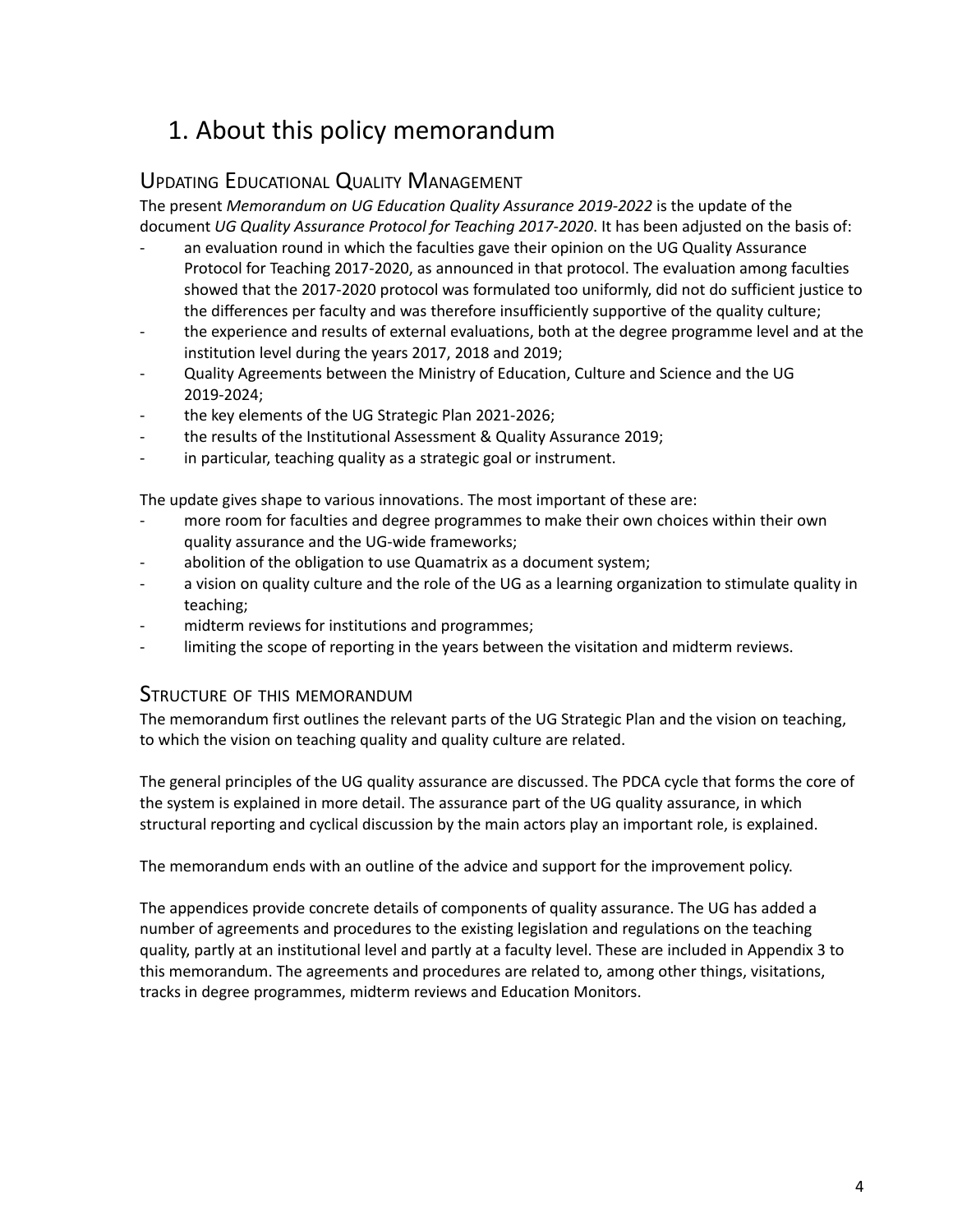# <span id="page-4-0"></span>2. Introduction

# <span id="page-4-1"></span>UG STRATEGIC PLAN

One of the starting points in every UG Strategic Plan is to strengthen and improve teaching. The UG has described its concept of good teaching and teaching quality in a current vision, which is also the starting point of faculty visions on teaching.

# <span id="page-4-2"></span>VISION ON TEACHING

The UG stands for sound academic teaching programmes, which we provide in and by an inspiring, academic community, in which academic teaching and research are interlinked. The accumulation of knowledge and skills, is in the first place, the result of good interaction between staff members and students. This interaction helps students to become active and responsible participants in their own learning process.

The UG wants to create strong links between students and staff, between teaching and research and between teaching and relevant social issues in a national and international context. We believe that talent flourishes in a close-knit academic community that shares, creates, exchanges and integrates knowledge: a community that inspires members to develop their academic knowledge, interests and talents optimally.

The UG places high demands on the quality of its teaching, as is demonstrated by its vision.

## <span id="page-4-3"></span>VISION ON EDUCATIONAL QUALITY ASSURANCE

The characteristics of the UG quality assurance:

- teaching quality is an ongoing strategic goal and instrument;
- there are two aspects to quality in teaching: maintaining existing quality and achieving quality improvement;
- information in the form of pre-defined indicators on the teaching quality, established in consultation with the main parties within the UG;
- the cycle of governance in the field of teaching quality;
- UG procedures, including starting, modifying or discontinuing degree programmes or tracks, and the preparation for, and handling of, visitations (see: appendices to this memorandum);
- the awareness that the daily practice of quality assurance consists of continuous attention to information and to the processes that create quality. This is done on the basis of a substantive ambition of the teaching staff in an open atmosphere of safety and trust in which they take joint responsibility and ownership, share knowledge and enter into discussions about the teaching quality.

Qualitative, quantitative and evaluative information on teaching forms the basis of quality assurance.<sup>1</sup> The systematic collection, integration and discussion of this with various bodies provides the Board of the University with signals about the teaching quality that help it go through the PDCA cycle *(Plan-Do-Check-Act)*. The system appeals to actors at all levels, which makes it possible to formulate

<sup>&</sup>lt;sup>1</sup> See: Appendix 1 Inventory of evaluations, data and reports.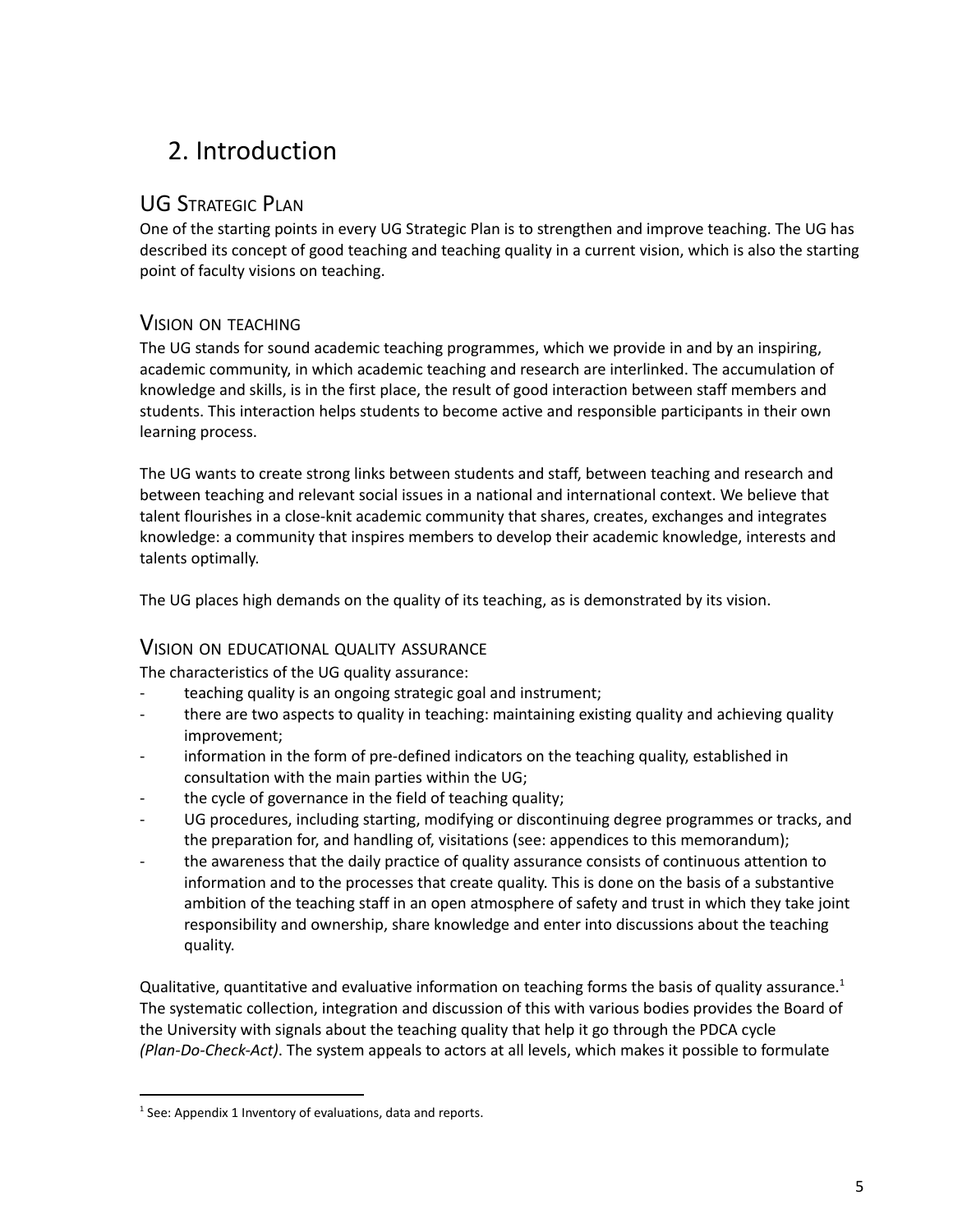appropriate actions in line with practice. The monitoring takes place at the level of staff, students, course units, degree programmes, faculties and the institution.

With this quality assurance system, the UG aims for a healthy balance between striving to maintain existing quality and working to improve the quality of the institution on the one hand, and the responsibility that the University, as a public organization, has to assume to society on the other. In order to achieve and maintain quality in teaching, the UG applies a quality assurance policy that is applied within a quality culture.

# <span id="page-5-0"></span>QUALITY CULTURE

The UG is an organization in which responsible professionals, shared ownership and mutual trust form the basis for a quality culture. Quality assurance is in line with the decentralized management model of the UG<sup>2</sup>, in which the Board of the University determines the frameworks. Within this governance model, faculties can shape policy in their own way within UG-wide frameworks. These frameworks are developed with internal and external stakeholders; the exact details of the frameworks are the responsibility of the faculties.

In the coming years, the Board of the University intends to further facilitate faculties and degree programmes in guaranteeing the teaching quality. The starting point is that strengthening the professionalism and personal responsibility of staff supports quality culture. The recent move to lump sum funding is an example of this: trust rather than control.

Thanks to room in the frameworks, Faculty Boards – as competent professionals with sufficient autonomy – are able to take decisions that best suit their degree programmes, disciplines, personnel and organization. This contributes to a widely supported vision, sufficient variation per discipline and the further development of a common quality culture. Accountability takes place by Faculty Boards providing insight into their results in the cyclical administrative meeting with the Board of the University.

Within quality culture, quality assurance is a combination of a formal and an informal system that facilitates discussion and signals regarding the teaching quality. Because there is also informal contact, signals are more likely to be shared when compared to a purely formal system.

## <span id="page-5-1"></span>LEARNING ORGANIZATION

In addition to formal systems, informal attention is also paid to quality assurance. There are several examples of informal consultation for the benefit of the teaching quality, such as:

- The monthly informal lunch of the Committee of Deans. Without an agenda, current affairs are shared between deans, which is considered extremely useful.
- Informal consultation between the Rector Magnificus and invited student members during a breakfast session. The teaching quality is also discussed in these consultations.
- The 'armchair meeting' of the University Council. In this meeting, experts are invited to discuss aspects of quality assurance within the institution.
- Peer discussions for members of Boards of Examiners and Programme Committees.
- Activities of the Teaching Academy Groningen, which will be expanded in the coming period with the aim of giving lecturers the opportunity to exchange good practices.

 $2$  See Appendix 4.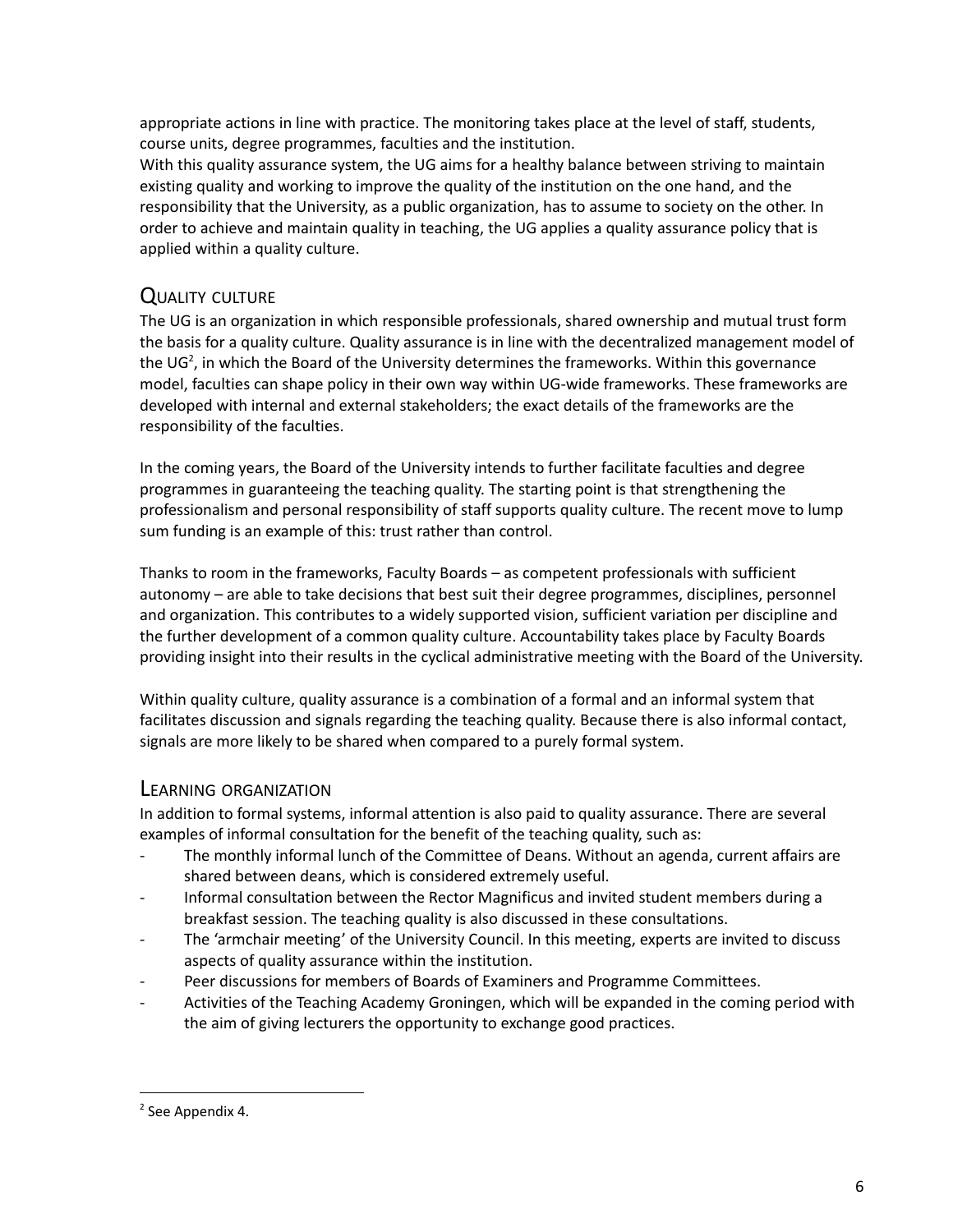# <span id="page-6-0"></span>QUALITY AGREEMENTS 2019-2024

The national agreements as laid down in the Academic Education Sector Agreement 2018 have been translated within the UG into plans to further improve the teaching quality and study success.<sup>3</sup> The student loan system funds make this quality impulse possible; students can still indirectly benefit from the abolition of the student loan system. The Quality Agreements relate to the period 2019-2024. The Board of the University, in consultation with the University Council, decided in 2018 to use the first batch of student loan system funds in two ways:

- For improvement and innovation of teaching at the UG. To this end, all faculties have set up teaching improvement projects.
- For the benefit of the staff-student ratio at the UG. The ambitions should not lead to a higher workload since competent lecturers who have sufficient time for students and teaching are a basic condition for good teaching.

# <span id="page-6-1"></span>3. UG Quality Assurance: components

Cyclical educational quality assurance consists of agreements, information and signals, images and analyses and, finally, follow-up. This puts the various actors in control.

The actors have agreed the following in advance:

- That they cyclically look at certain signals, sometimes in the form of core data and sometimes through complex process indicators (signals);
- how they analyse and interpret the signals (analysis);
- that they respond to the signals, depending on the nature or constellation of the signal(s), in order to maintain, support and, if possible, improve the teaching quality (follow-up).

# <span id="page-6-2"></span>**SIGNALS**

Degree programmes, faculties and the Board of the University collect different types of information that say something about the teaching quality, such as:

- Business Intelligence/Management data, such as inflow, throughput and outflow data, participation in excellence pathways, lecturer quality, data on teaching efforts and course unit results.
- evaluations such as standard course unit evaluations, NSE, NAE, ISB, curriculum evaluations, external training and institutional visitations;
- signals from students, lecturers and professional groups through Programme Committees, student advisors, confidential advisers, R&O interviews and contacts with the professional field;
- evaluations of teaching adaptations and innovations in the form of process monitoring;
- signals from Advisory Boards.

Faculties have the opportunity to make their own choices about how and to what extent they generate this information on the basis of their own teaching philosophy and organizational structure.

# <span id="page-6-3"></span>**ANALYSIS**

On the basis of this information, it is possible to determine the state of affairs for various aspects of teaching. The institution, faculty and/or degree programme can then take action, such as:

<sup>&</sup>lt;sup>3</sup> See: UG Institutional Plan on Quality Agreements, spring 2019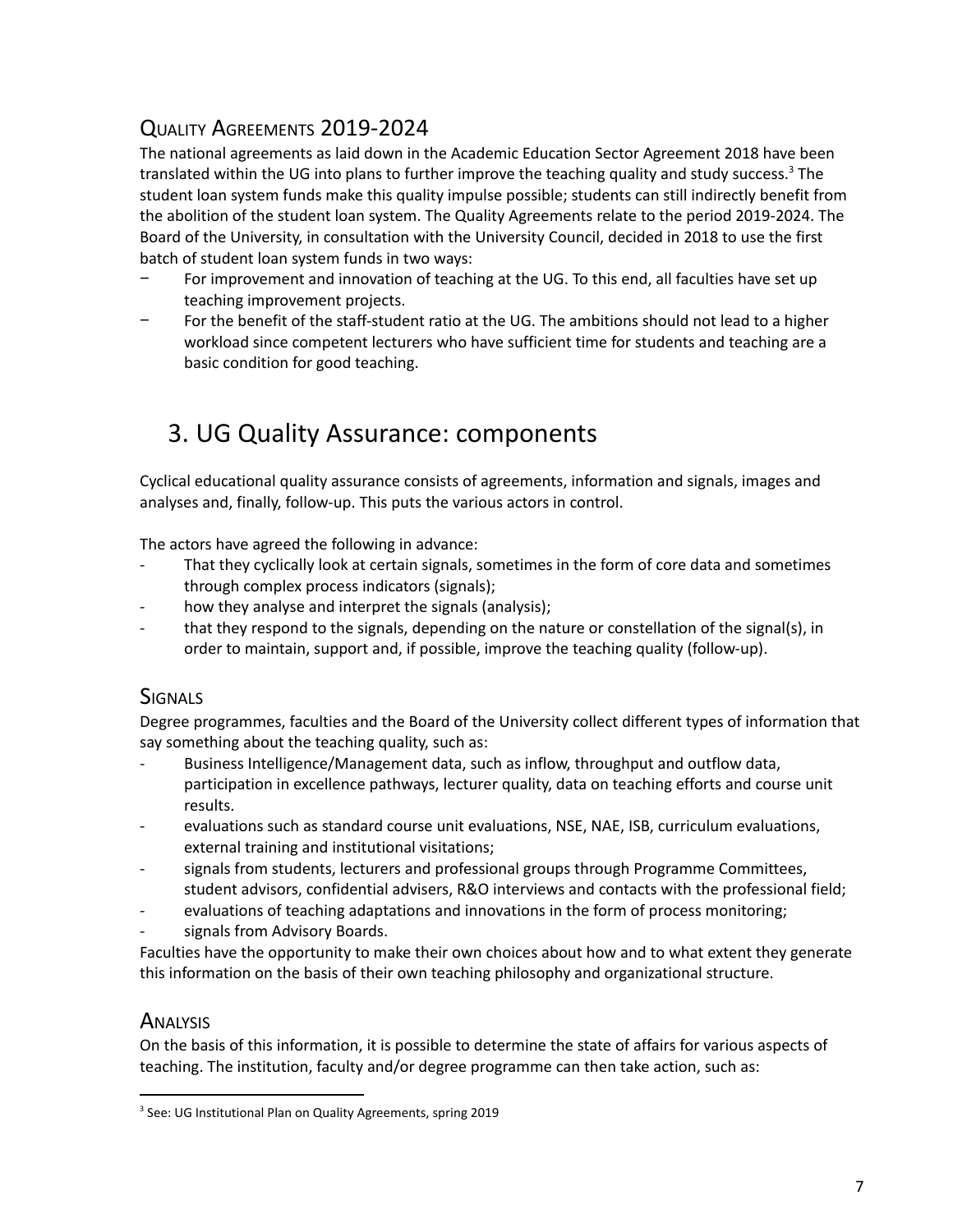- a discussion about teaching and the teaching quality with those directly involved, such as staff, students and management;
- follow-up analysis, if the signals do not provide sufficient pointers for concrete improvement measures, including the design and purpose of the follow-up investigation;
- improvement measures with a plan of action, intended effects and the evaluation period;
- policy adjustment, when the signals concern themes that transcend the degree programme or faculty, including analysis of the signals, proposal for adjustment and evaluation period;
- adaptation of the strategy or vision: adaptation of the vision on teaching or vision on teaching quality, and related objectives.

# <span id="page-7-0"></span>FOLLOW-UP

The cyclical approach is laid down in reports and a systematic follow-up can be carried out on the basis of the results of evaluations, reviews and administrative agreements:

- staff: reports of R&O interviews with lecturers, staff surveys,
- course unit and assessment: course unit and assessment evaluations,
- degree programme: programme evaluations, visitations, annual reports of Boards of Examiners and Programme Committees and Advisory Boards, Education Monitor;
- faculty: audit reports, annual education interviews, administrative agreements, Faculty Education Monitors, project evaluations (innovations and changes in teaching);
- institution: i.a. horizontal meta-analysis of the signals from Faculty Education Monitors and vertical trails from Faculty Education Monitors and/or broad evaluations and results of the Institutional Assessment and Quality Assurance.

# <span id="page-7-1"></span>4. PDCA cycle

The model of the UG quality assurance education entails the *Plan-Do-Check-Act cycle* and consists of the following elements:

# <span id="page-7-2"></span>STRATEGIC GOALS (PLAN)

The indicators in the Strategic Plan have fixed definitions, and for each indicator, the desired result and the result that gives rise to action are indicated. The indicators are related to the strategic goals formulated in the vision on teaching of the University and faculties. Faculty strategic plans will be aligned with the UG Strategic Plan 2020-2025. This ensures a high degree of convergence and continuity of the vision on teaching within the institution as a whole.

# <span id="page-7-3"></span>*POLICY PLANS*

As part of a well-functioning quality assurance system, a faculty has policy plans for their teaching quality and related main subjects. This also includes the objectives that are in line with the University's vision and policy on teaching. These concern the following topics:

- teaching and degree programmes: elaboration of the faculty's vision on teaching;
- assessment and Boards of Examiners;
- course unit and curriculum evaluation;
- lecturer quality;
- teaching concept;
- study guidance;
- support services;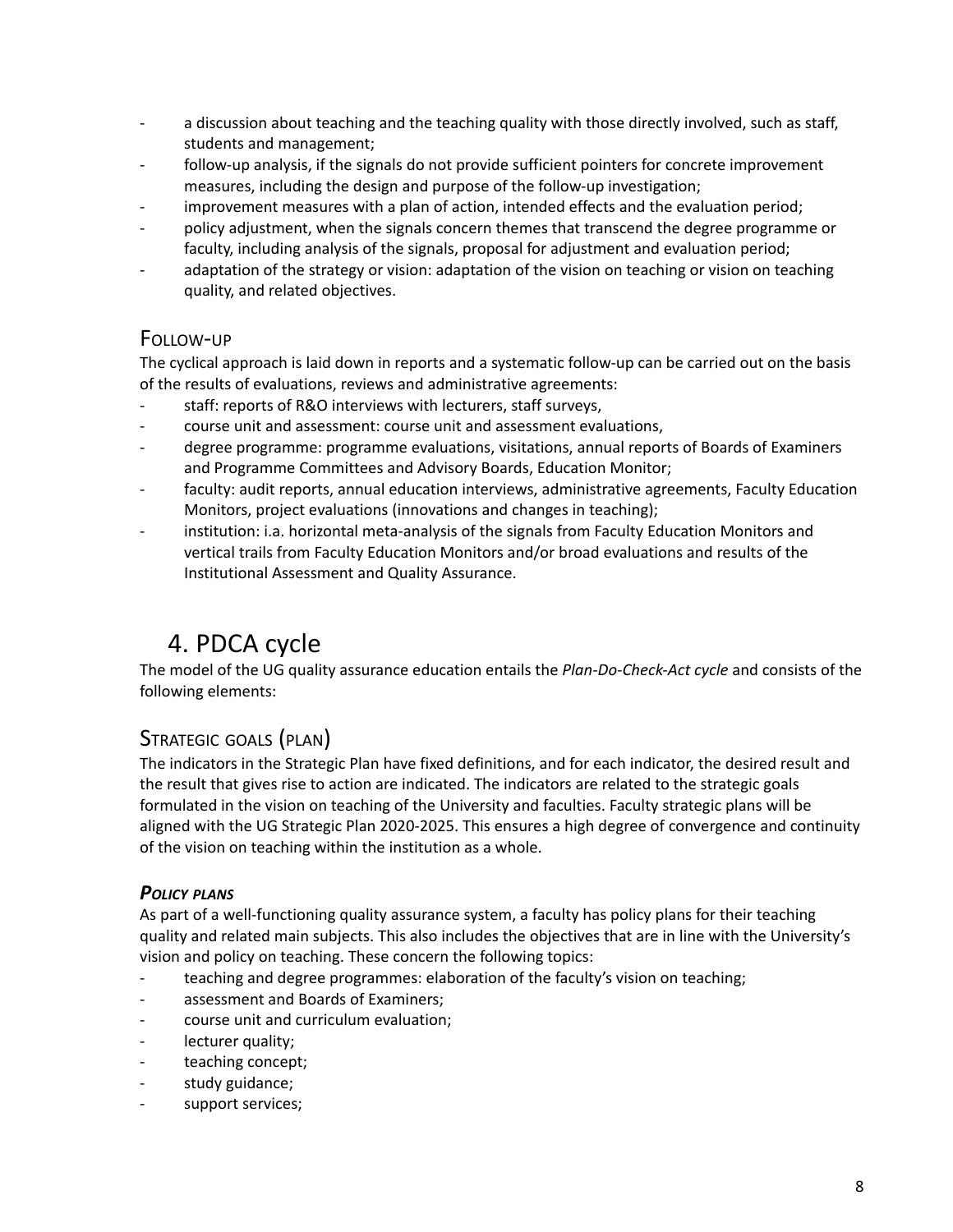housing (University).

The policy plans will be updated at least every six years. The assessment plan of a faculty or degree programme is always updated on the basis of the teaching programme.

# <span id="page-8-0"></span>POLICY AND TEACHING (DO)

Teaching policy plans provide the framework for daily teaching practice:

- In term of organization: for example, number of contact hours, set-up procedures for examinations, and use of course unit evaluations;
- In terms of content: for example, the interweaving of research in teaching, connection with other course units in the learning pathway, internationalization and connection with the professional field.

# <span id="page-8-1"></span>EVALUATIONS (CHECK)

For a closed quality cycle, it is necessary to identify the effects of implementation practice and improvement measures. Teaching at the degree programme and faculty level is mapped out via the Education Monitors, in which the most important developments and points for attention are reflected on an annual basis through a *snapshot*. Education Monitors are fed by structural periodic evaluations. In addition, in-depth evaluations and internal reviews are carried out when indicators give cause to do so, at every level of the institution. An elaboration can be found in Appendix 1.

At the institutional level, the *External Reports of the Administrative Meetings* describe the state of affairs, including a reflection on the main points for attention and outcomes of the Administrative Meetings. An elaboration of this system can be found in chapter 5 of this memorandum.

# <span id="page-8-2"></span>ACTION PLANS (ACT)

On the basis of evaluation results, current developments, Education Monitors and the *External Reports of the Administrative Meetings,* points for improvement are identified and action plans are drawn up after discussion in the relevant bodies such as the Programme Committee, the Board of Examiners and/or the Advisory Board. These action plans have four possible functions:

- to develop policy when it is lacking for a specific topic;
- to adjust the policy when the existing policy on a subject is not (or no longer) satisfactory;
- to adjust objectives when the policy objectives are missing or are no longer met;
- to share current best practices.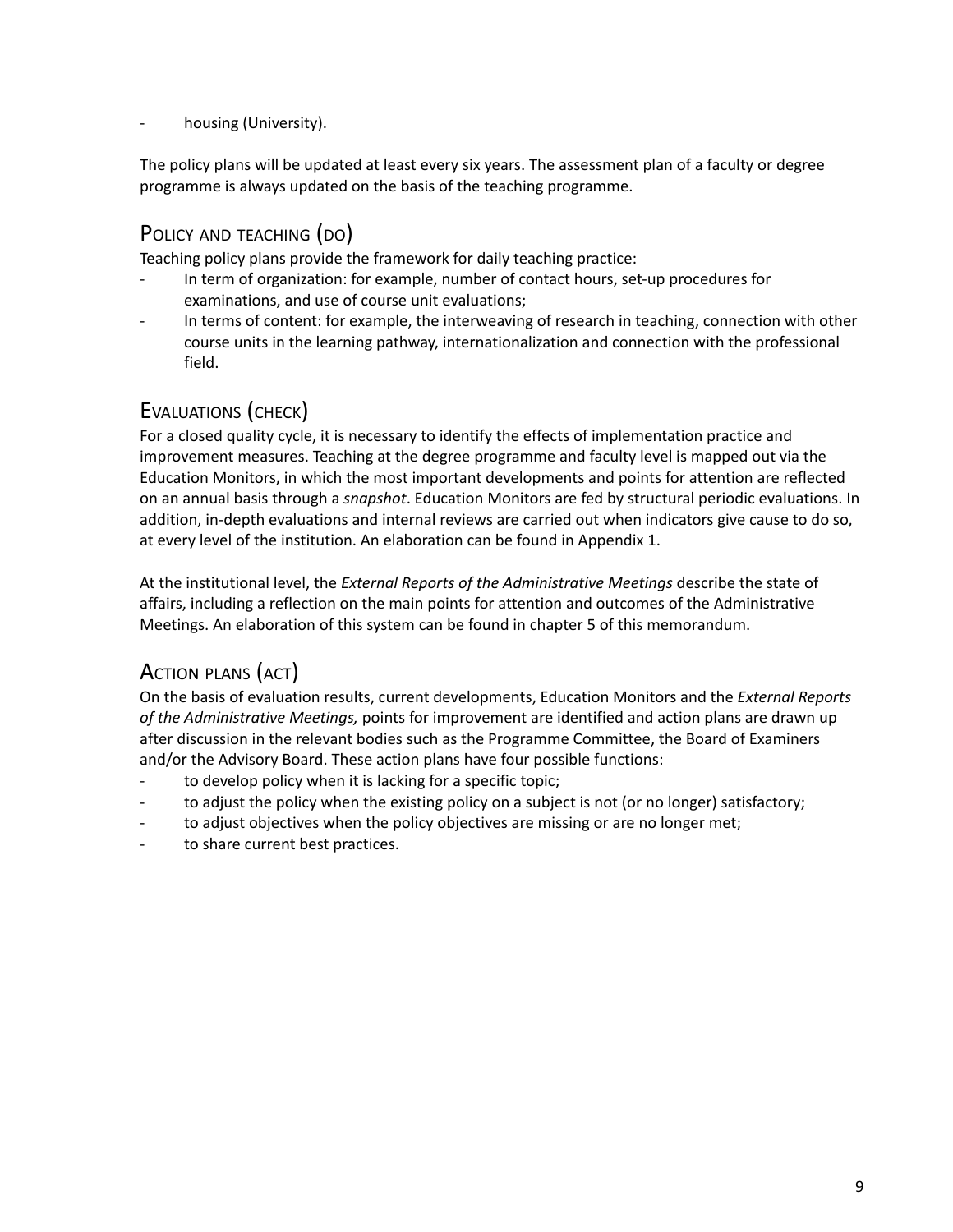# <span id="page-9-0"></span>5. Quality assurance in practice

## <span id="page-9-1"></span>**MONITORING**

Monitoring and reflection on the teaching quality takes place at the degree programme, faculty and institutional levels.

Degree programmes and faculties report on:

- 1) results on indicators;
- 2) examination of those results;
- 3) improvement plans including a timetable based on this;
- 4) evaluation of the effects of the improvement plans.

#### <span id="page-9-2"></span>*DEGREE PROGRAMME INCLUDING STAFF AND COURSE UNIT*

Each year, faculties draw up a monitor for degree programmes individually or in a cluster or jointly for all degree programmes of a faculty in combination with the monitor at the faculty level, in which the most important findings, developments, and plans of degree programmes are discussed. To this end, faculties reflect on the quality of their degree programmes, including:

- important results of the broad evaluations;
- in-depth evaluations;
- ongoing improvement plans and the effects of completed action plans.

Faculties also identify new or recurring themes and points for attention in their monitor(s) for their degree programmes and discuss evaluations and improvement plans.

# <span id="page-9-3"></span>*FACULTY*

Each year, the faculty draws up an Education Monitor, whether or not on the basis of separate Degree Programme Education Monitors, in which it discusses the most important findings, developments and plans at the faculty level. The faculty reflects on:

- the important results of the broad evaluations;
- in-depth evaluations;
- ongoing improvement plans and the effects of completed action plans.

The faculty indicates when there are changes in the faculty's teaching strategy and also identifies new or recurring themes and points for attention, including evaluations and improvement plans.

#### <span id="page-9-4"></span>*INSTITUTION*

#### <span id="page-9-5"></span>**Anchoring strategy**

In order to anchor the strategy, the Board of the University discusses the strategic themes during two Away-sessions each spring. The formal discussions between the Board of the University and the Faculty Boards take place in the autumn Administrative Meeting, during which the faculty strategy for research, education, social impact and the associated processes such as HR and the relationship with the UG Strategic Plan are discussed. The evaluation cycle of the strategic agenda is described in the appendix to the Strategic Plan. Input for the Administrative Meeting is the faculty budget, (comprehensive) reports on the implementation of the strategy and the 'policy and budget' document.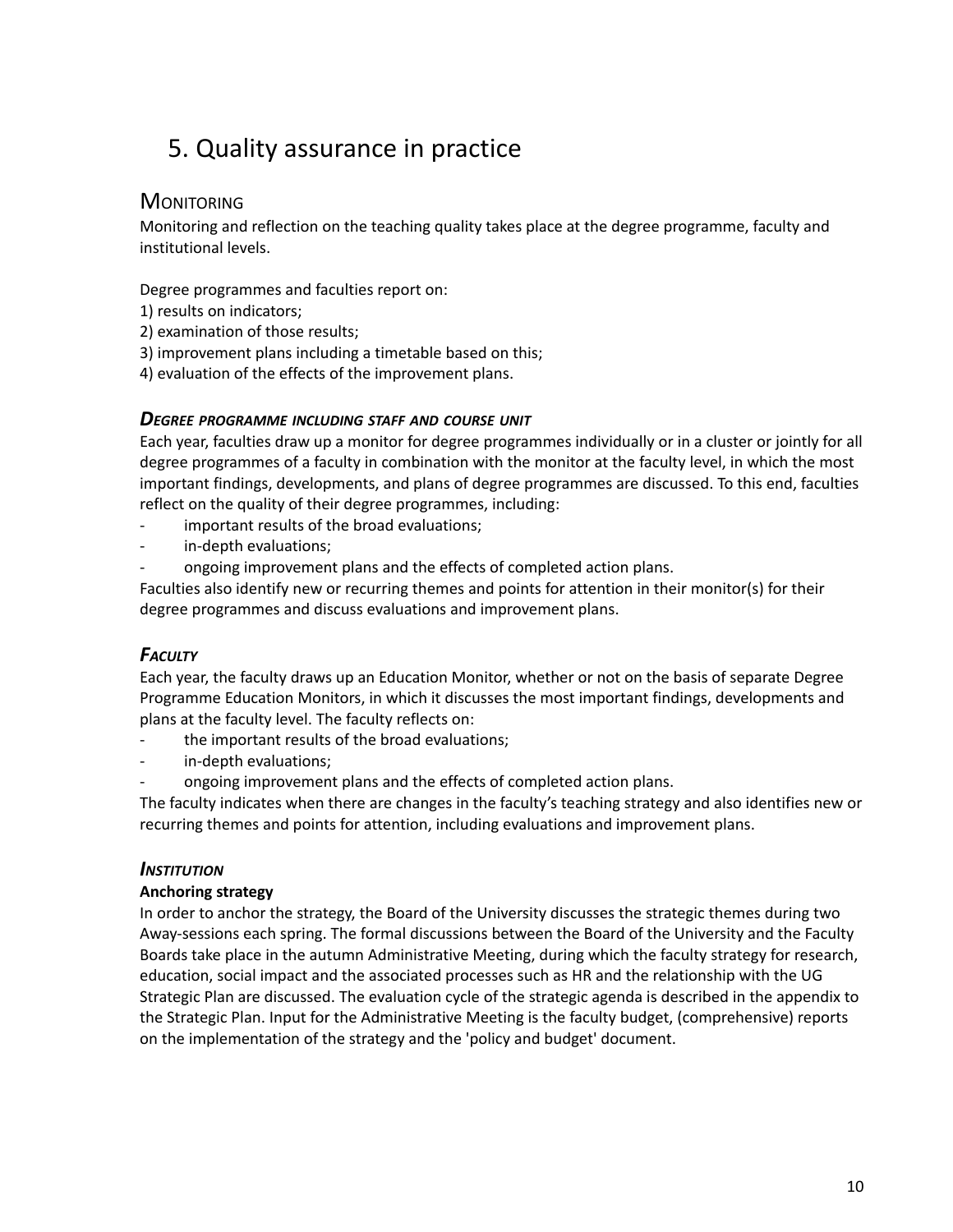#### <span id="page-10-0"></span>**Anchoring quality of education**

The quality of education is discussed in the spring. On the basis of the education monitor, annual education talks are held between the Director of Education SER and the Faculty Board members responsible for education, accompanied by a number of staff from the faculty and the SER Quality Assurance unit. Input for this is the faculty education monitor.

The actions discussed in the annual education meeting are jointly reported by the Faculty Board and SER to the Board of the University. Developments that pose a risk may give rise to further consultation between the Rector and the Faculty Board or be the subject of further discussion in the autumn Administrative Meeting.

The report on the quality agreements is an appendix to the education monitor and can thus be part of the annual education meeting. The analysis of this report is done by the working group on quality agreements. The steering group advises the Board of the University; the Board of the University submits the report to the University Council for approval and adopts it. The working group produces aggregate reports for the UG's annual report.

The annual planning letter cycle safeguards changes in programmes (tracks, selection, name changes, applications for new programmes). The planning letter is sent to the Faculty Boards at the beginning of December; the requests must be submitted before mid-February to enable timely decision-making and processing in the administrative systems. If plans for changes are related to the strategy of the faculty, they can be discussed in the autumn Administrative Meeting prior to the request for proposals.

#### <span id="page-10-1"></span>**INFORMATION**

An important element of quality assurance is that the quality cycle is supported by documentation. These documents are stored in one of the University's storage systems and are therefore more widely accessible. These concern the vision on teaching, policy plans, evaluation results, action/improvement plans, annual reports and reports from related committees such as Programme Committees and Board of Examiners, and documents from the teaching process: study guides, various protocols, Teaching and Examination Regulations (OER). It is important that quality assurance is transparent and that policy and developments are traceable for those involved.

Access to the documentation must be workable for different users and must correspond to the questions that they have or have to answer as a result of their role in quality assurance. External and internal reviewers, e.g. for the Institutional Assessment and Quality Assurance, visitation & accreditation and midterm reviews will be interested in a different selection of documents than lecturers, students, Programme Committees and Board of Examiners or policy advisors and directors.

## <span id="page-10-2"></span>**EVALUATIONS**

The institution conducts periodic evaluations at every level. Longer-term developments are also taken into account. The main results and developments from these broad evaluations are summarized in the educational charts and serve as input for reflection at all levels of the institution. More in-depth evaluations are also carried out when the image of the indicators gives reason to do so. The cycle of quality assurance is explicitly addressed in the internal review. The internal review can be used as a further control instrument by the Board of the University or as a peer review by the Faculty Board.<sup>4</sup>

 $4$  An elaboration of the various evaluations can be found in Appendix 1.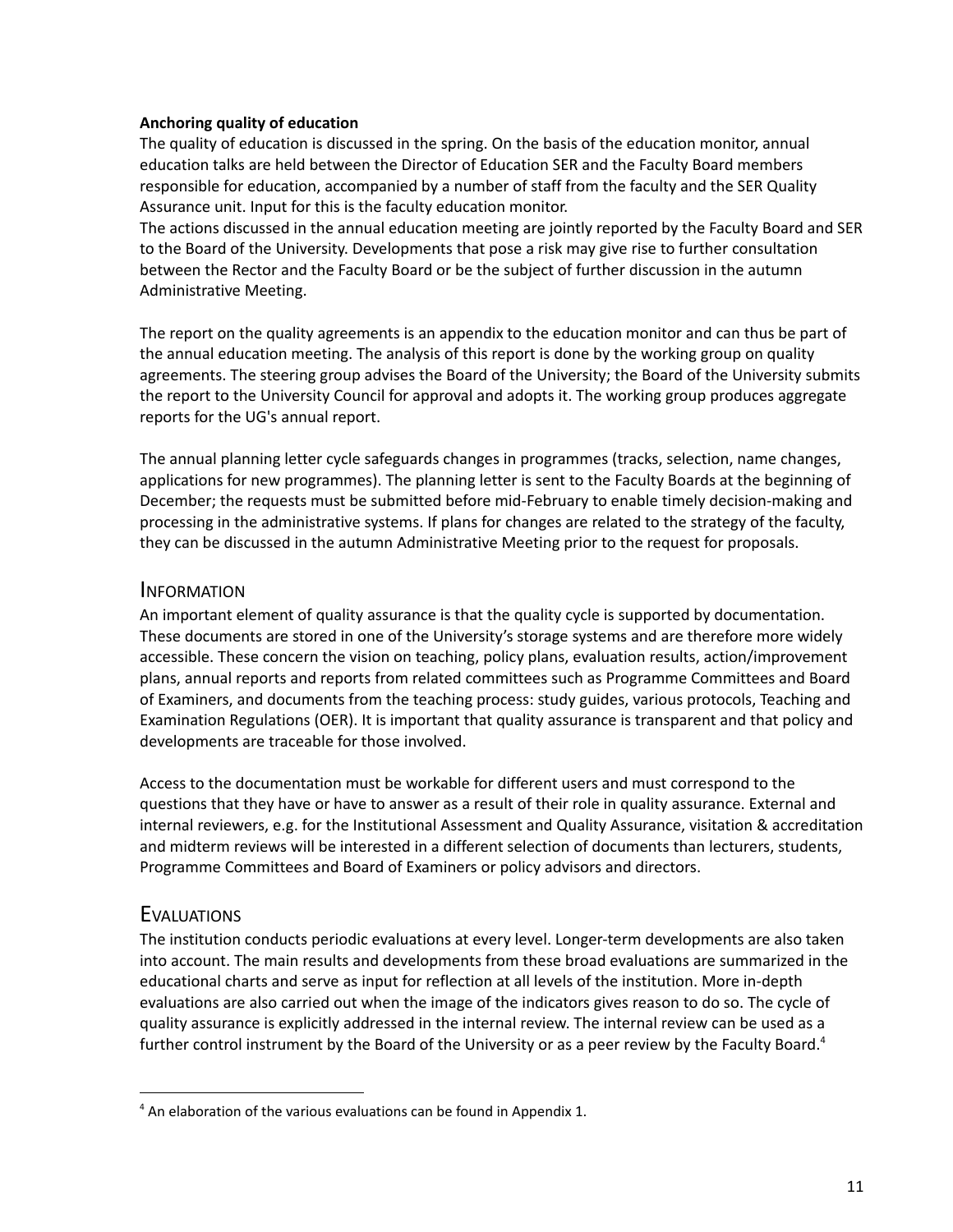## <span id="page-11-0"></span>ACTORS: RESPONSIBILITIES

The quality cycle is guaranteed by an organizational and decision-making structure in which tasks, powers and responsibilities are defined and in which the participation of students and staff is standard. Table 1 shows the tasks and roles.

## <span id="page-11-1"></span>CENTRAL FACILITATION

When conducting improvement policy in response to signals from quality assurance, the Board of the University makes a number of facilities available to faculties and degree programmes.

### <span id="page-11-2"></span>*ADVICE ON QUALITY ASSURANCE*

Faculties may request advice from the Strategy Department of Education & Research regarding educational strategy and quality assurance. The General Administrative and Legal Affairs department (ABJZ) is a possible point of contact for (implementation) questions concerning Board of Examiners, Teaching and Examination Regulations (OER) and other points of educational legislation and regulations. Both departments are part of the Office of the University.

## <span id="page-11-3"></span>*SUPPORT*

In addition to internal faculty support for teaching, faculties and degree programmes can call on the UG Expertise Centre for Educational Support and Innovation. The support focuses on the following issues:

- Assessment support: processing and analysis of assessments, advice and training for assessment development, support of ICT applications in the context of assessments;
- Professional development of lecturers: University Teaching Qualification (UTQ) and Senior Teaching Qualification (STQ), registration and customized course units;
- Advice and customized training for teaching innovation and curriculum design,
- Subject and curriculum evaluations: technical support, design tools, training.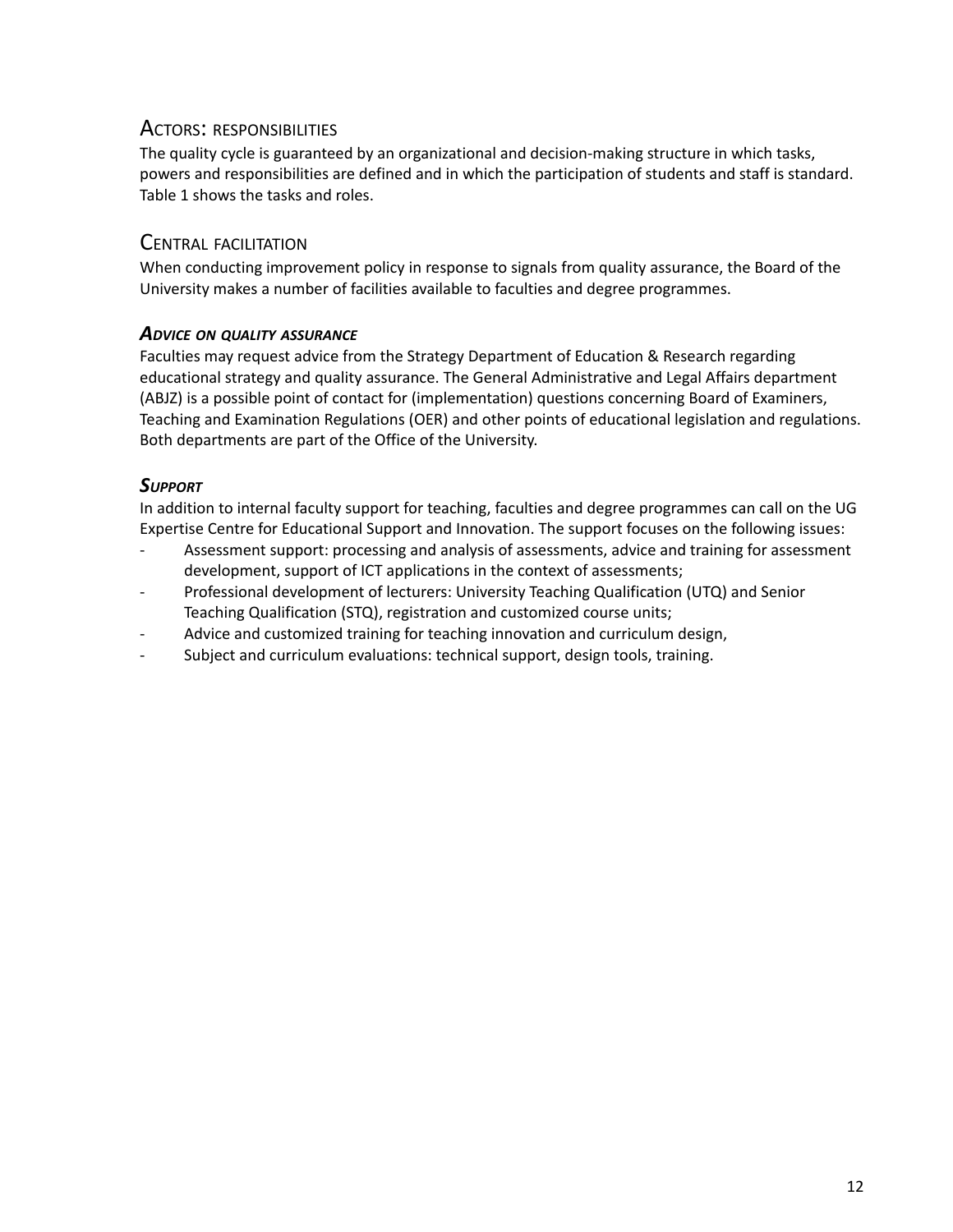#### **Table 1: Overview of stakeholders and their responsibilities in quality assurance in teaching**

The table is based on four types of responsibilities: supervision, implementation, staff participation and advice. Different stakeholders sometimes have different responsibilities depending on the situation. The table is based on the main responsibility.

| Level                                                        | <b>Responsibility</b>                                                                                                                                                                                                                                                                           | <b>Quality assurance</b>                                                                                                                                                                               | <b>Core Documents</b>                                                                                                                                             | <b>Results</b>                                                   |
|--------------------------------------------------------------|-------------------------------------------------------------------------------------------------------------------------------------------------------------------------------------------------------------------------------------------------------------------------------------------------|--------------------------------------------------------------------------------------------------------------------------------------------------------------------------------------------------------|-------------------------------------------------------------------------------------------------------------------------------------------------------------------|------------------------------------------------------------------|
|                                                              |                                                                                                                                                                                                                                                                                                 |                                                                                                                                                                                                        |                                                                                                                                                                   |                                                                  |
| Institution                                                  |                                                                                                                                                                                                                                                                                                 |                                                                                                                                                                                                        |                                                                                                                                                                   |                                                                  |
|                                                              | <b>Supervision</b>                                                                                                                                                                                                                                                                              |                                                                                                                                                                                                        |                                                                                                                                                                   |                                                                  |
| Supervisory Board                                            | The Supervisory Board ensures that the Board of the<br>University complies with laws and regulations. The<br>Supervisory Board is charged with the approval of<br>specific decisions of the Supervisory Board and also gives<br>advice.                                                         | Establishing a quality assurance<br>system.                                                                                                                                                            | <b>External Reports of the</b><br>Administrative Meetings,<br>educational charts.                                                                                 | Appointments<br>with the Board of<br>the University.             |
| Supervisory Board<br>Committee on<br><b>Teaching Quality</b> | The Supervisory Board Committee on Teaching Quality<br>supervises the quality of UG teaching and quality<br>assurance and advises the Supervisory Board on whether<br>the Board of the University complies with legislation and<br>regulations for teaching and teaching quality.               | Committee within the Supervisory<br>Board with a special focus on<br>teaching quality.                                                                                                                 | Comprehensive evaluations,<br>recorded, among others, via<br>educational charts, External<br>Reports of the Administrative<br>Meetings.                           | Appointments<br>with the Board of<br>the University.             |
|                                                              |                                                                                                                                                                                                                                                                                                 |                                                                                                                                                                                                        |                                                                                                                                                                   |                                                                  |
|                                                              | <b>Execution</b>                                                                                                                                                                                                                                                                                |                                                                                                                                                                                                        |                                                                                                                                                                   |                                                                  |
| Board of the<br>University                                   | The Board of the University has the final responsibility<br>for monitoring, managing and facilitating quality<br>assurance at all faculties and degree programmes. The<br>Board of the University takes measures and makes<br>agreements with faculties when indicators give cause to<br>do so. | Setting up a quality assurance system,<br>risk management, by means of<br>internal audits and in-depth<br>evaluations, External Reports of the<br>Administrative Meetings and<br>provisional adoption. | Faculty Education Monitors,<br>broad evaluations, recorded,<br>among other things, by means of<br>educational charts, in-depth<br>evaluations.                    | <b>External Reports</b><br>of the<br>Administrative<br>Meetings. |
|                                                              |                                                                                                                                                                                                                                                                                                 |                                                                                                                                                                                                        |                                                                                                                                                                   |                                                                  |
|                                                              | <b>Employee participation</b>                                                                                                                                                                                                                                                                   |                                                                                                                                                                                                        |                                                                                                                                                                   |                                                                  |
| <b>University Council</b>                                    | The University Council has an advisory role in quality<br>assurance and a formal role in the provisional<br>establishment of the quality assurance system. It also<br>lays down models for the regulations drawn up by the<br>faculties.                                                        | <b>External Reports of the Administrative</b><br>Meetings: advising.<br>Models of regulations: establishing.<br>Quality Assurance system: approval.<br>Broad evaluations: advising.                    | <b>External Reports of the</b><br>Administrative Meetings, broad<br>evaluations, recorded, among<br>others, via educational charts.<br>Optional: own evaluations. | Recommended:<br>Annual report of<br>the University<br>Council.   |
|                                                              |                                                                                                                                                                                                                                                                                                 |                                                                                                                                                                                                        |                                                                                                                                                                   |                                                                  |
|                                                              | <b>Advice</b>                                                                                                                                                                                                                                                                                   |                                                                                                                                                                                                        |                                                                                                                                                                   |                                                                  |
| <b>UCO</b>                                                   | The University Committee for Education advises the<br>Board of the University, both solicited and unsolicited, on<br>teaching matters and quality assurance.                                                                                                                                    | Advising on quality assurance, Faculty<br><b>Education Monitors, visitations and</b><br>accreditations. Broad and/or in-depth<br>evaluations                                                           |                                                                                                                                                                   | Report of<br>meetings.                                           |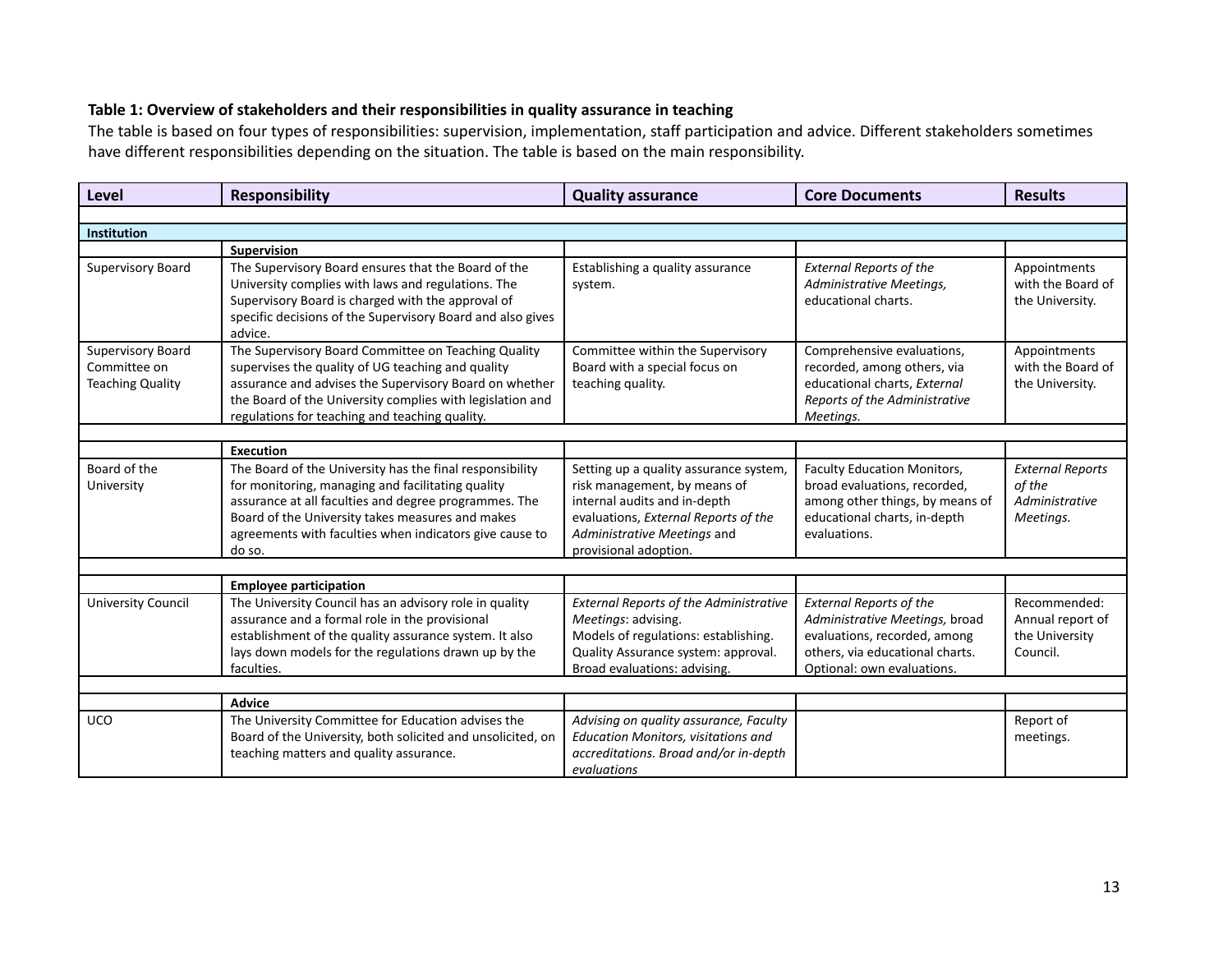| <b>Level</b>                          | <b>Responsibility</b><br><b>Quality Assurance</b>                                                                                                                                                                                                                                                            |                                                                                                                                                                                                                                                                                                  | <b>Core Documents</b>                                                                                                                                                                 | <b>Results</b>                                 |
|---------------------------------------|--------------------------------------------------------------------------------------------------------------------------------------------------------------------------------------------------------------------------------------------------------------------------------------------------------------|--------------------------------------------------------------------------------------------------------------------------------------------------------------------------------------------------------------------------------------------------------------------------------------------------|---------------------------------------------------------------------------------------------------------------------------------------------------------------------------------------|------------------------------------------------|
|                                       |                                                                                                                                                                                                                                                                                                              |                                                                                                                                                                                                                                                                                                  |                                                                                                                                                                                       |                                                |
|                                       | <b>Faculty and degree programmes</b>                                                                                                                                                                                                                                                                         |                                                                                                                                                                                                                                                                                                  |                                                                                                                                                                                       |                                                |
|                                       | Supervision                                                                                                                                                                                                                                                                                                  |                                                                                                                                                                                                                                                                                                  |                                                                                                                                                                                       |                                                |
| Board of<br>Examiners<br>(EC)         | The Board of Examiners supervises the realization of the learning<br>outcomes of degree programmes by means of assessment and<br>assessment plans of the degree programmes or faculty policy.<br>For a detailed description, see: Board of Examiners Handbook.                                               | Assessment procedures and criteria,<br>and scrutiny clause. (Drafting, Higher<br>Education and Research Act (WHW)<br>Art. 7.12b), connection with<br>assessment of learning outcomes.<br>Monitor the quality of the<br>assessment and supervise the<br>implementation of the assessment<br>plan. | Course unit results, evaluation of<br>assessment, assessment plan.                                                                                                                    | Annual report of the<br>Board of Examiners.    |
|                                       |                                                                                                                                                                                                                                                                                                              |                                                                                                                                                                                                                                                                                                  |                                                                                                                                                                                       |                                                |
| Faculty<br>Board (FB)                 | <b>Execution</b><br>The FB is responsible for the Faculty Education Monitor,<br>improvement plans, implementation of quality assurance,                                                                                                                                                                      | Establish the Faculty Education<br>Monitor and Degree Programme                                                                                                                                                                                                                                  | Degree Programme Education<br>Monitors, in-depth evaluations,                                                                                                                         | <b>Faculty Education</b><br>Monitor and Degree |
|                                       | training monitors.                                                                                                                                                                                                                                                                                           | Education Monitors, establish faculty<br>quality assurance systems, establish<br>an assessment plan.                                                                                                                                                                                             | annual reports of EC, OC, RvA, broad<br>evaluations, recorded, among other<br>things, by means of educational<br>charts).                                                             | Programme Education<br>Monitors.               |
| Programme<br>Director/Co<br>ordinator | The Director/Coordinator degree programme works on behalf of<br>the FB and is responsible for the annual work plan for education<br>and quality assurance and its implementation.                                                                                                                            | Drawing up a Degree Programme<br>Education Monitor, drawing up an<br>assessment plan.                                                                                                                                                                                                            | Broad evaluations, recorded via<br>educational charts, in-depth<br>evaluations, annual reports of OC, EC,<br>RvA, etc.                                                                | Degree Programme<br><b>Education Monitor.</b>  |
| Admissions<br><b>Board</b>            | On behalf of the FB, the Admissions Board selects students on<br>the basis of criteria derived from statutory provisions and, in the<br>case of fixed quota degree programmes, on the basis of the<br>vision, content and learning outcomes of the programme in<br>question.                                 | Checking the quality of non-Dutch<br>intake and intake in fixed quota<br>programmes.                                                                                                                                                                                                             | Higher Education and Research Act<br>(WHW), Regulations for Application<br>and Admission to Higher Education<br>(RATHO), fixed quota admission<br>criteria, Service Level Agreements. | Annual report of the<br>Admissions Board.      |
|                                       |                                                                                                                                                                                                                                                                                                              |                                                                                                                                                                                                                                                                                                  |                                                                                                                                                                                       |                                                |
|                                       | <b>Staff participation</b>                                                                                                                                                                                                                                                                                   |                                                                                                                                                                                                                                                                                                  |                                                                                                                                                                                       |                                                |
| Faculty<br>Council                    | The Faculty Council has an important role to play sharing its<br>thoughts, giving feedback and identifying bottlenecks. The<br>Faculty Council also contributes to the assessment of the<br>development of policy in faculties and degree programmes. The<br>Faculty Council may provide unsolicited advice. | Faculty Education Monitor: (possible)<br>advice.                                                                                                                                                                                                                                                 | Broad evaluations, recorded among<br>other things via educational charts,<br>reports of the Administrative<br>Meetings. Optional: in-depth<br>evaluations and own evaluations.        | Annual report of the<br>Faculty Council.       |
| Programme                             | The Programme Committee helps to think about and identify                                                                                                                                                                                                                                                    | Agreeing to parts of the OER, advising                                                                                                                                                                                                                                                           | Course unit evaluations, course unit                                                                                                                                                  | Advising the Faculty                           |
| Committee                             | bottlenecks at the degree programme level. The Committee                                                                                                                                                                                                                                                     | on other parts, monitoring the                                                                                                                                                                                                                                                                   | success rates, curriculum evaluation,                                                                                                                                                 | Board, annual report                           |
| (OC)                                  | provides the Faculty Board with solicited and unsolicited advice<br>on the degree programme, has the right to consent to a number                                                                                                                                                                            | implementation of the OER, advising<br>on teaching evaluations.                                                                                                                                                                                                                                  | OER. Optional: in-depth evaluations.                                                                                                                                                  | of the Programme<br>Committee.                 |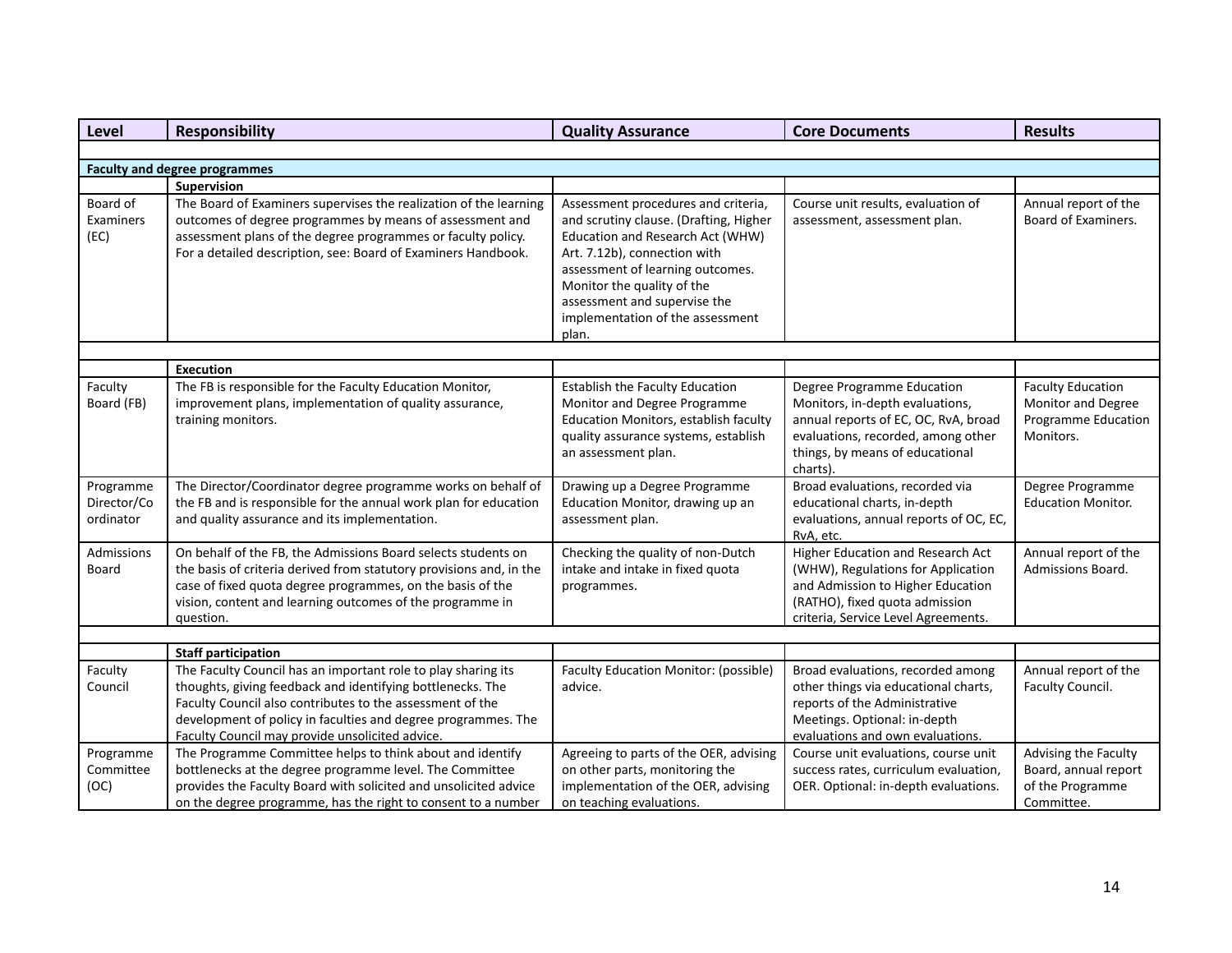|                         | of programme-specific OER provisions, and advises on the other<br>parts of the OER and the manner in which they are<br>implemented.                                                                                    |                                                                                                      |                                                                                                                                     |                                         |
|-------------------------|------------------------------------------------------------------------------------------------------------------------------------------------------------------------------------------------------------------------|------------------------------------------------------------------------------------------------------|-------------------------------------------------------------------------------------------------------------------------------------|-----------------------------------------|
|                         |                                                                                                                                                                                                                        |                                                                                                      |                                                                                                                                     |                                         |
|                         | <b>Advice</b>                                                                                                                                                                                                          |                                                                                                      |                                                                                                                                     |                                         |
| Advisory<br>Board (RvA) | An Advisory Board advises the degree programme on learning<br>outcomes, the content of the degree programme in relation to<br>its connection with the professional field and the career<br>opportunities of graduates. | Advising on learning outcomes with<br>regard to the professional field and<br>the placement protocol | Broad evaluations recorded e.g. via<br>educational charts. Descriptions of<br>learning outcomes. Optional:<br>in-depth evaluations. | Annual report of the<br>Advisory Board. |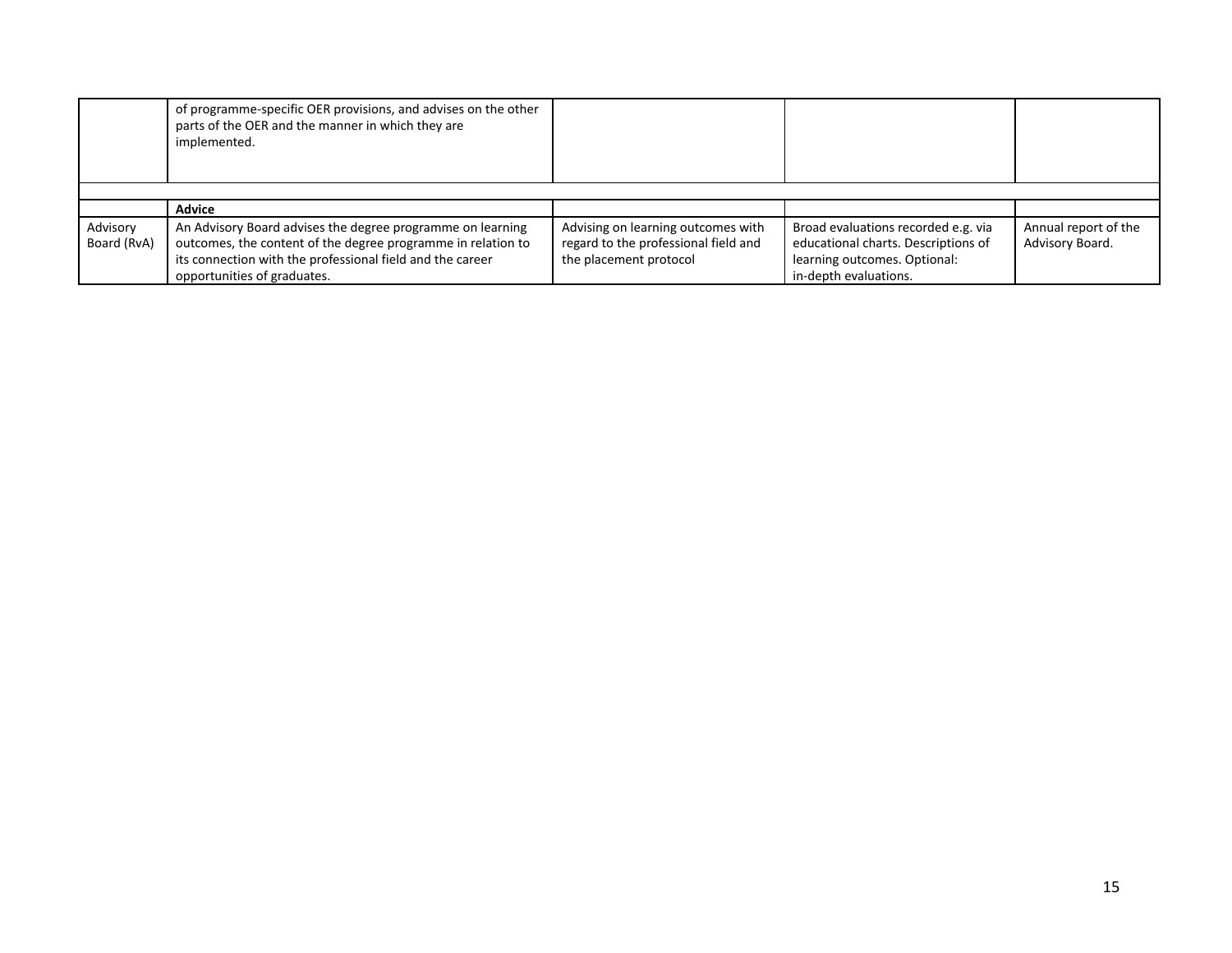# <span id="page-15-0"></span>Attachments

# <span id="page-15-1"></span>APPENDIX 1: INVENTORY OF USED EVALUATIONS, DATES AND REPORTS

| <b>Medium</b>                                             | Level                                         | <b>Frequency</b>                             | Dates available                                                         |
|-----------------------------------------------------------|-----------------------------------------------|----------------------------------------------|-------------------------------------------------------------------------|
|                                                           |                                               |                                              |                                                                         |
| <b>Evaluations</b>                                        |                                               |                                              |                                                                         |
| <b>National Student Survey</b>                            | Degree<br>programme<br>Faculty<br>Institution | Annually                                     | Institution level: June<br>Faculty/degree programme level:<br>September |
| National Alumni Survey                                    | Degree<br>programme<br>Faculty<br>Institution | Every other<br>year                          | June/July                                                               |
| <b>Staff Survey</b>                                       | Degree<br>programme<br>Faculty<br>Institution | Every other<br>year                          | Implementation: November '19<br>Results: Spring '20                     |
| Assessment evaluation by the<br><b>Board of Examiners</b> | Subject<br>(sample)                           | Annually                                     | Alternating                                                             |
| Check on theses level                                     | Subject<br>(sample)                           | Annually                                     | Alternating                                                             |
| Course unit evaluations                                   | Subject                                       | Annually                                     | Alternating                                                             |
| Course unit evaluation<br>(extended)                      | Subject                                       | At signal                                    | Alternating                                                             |
| Midterm review setting                                    | Setting                                       | Every three<br>years                         | Spring '22                                                              |
| Midterm review degree<br>programme                        | Degree<br>programme                           | Every three<br>years                         | Varying, depending on the degree<br>programme visitation                |
| Curriculum evaluation<br>(extended)                       | degree<br>programme                           | At signal                                    | Alternating                                                             |
|                                                           |                                               |                                              |                                                                         |
| <b>Dates</b>                                              |                                               |                                              |                                                                         |
| <b>Educational chart</b>                                  | Degree<br>programme<br>Faculty<br>Institution | Annually<br>Annually<br>Annually             | Continuously available in BI portal.                                    |
| QI Factsheet                                              | Faculty<br>Institution                        | Annually<br>Annually                         | <b>Autumn Administrative Meeting</b>                                    |
| Management Information                                    | Degree<br>programme<br>Faculty<br>Institution | Annually<br>Annually<br>Annually<br>Annually | Continuously available in BI portal                                     |
| <b>Reports</b>                                            |                                               |                                              |                                                                         |
| <b>Education Monitor</b>                                  | Faculty<br>Optional:<br>Degree<br>programme   | Annually                                     | Faculty: February<br>Degree programme: varies per faculty               |

*Table 2: Evaluations, data and reports*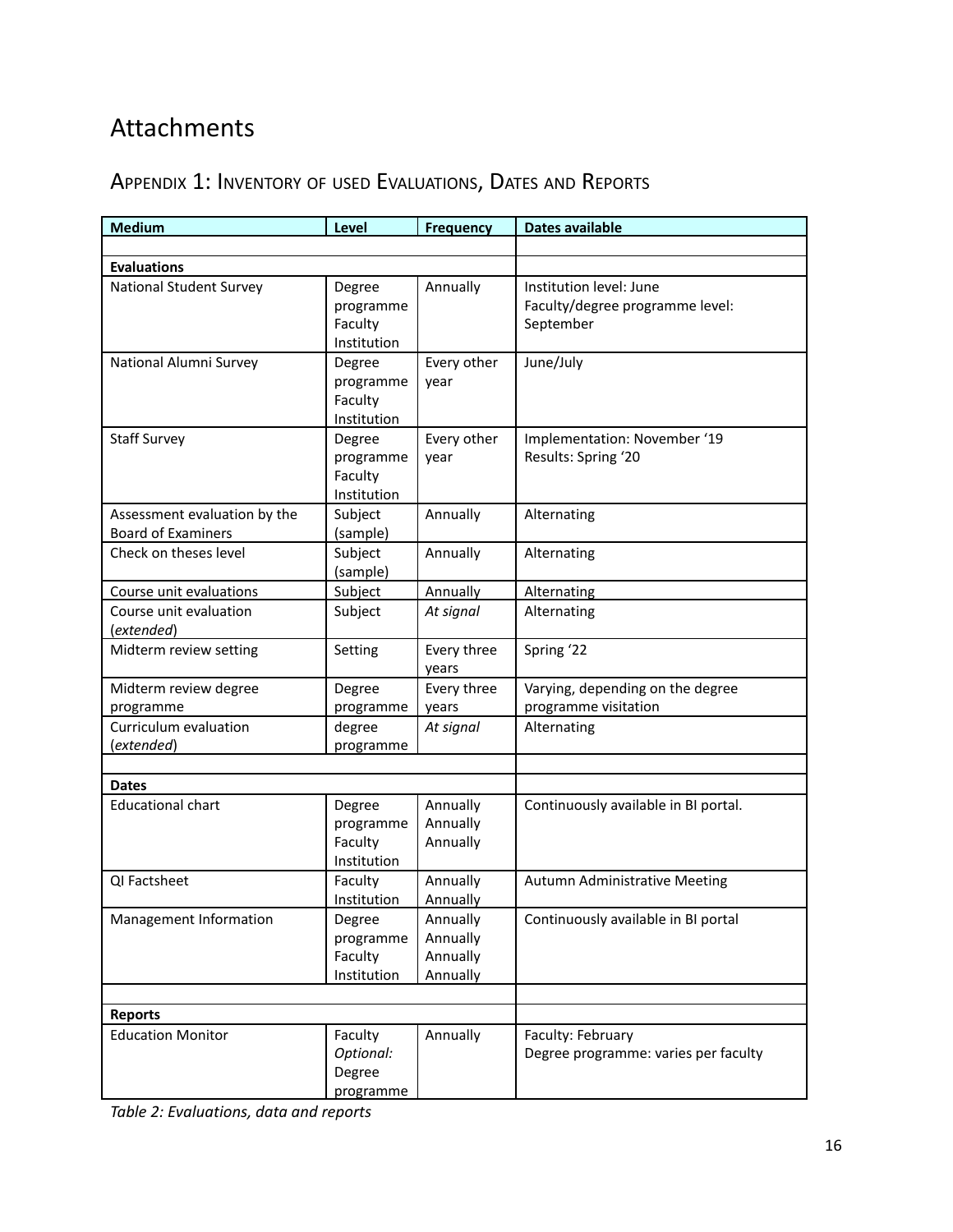## <span id="page-16-0"></span>*EVALUATIONS*

**National Student Survey (NSE):** The NSE is conducted annually by an external agency on behalf of the Ministry of Education, Culture and Science, and almost all academic institutions in the Netherlands take part in this. For each theme, a number of statements are included whereby students can indicate the degree of their satisfaction. Every year, students receive a request to participate by email. The NSE data are also used for the Elsevier survey and the Dutch Higher Education Guide (*Keuzegids*). In the case of dissatisfaction with aspects, a degree programme/faculty will investigate this further and/or start improvement policy.

*Use:* have access to student assessments, also in a national perspective, and work on the basis of signals to improve the teaching quality (curriculum level), study guidance, facilities, housing and quality assurance.

**National Alumni Survey (NAE):** The NAE is conducted every two years within the framework of the VSNU, among alumni who have graduated about 18 months ago. The questions relate in particular to their labour market position and how what they learned during their studies has proved to be of value. In the case of (repeated) dissatisfaction with aspects, a degree programme/faculty draws up an improvement policy.

*Use:* have access to alumni assessments and work on the basis of signals to improve the connection to the labour market and the final attainment level of the degree programmes.

#### **Staff Survey:**

Every two years, the UG has the Staff Survey carried out by an external agency. This is a staff satisfaction survey. Lecturer satisfaction is also included as an explicit part, as is satisfaction with the teaching quality. The results form the starting point for an improvement policy in terms of staff and teaching policy, including professional development.

*Use:* have access to the opinion of staff and work on the basis of signals to improve the staff policy and the teaching quality.

**Assessment evaluation:** The Board of Examiners sees to it that the assessment of all course units meets the quality requirements of the programme's assessment plan. The Board of Examiners examines the assessment material and associated forms (e.g. signature of the second assessor, response models, etc.) and checks whether the learning objectives of the course unit are being assessed. The Board of Examiners deals with this every year and examines a reasonable number of assessments. *Use*: have access to relevant information about assessments and enable the Board of Examiners to fulfil its statutory task with regard to guaranteeing the quality of assessments.

**Check on the level of theses:** The Board of Examiners sees to it that the theses and their levels meet the quality requirements of the programme's Assessment Plan. The Board of Examiners examines the theses and associated forms (e.g. signature of the second assessor, response models, etc.) and checks whether the learning outcomes and final attainment levels of the theses are actually assessed and met. The Board of Examiners deals with this every year and examines a reasonable number of theses each year. *Use*: have access to relevant information about theses and enable the Board of Examiners to fulfil its statutory task with regard to guaranteeing the quality of the assessment and in particular the thesis.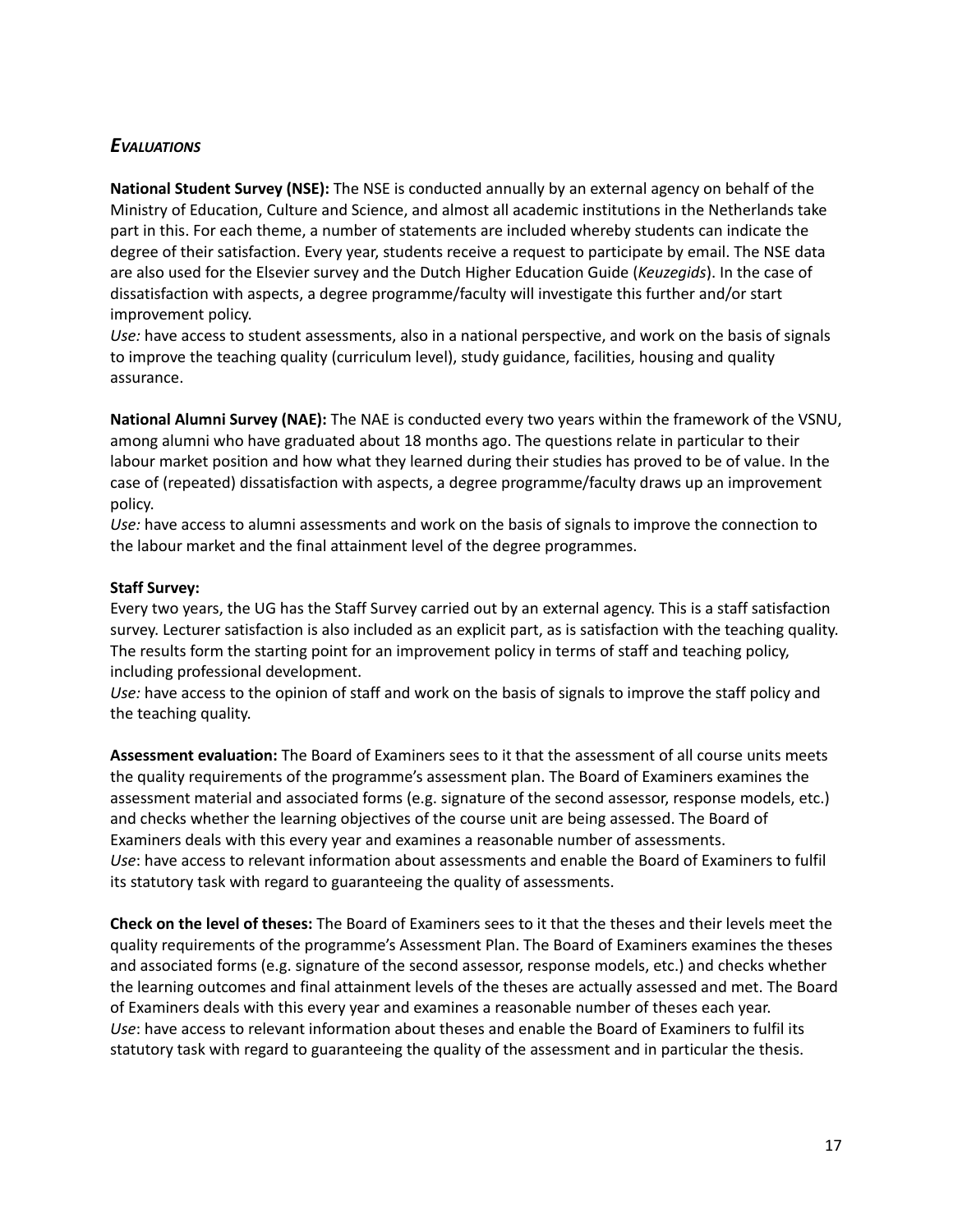**Course unit evaluations:** Students are an important source of information for teaching quality. At the end of the course unit, students are questioned about quality indicators. The results provide lecturers with a handle for improvement measures. In addition, they provide the Programme Committee with information for the quality control of education.

*Use:* have student assessments regarding course units and work on the basis of signals to improve the teaching quality.

**Course unit evaluations (extended):** This type of course unit evaluation is carried out when one or more results of the broad course unit evaluations give reason to do so. The execution depends on the signals given. Students, lecturers and experts may be involved through panel discussions and/or surveys. *Use:* obtain more and more specific information in response to a signal or signals and identify further leads for improvement and/or policy measures.

**Midterm review for the institution:** carried out three years after the Institutional Assessment and Quality Assurance. A mid-term review can take various forms, depending on the state of affairs within the institution, the organization and the policy. This mid-term review is further explained in appendix 3, on pages 18-19, paragraph VI.

**Midterm review for a degree programme:** Between two reviews, a midterm review takes place at the level of a degree programme or a cluster of degree programmes. The main purpose of the review is to improve teaching: this is the time to consult all parties involved. A mid-term review can take different forms, however, it always pays attention to the following points:

*Retrospect:* a) Action points following a previous review, b) Striking points following broad evaluations and more in-depth evaluations, c) Results of innovations in the review period.

*Future:* (a) Possible continuation or completion of actions following the previous review, (b) Actions following wide-ranging and in-depth evaluations, (c) Proposed innovation plans.

*Composition of the Panel:* The panel should consist of at least three members, including at least one student and one or two colleagues from another (cluster of) degree programmes in the faculty concerned or another faculty. This may include a programme director, a chairperson of a Programme Committee, a programme coordinator or a member of a (University-wide) Advisory Board. It is possible to invite external peers with substantive or management knowledge.

*Participants:* It is desirable to have at least the following participants from within the degree programme: lecturers, students, chairpersons of the Board of Examiners and the Programme Committee, management of the programme.

*Use*: A mid-term review is used by the Faculty Board to gain further insight into the quality of the degree programmes. The actions based on the reporting of reviews are discussed in the Administrative Meeting.

**Curriculum evaluations (extended):** This form of curriculum evaluation is carried out when one or more results of the wide-ranging evaluations give reason to do so. The execution depends on the signals. Students, lecturers and experts may be involved through panel discussions and/or surveys. *Use:* obtain more and more specific information in response to signal(s) and identify further leads for improvement and/or policy measures.

## <span id="page-17-0"></span>*DATA*

**Educational chart:** For each degree programme, faculty, and institution, an annual education map is drawn up, containing the results of the broad evaluations and other management information in a multi-annual perspective.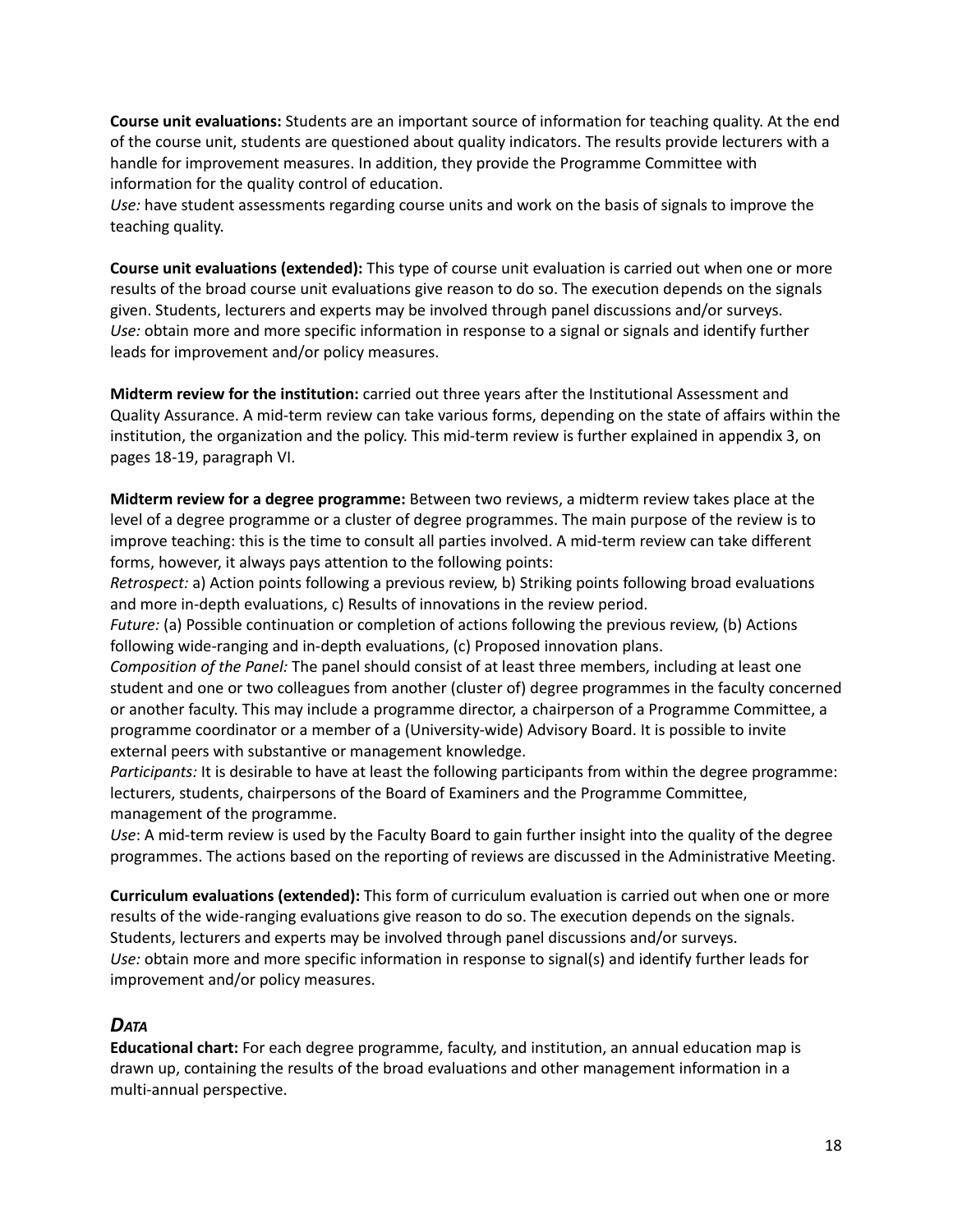*Use:* The educational chart serves as a fact sheet & snapshot of the teaching quality and supports the Board of the University and Faculty Boards in being in control.

**QI fact sheet:** The QI fact sheet uses quality indicators from a long-term perspective to show how faculties and the institution as a whole have developed and whether the ambitions for the future (see: new UG Strategic Plan) can be realized. The QI fact sheet serves as a yearly source for the Administrative Meeting in autumn and may be a reason for innovation and improvement plans. The QI fact sheet includes:

- 1 Institution-wide quality indicators. These reflect the ambitions of faculties and the institution as a whole. Each faculty sets a target figure/level for each indicator before the end of the Strategic Plan period, in order to collectively achieve the set target/level for that indicator.
- 2 Individual faculty quality indicators. Each faculty draws up its own ambitions for the Strategic Plan period, including quality indicators and target figure/level before the end of the Strategic Plan period.

The following institution-wide quality indicators have been agreed in order to monitor the ambitions for 2025:

- Share of funded students out of enrolled students
- Number of first-year students (EOI) BA
- Share of international first-year students (EOI) BA
- Number of Bachelor's degree programmes
- Number of first-year students (EOI) MA
- Share of international first-year students (EOI) MA
- Number of Master's degree programmes
- Percentage of students enrolling in a Master's degree programme compared to the number of BA diplomas
- Percentage of intake of excellence pathway students 1st year t-1
- Percentage of dropout and switch students 1st year institution t-1, and Bachelor in 4 years t-4
- UTQ registration

*Use:* faculties and the institution have included ambitions with indicators and targets/levels for things that they want to achieve in 2025 in their strategic plans. The QI fact sheet provides a picture of the state of affairs. The QI fact sheet is a control tool and can lead to innovation and improvement plans at every level of the institution.

**Management information/Business Intelligence:** Course units and faculties keep a structural eye on a number of indicators. This includes, among other things:

- Influx figures: e.g. foreign influx and total influx<sup>5</sup>
- Student match profile
- Dropout and switch: including first-year and higher years possibly further broken down
- Excellence figures
- Exchange key figures: outgoing and incoming
- Course unit success rates, Bachelor's and Master's success rates
- Teaching commitment: # FTEs subdivided by job level
- Lecturer/student ratio and contact hours in propaedeutic phase as included in OER

<sup>5</sup> A degree programme/faculty may decide that other characteristics (e.g. university of applied sciences-p intake , pre-Master's intake, etc.) for specific degree programmes or the faculty as a whole are also relevant.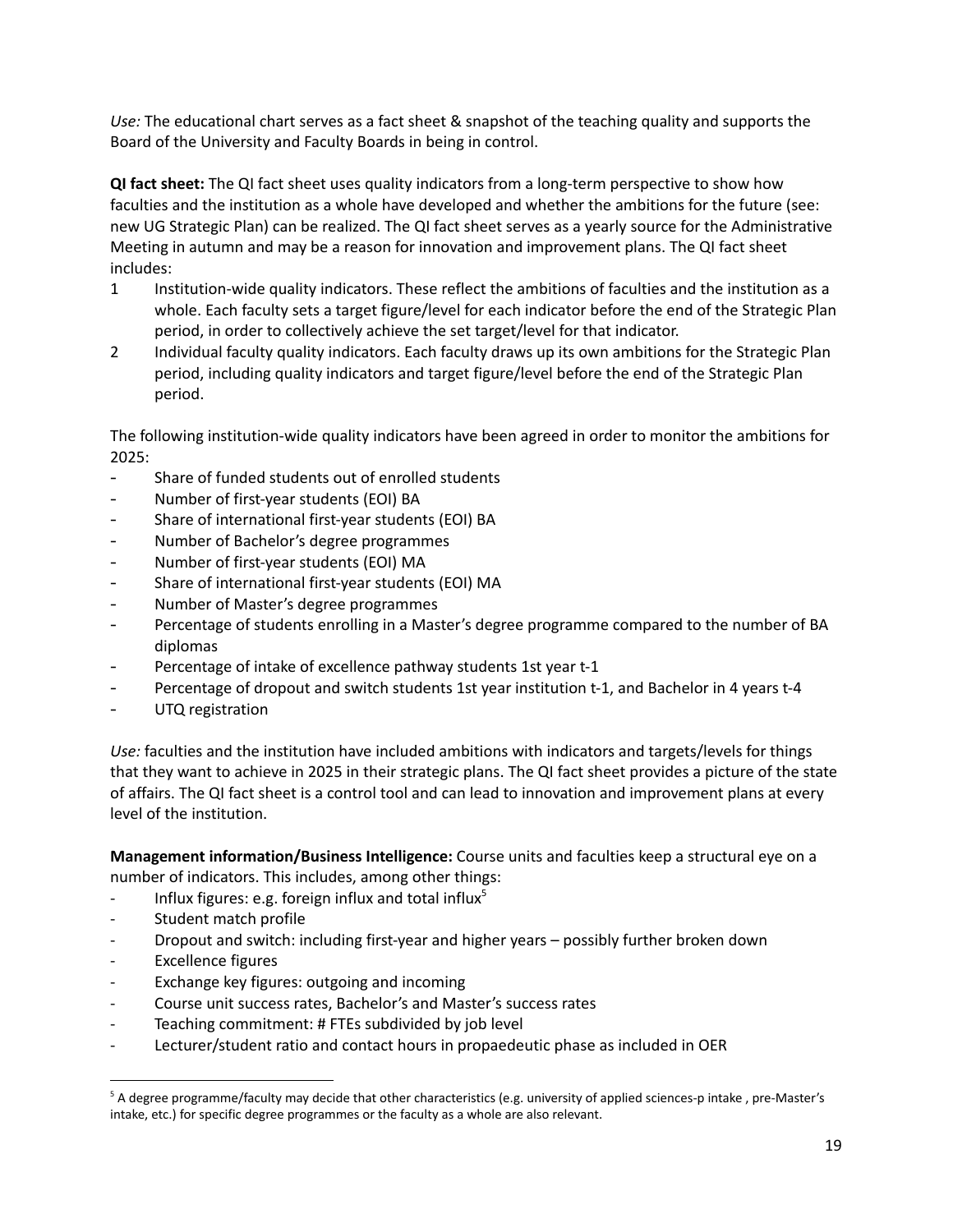#### UTQ and STQ figures

*Use:* have a relevant numerical picture of teaching and, on the basis of signals, work on the improvement of various aspects of the teaching quality and related aspects.

Unambiguous and verifiable indicators and targets are necessary for the interpretation of the key figures. Each Faculty Board records these in the faculty's strategic plan. Deviations from targets and trends may result in signals to a Faculty Board. For example: ever-increasing or decreasing influx requires adjustments for housing, staff policy and/or teaching organization at some point.

## <span id="page-19-0"></span>*REPORTS*

**Education Monitor:** each faculty produces an annual Education Monitor on the status of teaching and all degree programmes within the entire faculty. For this purpose, a guideline is available that lists the subjects on which reports are expected.<sup>6</sup>

Use: The Education Monitor provides input for the annual education meeting in the spring. On behalf of the Board of the University, the Director of Education of the Strategy, Education and Research department talks to each faculty about the quality of teaching, based on an analysis of the education monitor. To this end, the Faculty Board member responsible for education, the director of education and/or the faculty education policy officer are invited, as well as the student-assessor or a member of the faculty council. The aim of the meeting is to jointly formulate points for attention and action. These are reported back to the Board of the University and only signals relating to risks are put on the agenda for the Administrative Meeting.

 $6$  See appendix 2: Structure of the Education Monitor.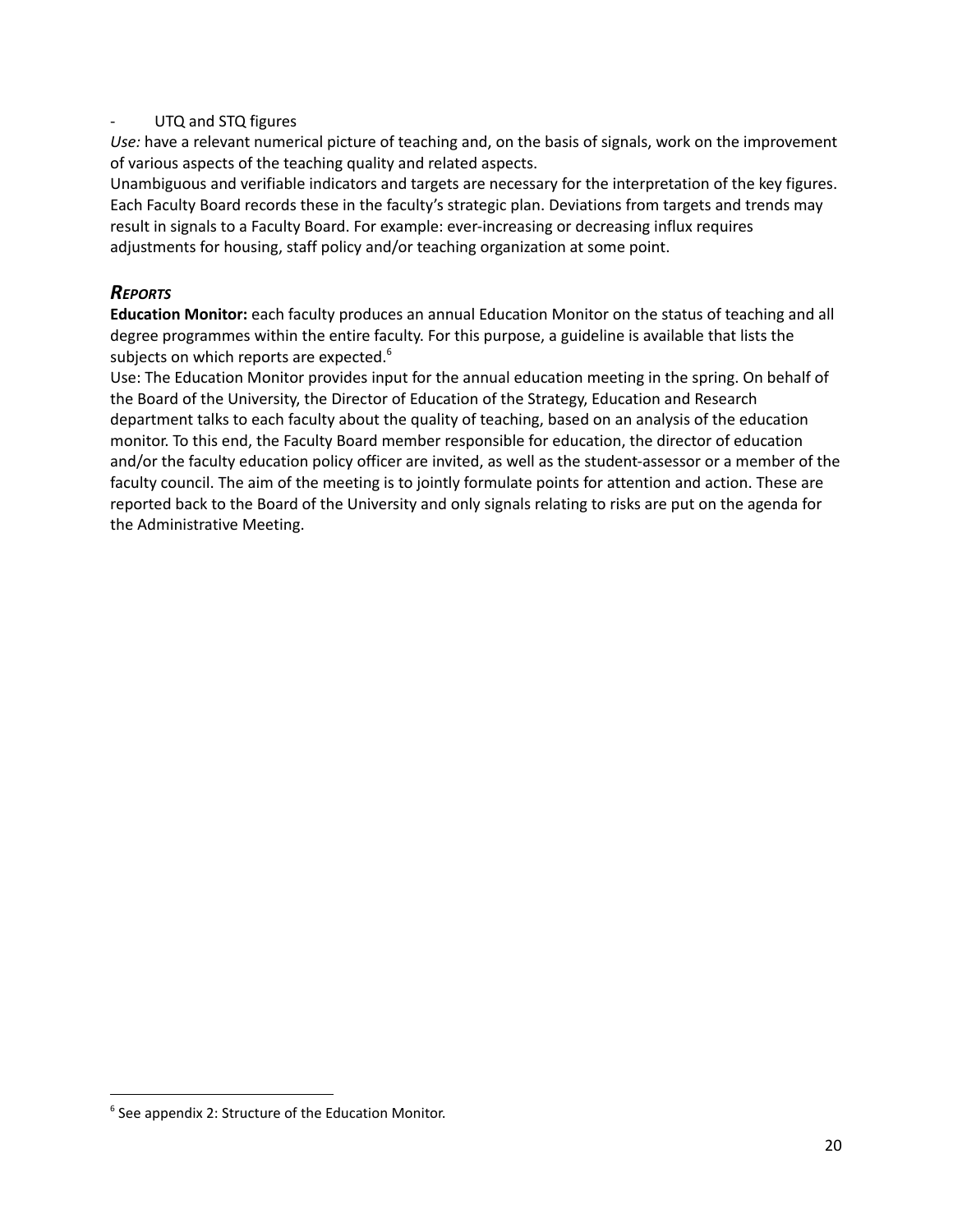# <span id="page-20-0"></span>APPENDIX 2: STRUCTURE OF THE EDUCATION MONITOR

#### **Faculty Education Monitor**

The Faculty Education Monitor serves as input for the annual education meeting between the Board of the University and the Faculty Board. The faculty's Education Monitor has a number of fixed subjects, although the scope may vary from year to year, depending on the place of the degree programmes in the accreditation cycle. The Faculty Education Monitor provides a picture of the state of teaching, also in relation to the faculty's vision on teaching as formulated in the faculty's strategic plan. The monitor contains management information on the teaching quality and covers the entire PDCA cycle. A faculty decides for itself on the basis of which information a Faculty Education Monitor will be drawn up. One option is to have separate Degree Programme Education Monitors drawn up for each degree programme or cluster of degree programmes.

#### **Degree Programme Education Monitor**

The Degree Programme Education Monitor is based on information about vision, goals, policy, actions and processes and evaluation & reflection. In a Degree Programme Education Monitor, degree programmes report on the agreed main points with regard to the teaching quality. They reflect on the state of affairs and describe changes. In the Degree Programme Education Monitor, a degree programme (or cluster of degree programmes) reports to the Faculty Board on the most important results in the PDCA cycle.

#### **Planning of the Faculty Education Monitor**

The content of the Faculty Education Monitor depends on the place of the degree programme in the accreditation cycle. In one year, more midterm reviews will be reported on than the other year. The reporting from possible 'mini-monitors' will also differ per degree programme, depending on signals.

| Year | <b>Product</b>                   | <b>Action</b>                          |
|------|----------------------------------|----------------------------------------|
|      | <b>Faculty Education Monitor</b> | Discussion in annual education meeting |
|      | <b>Faculty Education Monitor</b> | Discussion in annual education meeting |
| 3    | <b>Faculty Education Monitor</b> | Discussion in annual education meeting |
| 4    | <b>Faculty Education Monitor</b> | Discussion in annual education meeting |
|      | <b>Faculty Education Monitor</b> | Discussion in annual education meeting |
| 6    | <b>Faculty Education Monitor</b> | Discussion in annual education meeting |

#### **Planning of the Degree Programme Education Monitor**

Degree programmes are reviewed externally once every six years, and an internal mid-term review takes place once every six years. It is recommended to relate the cycle of the Degree Programme Education Monitor to this. Faculties decide for themselves how they will collect information per programme (or per set of programmes), as input for the faculty monitor. This can be done through a Degree Programme Education Monitor or through another approach determined by the faculty. The cycle of self-evaluation, mini-monitor and extended monitor described here is therefore a recommendation from which faculties may deviate.

| Year | Product                | <b>Action</b>                 |
|------|------------------------|-------------------------------|
|      | Self-assessment report | Visitation                    |
|      | Mini-monitor           | Input for the faculty monitor |
|      | Mini-monitor           | Input for the faculty monitor |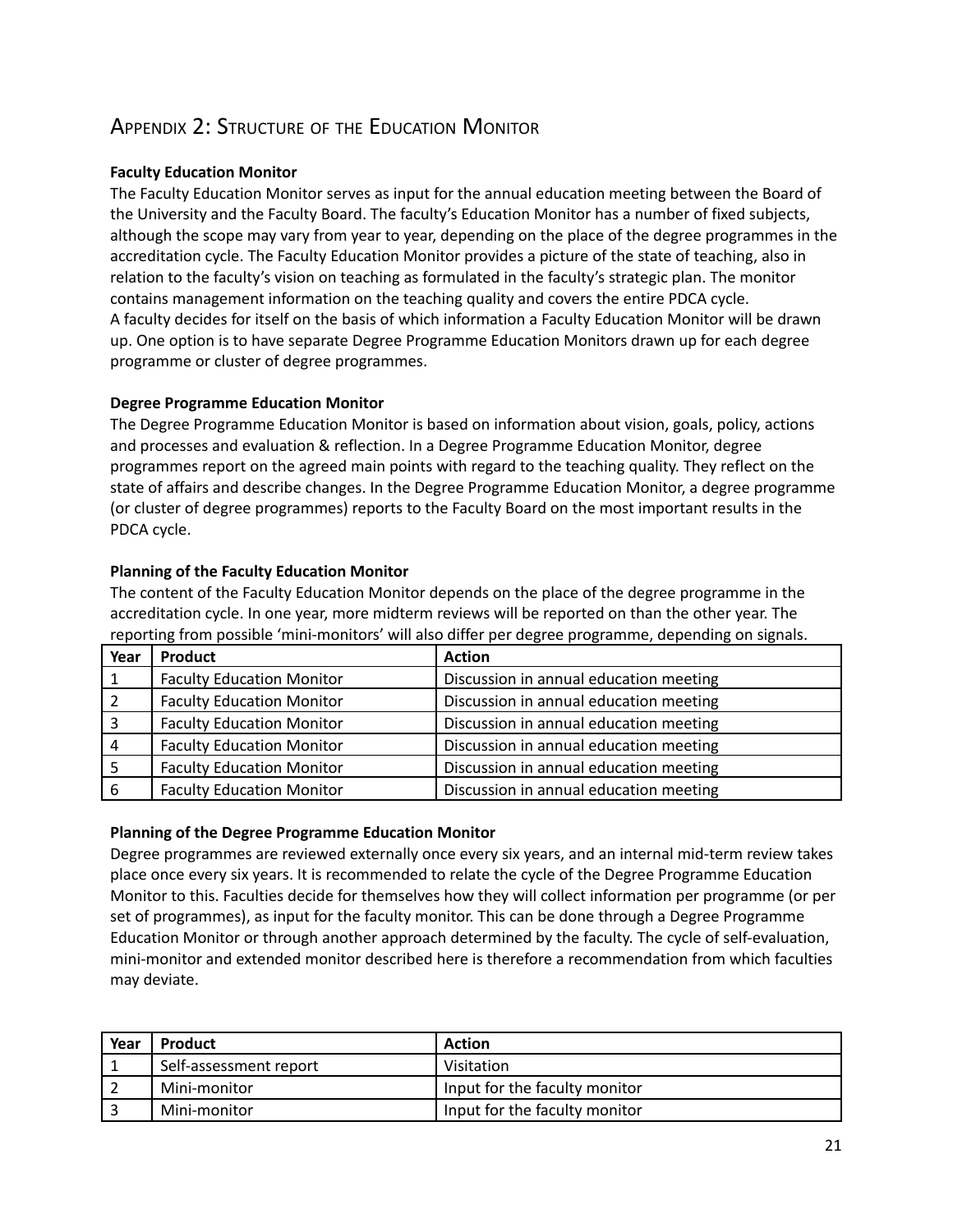| -4 | Extended monitor | Midterm review and discussion of follow-up actions in |
|----|------------------|-------------------------------------------------------|
|    |                  | annual education meeting                              |
|    | Mini-monitor     | Input for the faculty monitor                         |
| -6 | Mini-monitor     | Input for the faculty monitor                         |

#### **Chapter layout of the Faculty Education Monitor (guideline)**

For the annual faculty education monitor, a guideline is available, which includes the topics on which reports are expected:

- 1. Brief description of the realisation of the education monitor.
- 2. State of affairs of the previous monitor in outline.

3. Reflections on particularities from the educational chart including key figures of degree programmes and intended actions.

4. Reflections on the status of follow-up degree programme visitations, reporting on concerns, intended actions.

5. If applicable: report on mid-term reviews of degree programmes and follow-up actions.

6. Signals from students, staff, participation, examination and programme committees and Advisory Boards and intended actions.

- 7. State of affairs regarding quality agreements and intended actions.
- 8. Reflection on the consequences of COVID-19 for the quality of education.<sup>7</sup>

#### **Chapter layout of the Mini-monitor (mandatory components, optional format)**

A format template is available for the 'mini' Degree Programme Education Monitor, which includes the following components:

- 1 Education map with key figures, and reflection on particularities.
- 2 State of affairs of follow-up to degree programme visitation.
- 3 Signals from students, staff, participation, and Advisory Boards that give rise to action.
- 4 State of affairs of quality agreements.<sup>8</sup>
- 5 State of affairs of innovations in relation to the UG Strategic Plan.<sup>9</sup>

#### **Chapter layout of the extended Degree Programme Education Monitor (mandatory components, optional format)**

The extended Degree Programme Education Monitor starts with intake (intake profile, numbers, matching and selection, dropout) and ends with outflow (learning outcomes, diplomas, assessing, connection to the professional field). This classification is in line with the degree programme assessments in the current accreditation system. This monitor can serve as input for the midterm review. The chapters have the following topics that correspond to the topics discussed during a review:

- 1 Management summary:
	- Summary of the main outcomes and actions.
- 2 Vision and intended learning outcomes. It is desirable to comment on:

<sup>&</sup>lt;sup>7</sup> Reporting on the impact of COVID-19 has been added for the 2019-2020 and 2020-2021 monitors. The topic 'reflection on the strategic plan' has been omitted, as since 2020 this has been more strongly anchored in the autumn Administrative Meeting.

<sup>&</sup>lt;sup>8</sup> Faculties decide for themselves whether to report on the innovations in relation to the Strategic Plan for each degree programme or only on an aggregated basis in the Faculty Education Monitor.

<sup>&</sup>lt;sup>9</sup> Faculties decide for themselves whether to report on the innovations in relation to the Strategic Plan for each degree programme or only on an aggregated basis in the Faculty Education Monitor.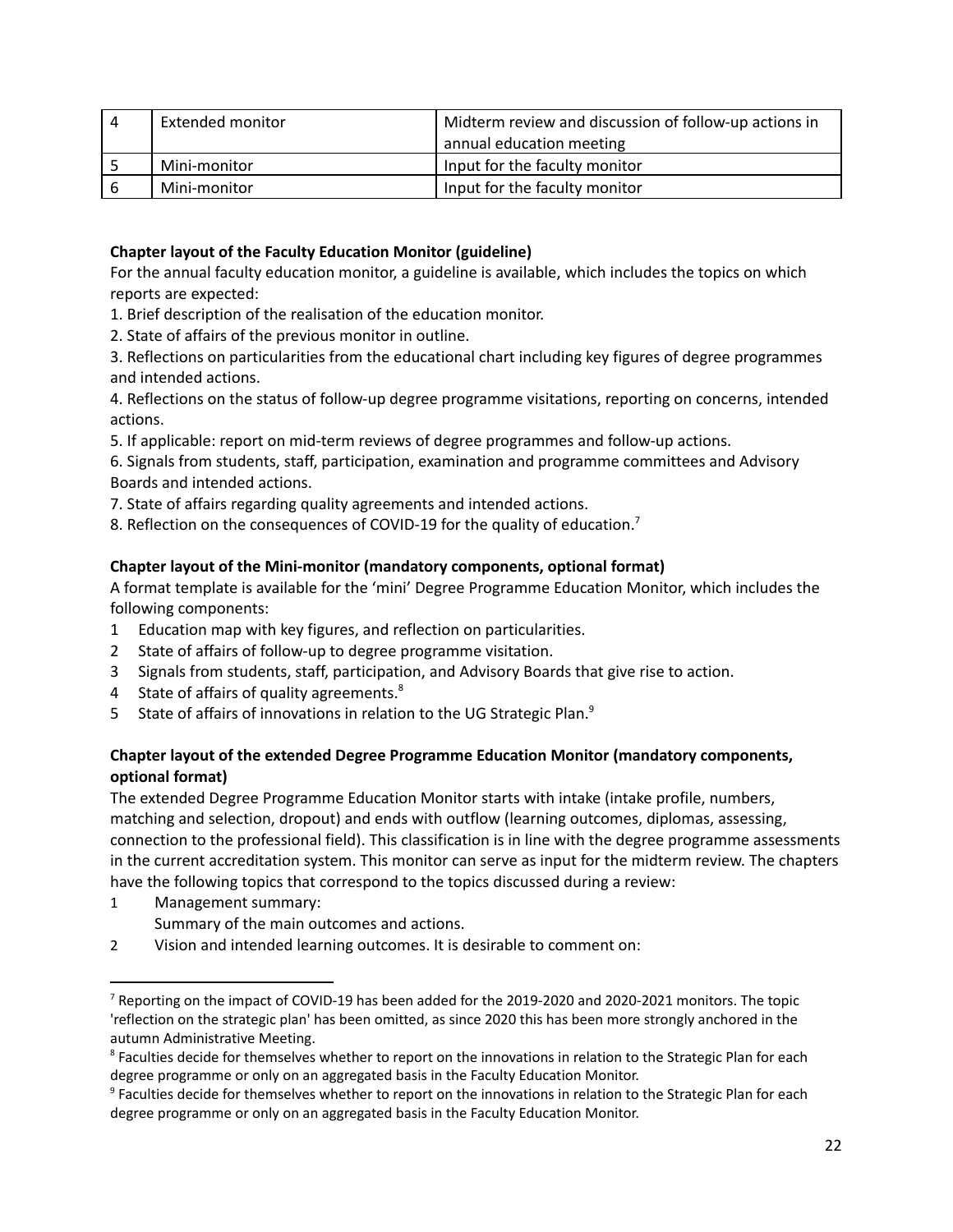- a. Vision and intended learning outcomes (level, alignment of international requirements in the related discipline).
- b. Connection to the labour market (social embedding, role of Advisory Boards, results of the alumni monitor, intended transfer to the Master's degree programme/PhD programme/labour market).
- 3 Programme and organization. It is desirable to comment on:
	- a. Curriculum (vision on learning and teaching, relationship with intended learning outcomes, interdependence between teaching & research, feasibility, lecturer and student satisfaction, curriculum evaluations).
	- b. Curriculum organization (programme & assessment, planning, staff deployment and quality, student support, facilities such as IT and housing, curriculum evaluations).
	- c. Course unit quality (feasibility, student satisfaction).
	- d. Differentiation (excellence, Minor room, placement, study abroad).
- 4 Learning outcomes achieved, including assessment. It is desirable to comment on:
	- a. Assessment policy.
	- b. Board of Examiners.
	- c. Content & level of theses.
- 5 Evaluation Quality Assurance process, including the state of affairs of the follow-up to previous external degree programme visitation
	- a. Quality assurance system (quality assurance plan, organization and PDCA cycle with improvement measures, internal and external reviews).
	- b. Evaluation planning.
- 6 Intake, through-flow and outflow (educational chart figures). It is desirable to comment on:
	- a. Key figures and intake (intake numbers, origin, trends, benchmark).
	- b. Dropout and switch (self-selection, suitability of student for degree programme).
	- c. Diplomas and outflow (number of diplomas, transfer to Master's degree programme/PhD programme/labour market).
	- d. Student characteristics and connection (pre-university education to university education, international, bridging programmes).
	- e. Information, matching and selection.
- 7 State of affairs of the Quality Agreements.
- 8 Status of affairs of innovations in relation to the UG Strategic Plan.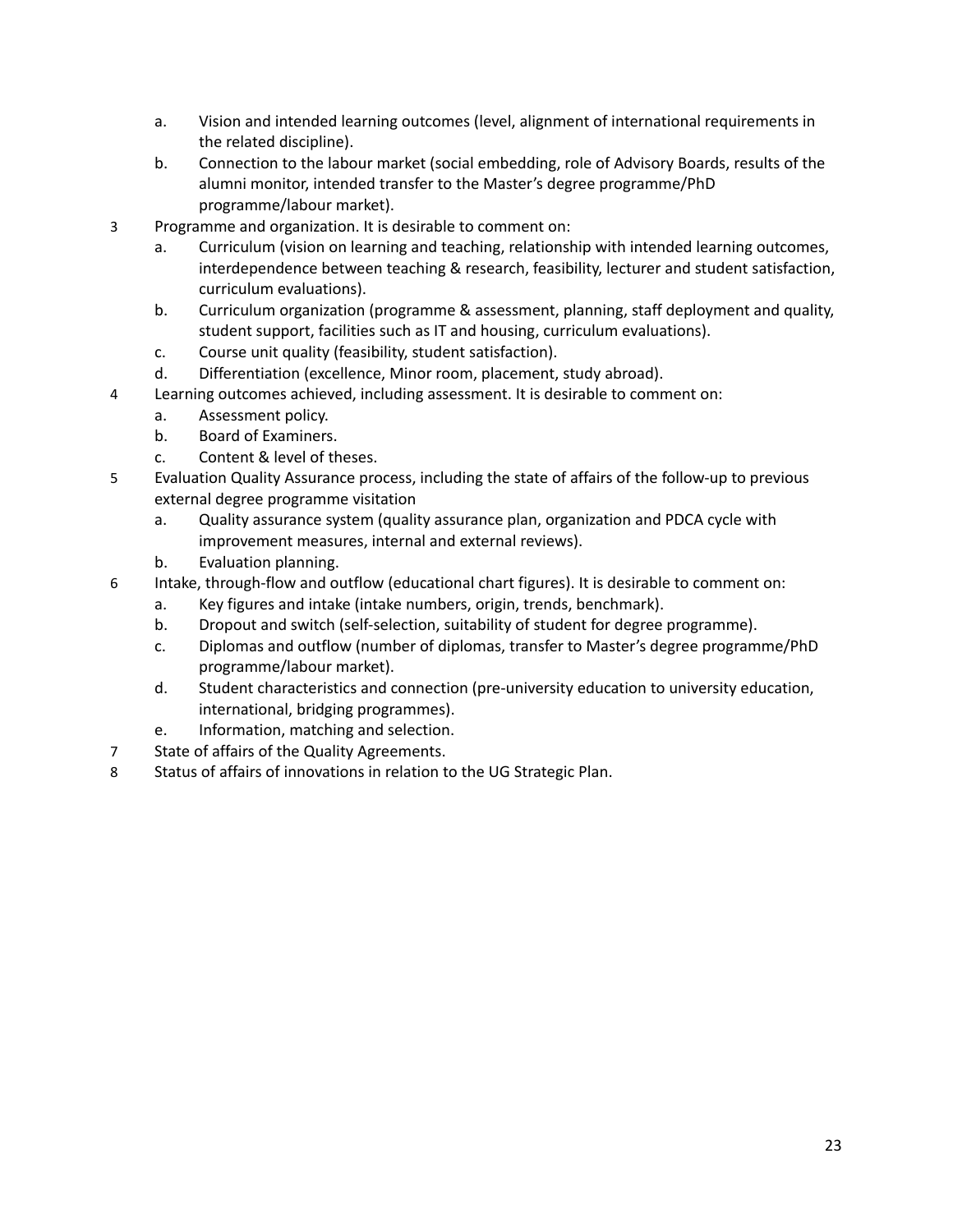# <span id="page-23-0"></span>APPENDIX 3: PROCEDURES

## <span id="page-23-1"></span>*FACULTY PLANNING*

Every year in December, the Board of the University invites faculties to submit faculty plans for degree programmes that should take effect in September of the calendar year succeeding the upcoming year or in the following years via the 'Planning Letter' or 'Valentine's Letter'. These are adaptations or innovations which – in view of the sometimes long preparation time, decision-making, deadlines and communication with students – require timely attention and effort and which must be incorporated into the administrative systems as of September of a calendar year. For changes concerning current students, the transition period cohort + 1 applies. The planning letter includes the following subjects, which are explained in this appendix:

- New degree programmes: A faculty plans to develop a new bachelor's or master's degree programme.
- Double or joint degree: a faculty intends to change existing joint programmes and/or set up new ones.
- Termination of degree programmes: A faculty intends to end a degree programme.
- Tracks: A faculty intends to add new tracks to degree programmes or to end tracks.
- Change of name of degree programme/track: A faculty wishes to change the name of a degree programme or track.
- Change of language of instruction: There are degree programmes or tracks of which the faculty wishes to change the language of instruction, either partly or entirely.
- Selection and placement/ Numerus Fixus bachelor's programmes: A faculty wishes to set selection for a bachelor's programme (numerus fixus). A numerus fixus can be requested for a period of one year. For continuation, therefore, a new application must be submitted every year.
- Selective master's programmes: a faculty wishes to limit the accessibility of a master's programme by means of selection, possibly with a limitation of the number of students. Faculties may also request changes to existing selective master's programmes or the termination of selectivity.
- HBO propaedeutic year: A faculty wishes to make changes regarding the possibility to enter a degree programme with a HBO propaedeutic year.
- Matching (bachelor's degree programmes): a faculty wishes to change the choice for compulsory matching to voluntary matching or vice versa for an (entire) programme.
- February starting date master's programme: A faculty wishes to abolish or reintroduce the compulsory February starting date for a regular master's programme.
- Other: e.g. planning-neutral conversion, inter- and extra-faculty forms of co-operation.

The above adaptations or renewals are subject to procedures which are described below.

#### <span id="page-23-2"></span>*REVIEW AND ACCREDITATION: THE NETHERLANDS*

The Board of the University is ultimately responsible for reviews and accreditation. The faculty is responsible for implementation.

#### **1 Existing degree programmes**

The review and accreditation procedure consists of the following steps: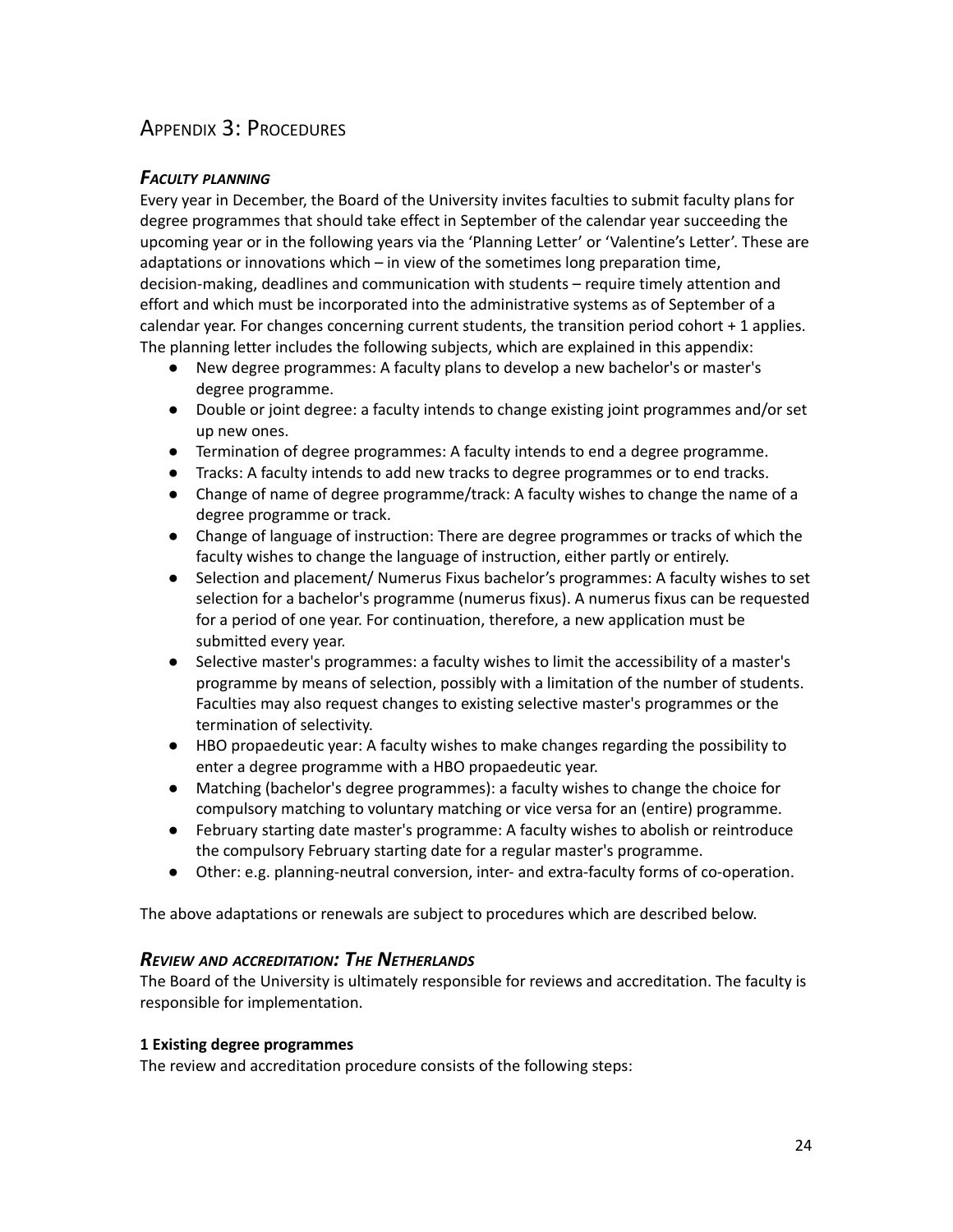- 1 The NVAO determines the cluster and review period for an existing degree programme. This depends on the submission date, as stated in the CROHO (Central Register of Studies of Higher Education).
- 2 In consultation with the Strategy Department of Education & Research of the Office of the University, a schedule for the review process is drawn up on the basis of the cluster layout.
- 3 There is an initial meeting between the Strategy Department of Education & Research, the faculty policy staff member and the degree programme. During this meeting, the degree programme is informed about the process and it is agreed when the self-evaluation is to be submitted for assessment to the University Committee for Education.
- 4 The degree programme management draws up a self-evaluation:
	- a The degree programme discusses the four assessment standards<sup>10</sup> in the self-evaluation. Part of the self-evaluation is a student chapter and/or advice from the Programme Committee. The degree programme ensures that an independent and representative student chapter is created.
	- b The Faculty Board assesses the self-evaluation.
	- c The UCO advises the Board of the University on the self-evaluation and discusses the advice with the Faculty Board and the degree programme management.
- 5 The UCO advice can take three forms:
	- a Reject self-evaluation: the faculty rewrites the self-evaluation and resubmits it to the UCO.
	- b Approve self-evaluation subject to adaptations: the faculty adapts the self-evaluation and submits it to the secretary of the UCO.
	- c Approve self-evaluation: the self-evaluation is ready for the visitation panel.
- 6 The faculty sends the self-evaluation to the visitation panel, to div@rug.nl and to [accreditaties@rug.nl](mailto:accreditaties@rug.nl) for archiving.
- 7 The faculty agrees on a visitation programme with the visitation panel.
- 8 The faculty organizes a mock visitation.
- 9 A visitation panel pays a site visit to the degree programme in two parts:
	- a An assessment in the context of accreditation and improvement. To this end, the visitation panel meets with various bodies of the degree programme.
	- b A development interview between the degree programme and the visitation panel, in which possible improvements are discussed.
- 10 The Strategy Department of Education & research attends the informal feedback from the visitation panel and informs the Board of the University. If the feedback is cause for concern, the Faculty Board will inform the Board of the University immediately.
- 11 The faculty responds within two weeks to factual inaccuracies in the draft version of the visitation report (hearing procedure), in coordination with the Board of the University via the Strategy Department of Education & research.
- 12 The Board of the University sends the final visitation report to the NVAO with a request for extension of accreditation.
- 13 Based on the final report, the faculty will include improvement measures in an improvement plan.
- 14 Within a reasonable period of time after the NVAO accreditation decision, the institution will publish the conclusions of the development interview with the visitation panel on the UG website.

<sup>&</sup>lt;sup>10</sup> Assessment protocol: www.nvao.net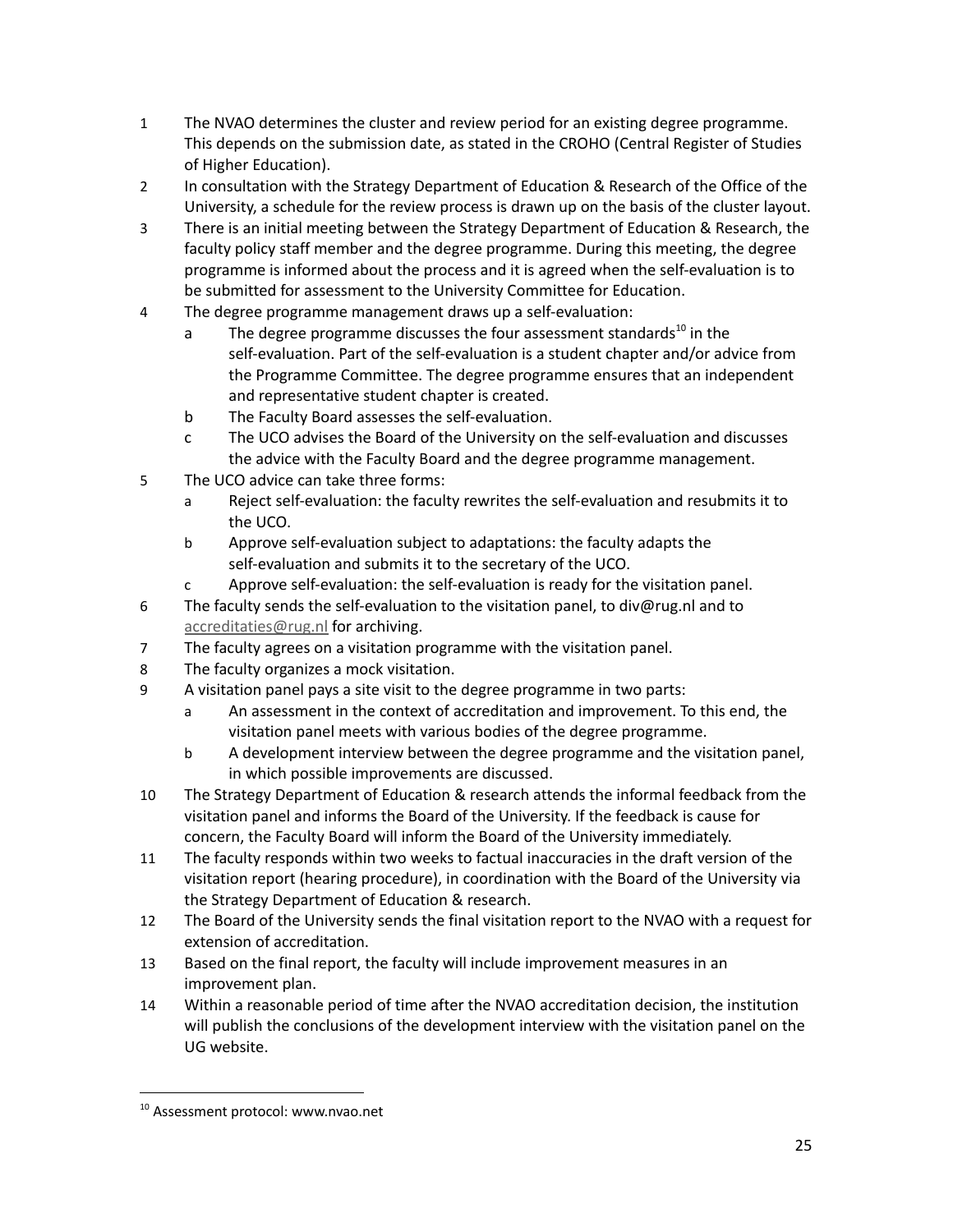15 The faculty reports annually on the progress of the improvement plan in the Education Monitor.

#### **2 New degree programmes**

If a faculty wants to start a new programme, two external processes must be completed: 1) the Macro-efficiency<sup>11</sup> application through the Committee for Sustainable Higher Education (CDHO) and 2) the accreditation application with NVAO. This results in the following steps:

- 1 During an initial talk, policy officers of the Office of the University inform the faculty about the procedures regarding the application for a new programme. This includes both the procedure for the Macro-efficiency application as well as the application procedure for the New Programme Assessment (TNO).
- 2 The Faculty Board discusses the plans for starting the development of the new degree programme<sup>12</sup> with the Board of the University during the Administrative Meeting. Before the drafting of a macro-efficiency file can be started, the faculty must request a go-no go decision by the Board of the University. The faculty collects the following information for this purpose:
	- a) Do these plans match the UG strategy?
	- b) Is there a demand from the labour market and can it be substantiated with figures (see labour market prognosis for relevant types of programmes via the AIS database of the Research Centre for Education and the Labour Market (ROA)).
	- c) Which degree programmes within the UG are related to the proposed new degree programme? Which faculty boards have been consulted and what is their view of the plans? Are there possibilities for cooperation?
	- d) Which degree programmes in the Netherlands are related to the proposed new degree programme?
	- e) How does the faculty ensure sufficient (academic and support) staff in order to sustain the intended programme?

If the application is promising, the Board of the University will approve the faculty's plans to develop the proposed programme.

Step 3-6 have been agreed upon within the framework of the VSNU:

- 3 The plans are discussed between the (deputy) programme directors of the related degree programmes.
- 4 Deans and vice deans will be informed by the (deputy) programme directors when consultation has taken place at degree programme level.
- 5 In the case of disagreement, deans and vice deans will consult the Rector Magnificus.
- 6 In the case of agreement, the Rector Magnificus will report new initiatives to the VSNU *Steering Committee on Research & Valorization* at an early stage, or by email, to ensure that rectors of other universities can check whether related degree programmes have been overlooked.
- 7 In accordance with the guidelines, the faculty draws up an application file for the Macro-efficiency assessment by the CDHO. This includes the information gathered for the go/no-go decision. Attention is also paid to the question whether the language of instruction meets the needs of the labour market and how the intake figures of related

 $11$  This does not apply to Executive Master's programmes.

 $12$  This also applies to an existing track in a degree programme that has already been reviewed, which the faculty wishes to become independent.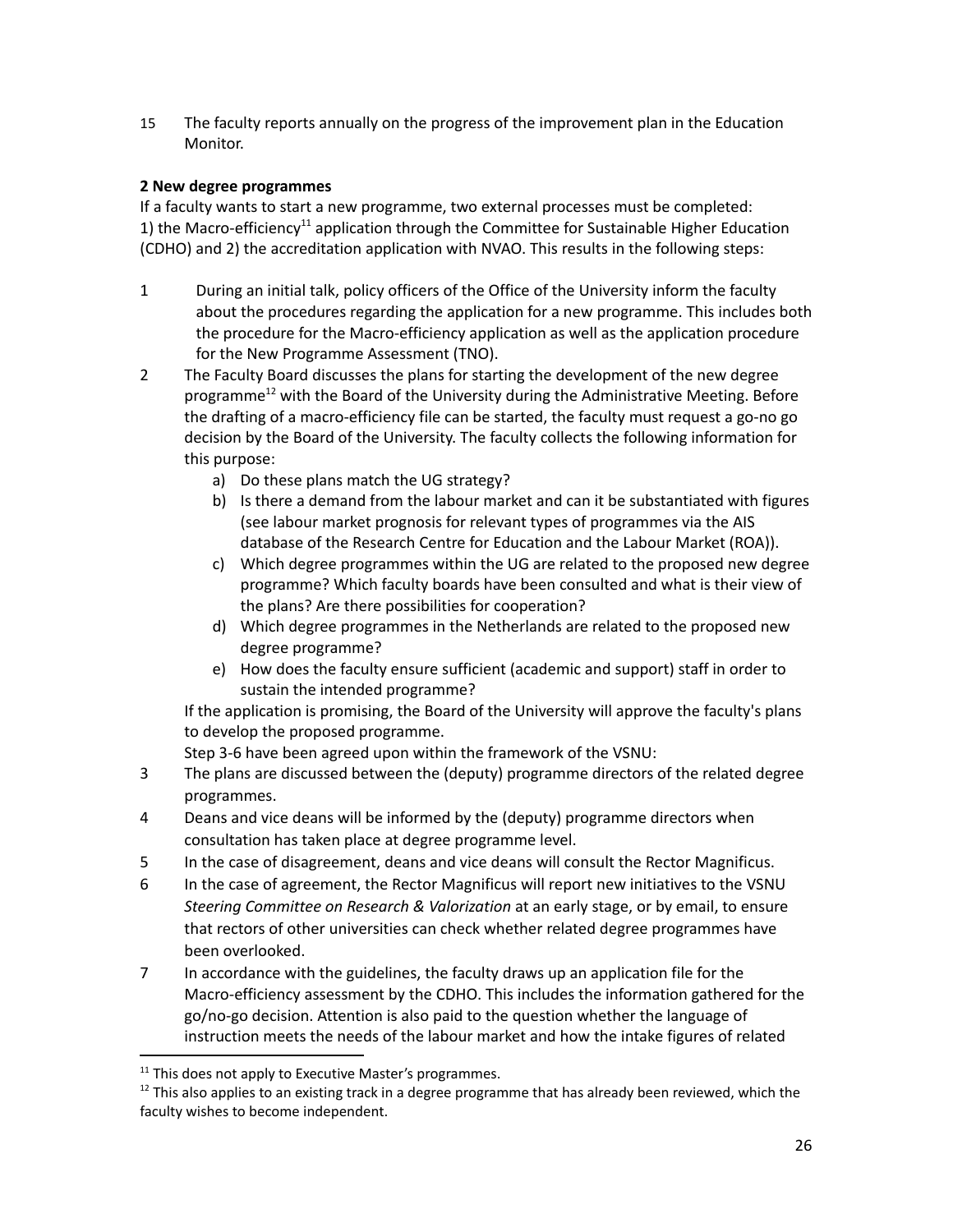degree programmes have been developing in recent years (for intake figures of the related programmes, the faculty can contact the Strategy Department of Education and Research). After completion, the faculty submits the macro-efficiency file to the Board of the University (via the Strategy Department for Education and Research) in order to request advice from the expert group. The expert group advises the programme on how to enhance the application and advises the Board of the University whether the file can be approved, in accordance with the procedure for assessment of self-evaluations by the UCO. Faculties are advised to already start drafting a file for the Toets Nieuwe Opleiding (TNO) while drafting the macro-efficiency file.

- 8 The Board of the University submits the Macro-efficiency application file to the CDHO, after the expert group has given positive advice. The CDHO advises the Minister of Education, Culture and Science. Other institutions in the Netherlands may submit an *opinion* if they disagree with the plans, the name of the degree programme, etcetera. It has been agreed between the universities that they will not submit any views, provided that sufficient national consultation on the content has taken place. However, universities of applied sciences may also submit opinions. This could slow down the process.
- 9 Submitting an opinion may lead to further questions from the CDHO or a negative CDHO recommendation to the Minister.
- 10 As soon as possible after a positive decision by the Minister on the Macro-efficiency, the UCO advises the Board of the University on the TNO file in accordance with the Protocol for New Programme Assessment (TNO) $^{13}$ .
- 11 The continuation of the process is identical to that of the existing programmes, with the exception that there is no development interview.

#### **Time/duration:**

*CDHO procedure:* Writing and internal decision-making regarding the application file will take at least six months, depending on the content of the curriculum. Processing an application for a new degree programme takes at least six weeks (sixteen for a branch office) after receipt of the written application. In practice, the CDHO advice could be ready four weeks after submission of the application; the Minister's decision comes after eight weeks: a total of two months. If an objection is made by way of an *opinion*, it is necessary to lodge an objection within six weeks of the date of the Minister's decision. It then takes another nine months before a final decision can be expected from the Minister: this will take more than ten months in total.

*NVAO procedure:* the period from writing a file to sending it to the NVAO is at least 10 months. The NVAO visits the institution about three months after submitting the file and will deliver a final report within two months after the visit.

After a positive Macro-efficiency decision, the institution has 10 months in which to complete the quality assessment by NVAO in a positive manner, otherwise the decision will lapse.

**New degree programmes at other universities:** The ABJZ screens the national CDHO applications and informs faculties about them, if relevant. In exceptional cases, it may be decided, in consultation with the Rector Magnificus, to submit an *opinion* by the Board of the University, via the ABJZ, in the absence of prior consultation at national level. The Rector Magnificus contacts the rector of the other university. For the purposes of the opinion, the

<sup>&</sup>lt;sup>13</sup> Protocol TNO: www.nvao.net.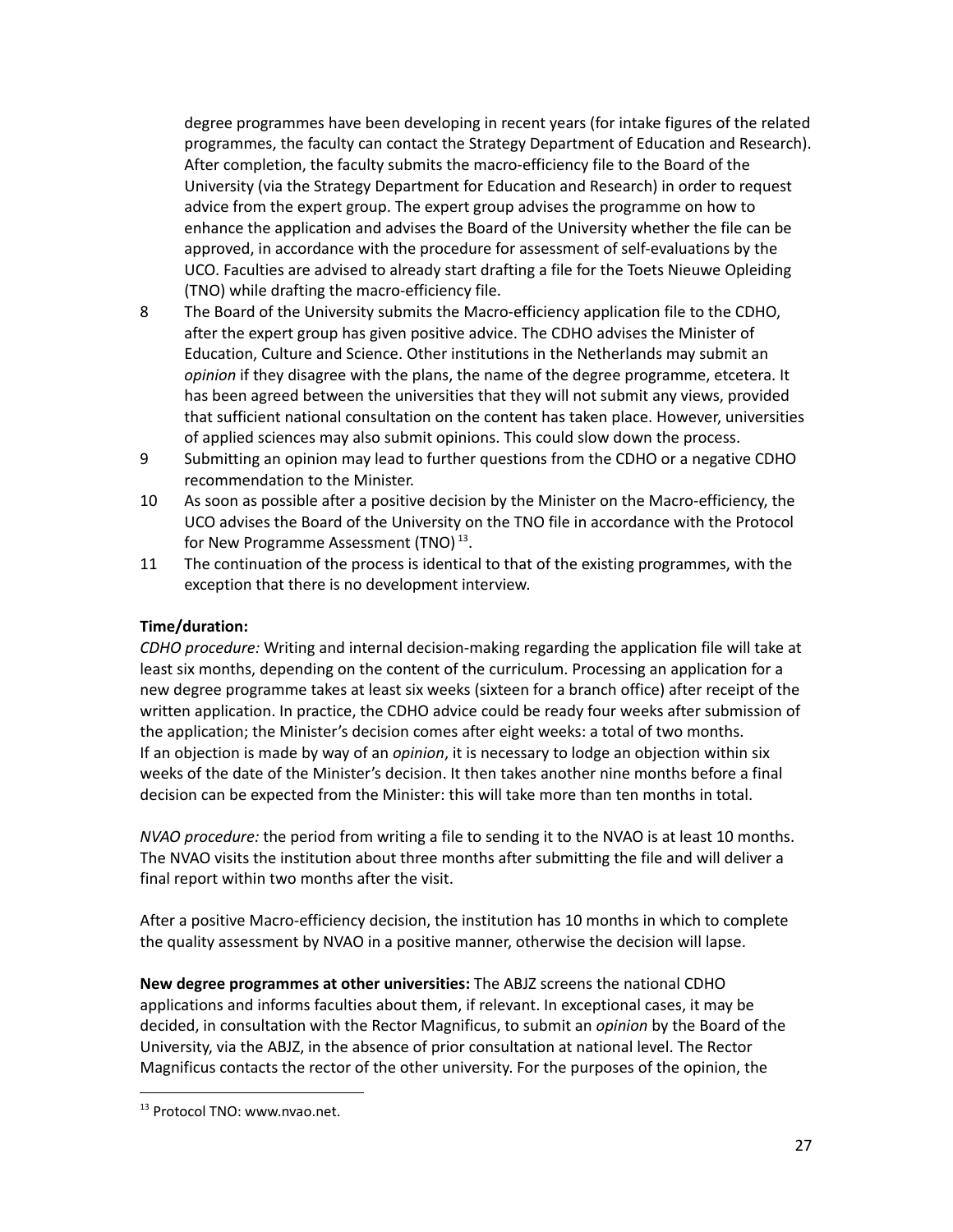ABJZ/Strategy Department of Education & Research will request the file from the other university.

### **3 Recovery in case of (impending) insufficient review**

When a degree programme is assessed as insufficient, the following steps are taken:

- 1 The Faculty Board will inform the Board of the University as soon as possible if a degree programme receives or threatens to receive an insufficient assessment.
- 2 Possible information moments:
	- a Signal during preparation for the visitation and/or mock visitation;
	- b Signal from the UCO following self-evaluation;
	- c Site visit of the visitation panel;
	- d Verbal report of the visitation panel after the site visit;
	- e Draft visitation report and hearing period.
- 3 If a faculty reports a possibly insufficient assessment to the Board of the University, the Board of the University invites the Faculty Board to a meeting for further explanation of the next steps.
- 4 If a degree programme possibly receives an insufficient assessment, the Board of the University, may, at any time during the process, set up a Collegial Supervisory Board consisting of board members of other faculties to supervise and monitor the improvement process.
- 5 If insufficient assessment is a fact, the Board of the University has the following options:
	- a If there is no chance of recovery in view of the visitation assessment, the Board of the University, decides, in consultation with the Faculty Board, to stop the degree programme, i.e. to allow the accreditation period to expire: *see termination of a degree programme*.
	- b If recovery is possible in view of the visitation report and the visitation panel has confidence in it, the NVAO may be asked to carry out a one or two-year recovery process.
	- c The faculty draws up a recovery plan and submits it to the Board of the University.
	- d The Board of the University submits the recovery plan, while the NVAO requests additional advice from the visitation panel.
	- e When the NVAO grants a recovery period, the Board of the University discusses the claims with the Faculty Board in the autumn and spring Administrative Meeting.
	- f The Faculty Board organizes a mock visitation in preparation for the revisitation, in which an observer is present on behalf of the Board of the University.
	- g The Faculty Board submits the documentation for the revisitation to the Board of the University.
	- h The Faculty Board sends the documentation to the visitation panel.
- 1 Positive revisitation: the Board of the University submits a request for an extension of accreditation to the NVAO.
- 2 Negative revisitation: the degree programme ends by operation of law after expiry of the current accreditation period.

#### **4 Visitation and accreditation of the Research Master's degree programmes** *14*

<sup>&</sup>lt;sup>14</sup> For additional requirements, see: https://www.nvao.net/files/attachments/.1254/Nadere\_uitwerking\_ aanvullende\_criteria\_onderzoeksmasters\_30\_mei\_2016\_nieuwe\_huisstijl.pdf.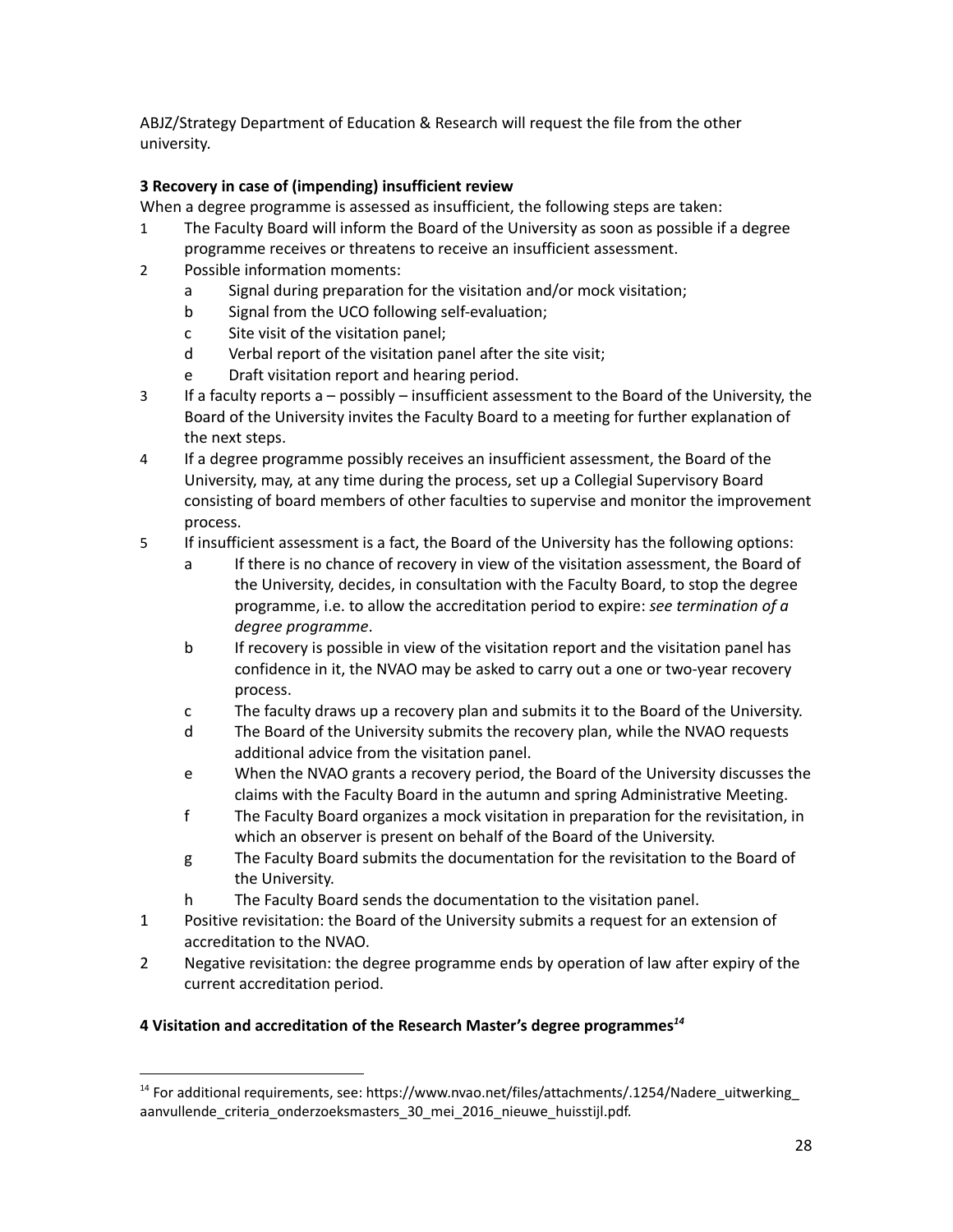The assessment of new and existing Research Master's degree programmes follows the same framework as that of a regular taught Master's degree programme. In addition, the following points will be assessed:

- 1 The way in which the research-oriented nature of the degree programme has been shaped in the intended learning outcomes, whereby both the outflow and the functioning of graduates in an academic and social context are taken into account.
- 2 The degree programme is offered in a context of research that is demonstrably, also from an international perspective, assessed as above-average or excellent and is related to the content of the programme in which PhD students and other early-stage researchers are also taught. The results of research visitations via *SEP (Standard Evaluation Protocol for Research)* are used as a reference, supplemented, if necessary, by information on the performance of the most involved senior researchers and professors.
- 3 In terms of the content and structure of the degree programme, the programme gives visible form to the research-oriented nature of the degree programme and its embedding in the research context. The assessment will cover at least the following aspects:
	- a Admission conditions and the way in which the degree programme selects students.
	- b The coherence of the programme in both years and the interweaving of professional content and research skills throughout the programme,
	- c The proportion of programme components specific to the research Master's degree programme.
	- d Whether, and if so which, additional requirements are imposed on Research Master's degree students for course units that are also taught in regular Master's degree programmes.
	- e The involvement of senior researchers and professors in the teaching and supervision of graduation projects (theses).
	- f The possibilities for students to include specific individual components in the programme in order to deepen or broaden their research or research capacities, while maintaining nominal study progress.
	- g The focus in the programme on the current scientific methodology in the domain and the ethics of conducting scientific research.
- 4 The degree programme concludes with a substantial test of research competence, of value in the relevant scientific discipline. The assessment will address at least the following aspects:
	- a Scope of the thesis, in relation to the design of the programme.
	- b Relationship between the choice of subjects for theses and the research context.
	- c Degree in which the thesis is deemed to be public.
	- d Extent to which the entire research cycle in the graduation project is completed.

**Panel composition:** In the case of a Research Master's degree programme, the following supplement the requirements that apply to the panel members of a regular taught Master's degree programme.

The composition of the panel reflects the specific research-oriented nature of the degree programme. A panel has at least four members, one of whom is a student. The student member may also be a PhD student who is well acquainted with the teaching programme of early-career researchers. The following competencies are available to the other panel members:

- 1 They are independent and scientifically authoritative researchers.
- 2 They have an overview of the field of study and can independently give an opinion on the quality of the research context on the basis of the sources mentioned in the framework.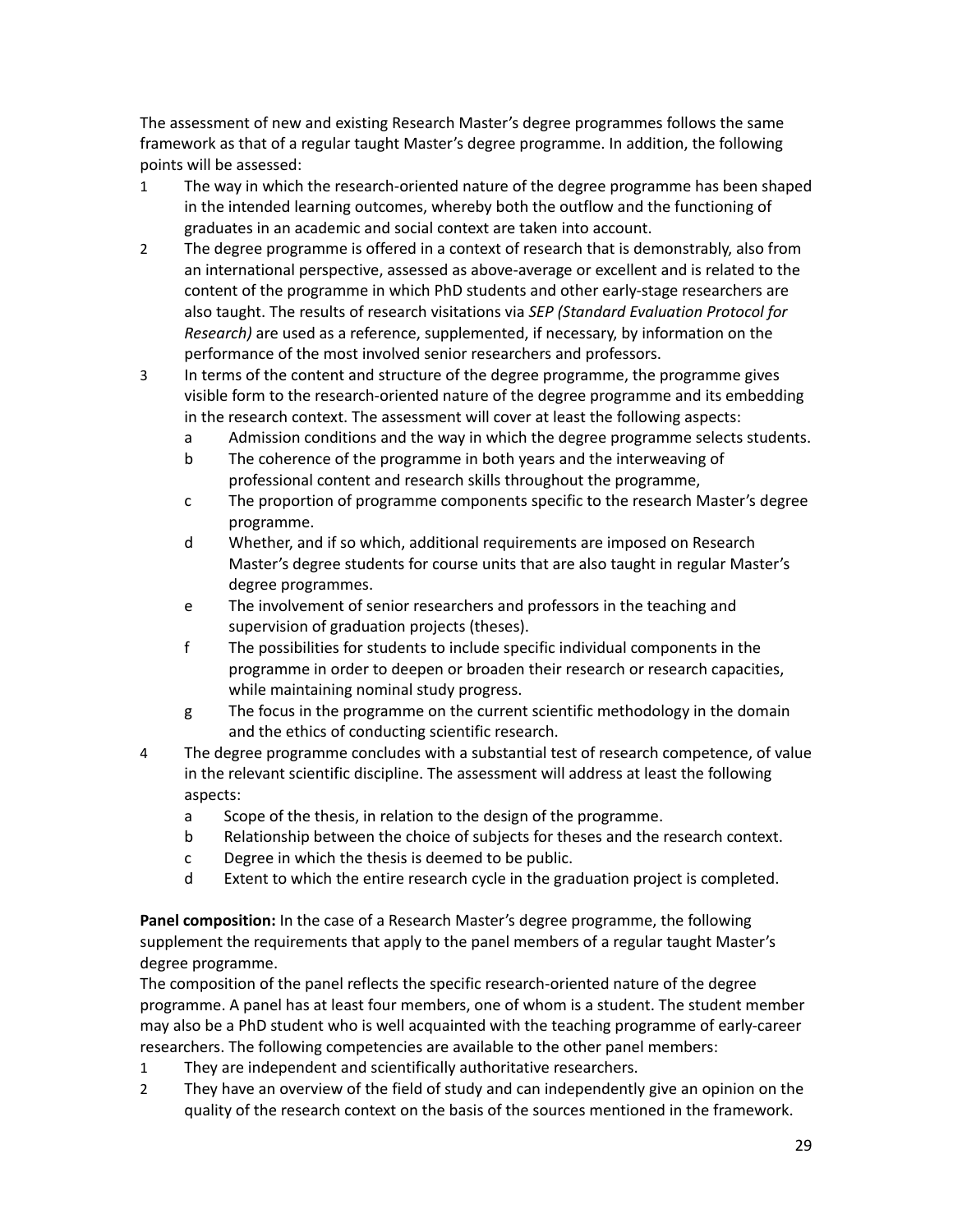- 3 They are able to assess with a critical distance whether the degree programme lives up to its distinctive character and whether the final level achieved is appropriate.
- 4 They have knowledge of and experience in research-oriented degree programmes, whereby at least one of the panel members is distinguished by experience and insight, which may also have been gained outside the specific subject area of the degree programme under assessment.

#### <span id="page-29-0"></span>*REVIEW AND ACCREDITATION: INTERNATIONAL*

programme and the status of the partners.

The Board of the University is also ultimately responsible for international visitation and accreditation. The faculty is responsible for implementation.

### **1 Joint Programmes: Joint Degree, Double Degree and Erasmus Mundus/+ programmes** *15* A Joint Programme is a degree programme that is offered together with several (national and international) universities by means of a consortium. The basis of such a degree programme is a (consortium) agreement with one or more other universities. The International Strategy & Relations department advises the Board of the University on the desirability of the degree

A Joint Programme can lead to a Joint Degree (JD) or a Double Degree (DD). The difference between a Joint Degree and a Double Degree is as follows:

- 1. Diploma: in the case of DD, the UG issues its own diploma for the entire programme of the students, so does the partner university; subjects taken elsewhere are then included in the UG's own curriculum. In the case of JD, the diploma is issued by or on behalf of the UG by and with partners, on behalf of the consortium.
- 2. Accreditation: prior to accreditation, it must be determined for a JD whether it is a Joint Degree for the entire UG degree programme or a track within the degree programme. The Board of the University then concludes, in consultation with the faculty, which protocol should be used for visitation and accreditation. After that, the process is identical to that of existing degree programmes. DD is based on an accreditation of the Dutch degree programme or track according to the Dutch accreditation system (NVAO). In the accreditation process, this runs parallel to the CROHO programme. JD is based on accreditation of the Joint Programme, i.e. the accreditation data and results are partly dependent on those of the partners. If the accreditation at one of the partner institutions expires, the accreditation of the UG programme also expires. Point of attention in the case of Joint Degrees is the position of the Admissions Board and Board of Examiners of the consortia. According to Dutch law they will be operational on behalf of these committees of the regular degree programmes under which the programmes fall in terms of content.
- 3. A Joint Degree can obtain the status of an Erasmus Mundus or an EU Programme.
- 4. The consequence of a Joint Degree is that the accreditation and certification of the programme must be jointly agreed with the partner(s) and depends on them. The Joint degree must also comply with Dutch legislation, which has proved difficult to implement in practice. With a DD, we have accreditation and certification in our own hands and therefore run no risks in implementation.

<sup>&</sup>lt;sup>15</sup> Detailed information on Joint and Double Degrees can be found in the Joint and Double Degrees Manual.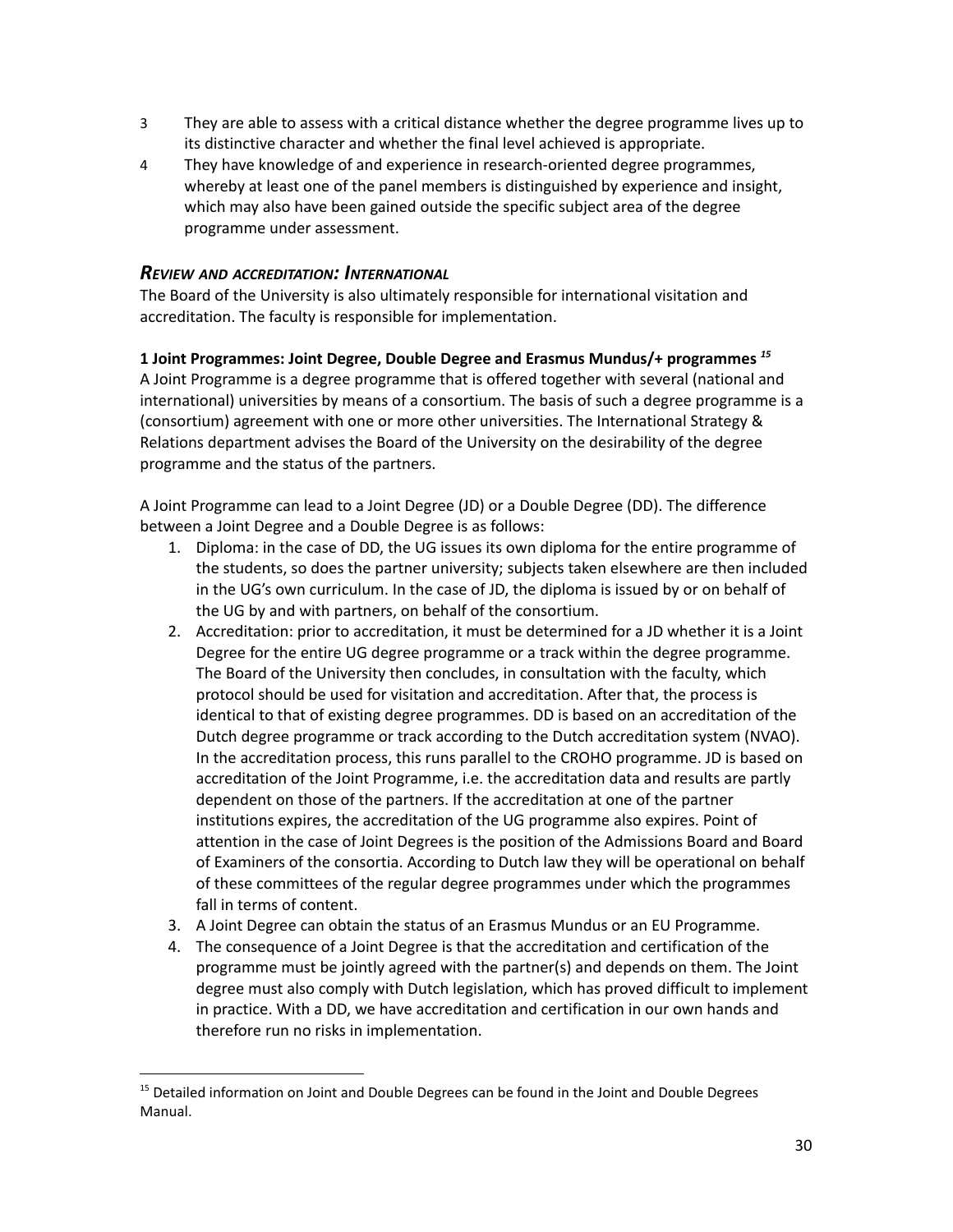**2 New Joint Degree:** If a degree programme wants to proceed to a Joint Degree programme together with one or more Dutch or foreign partners, there are two scenarios:

- 1 The change in the degree programme is so extensive that it becomes a new degree programme. In this case, the route for new degree programmes applies, based on the assessment protocol for Joint Degrees. 16
- 2 The change in the degree programme is relatively small, with less than 40% of learning outcomes being adjusted. In this case, institutions can design the joint programme as a track, which in the Netherlands falls under an existing (already accredited) degree programme. In this case, the following procedure applies:
	- a The Faculty Board submits the proposal to the Board of Examiners of the degree programme.
	- b The Board of Examiners assesses whether the programme meets the learning outcomes, in which case there must be at least 60% overlap in terms of content.
	- c The Faculty Board assesses the proposal including the approval of the Board of Examiners.
	- d The Faculty Board sends the proposal, with the approval of the Board of Examiners, to the Board of the University at least one year before the desired starting date.
	- e The Board of the University decides on the location of the track and, in the event of a positive decision, submits a request for conversion to the NVAO.

**3 New Double or Multiple Degree:** If a faculty wishes to have such a programme, the International Strategy & Relations (ISR) department will first be consulted on behalf of the Faculty Board regarding the quality of the partners. All agreements with partner institutions must be laid down in contracts prior to the start of the programme in consultation with ABJZ. They are subject to separate regulations.<sup>17</sup> The following steps are necessary:

- 1 If it concerns a track of an existing degree programme, the Faculty Board submits the proposal to the Board of Examiners of the degree programme for approval. If it concerns a new track, a request must be made via the planning letter procedure.
- 2 The Board of Examiners assesses whether the programme meets the learning outcomes, in which case there must be at least 60% overlap in terms of content.
- 3 The Faculty Board assesses the proposal with the approval of the Board of Examiners.
- 4 The Faculty Board sends the proposal with the approval of the Board of Examiners to the Board of the University at least one year before the desired starting date.
- 5 The Board of the University informs the Faculty Board of its decision.
- 6 Subsequently, the faculty, in consultation with the ISR and ABJZ departments, draws up the contracts and the Board of the University signs them so that the implementation for the University and students is guaranteed.
- 7 Visitation and accreditation: the faculty includes the DD/MD in the execution of the regular degree programme visitation, starting with the self-evaluation.

## **4 Existing Joint Degree or Double Degree, change:**

If a degree programme wishes to change an existing JD or DD, the procedure is as follows:

1 The request is discussed with internal stakeholders.

<sup>&</sup>lt;sup>16</sup> See: www.nvao.net.

<sup>&</sup>lt;sup>17</sup> Examples of this and of the contracts can be found on My University > Facilities and facilities > Legal advice > International cooperation agreements.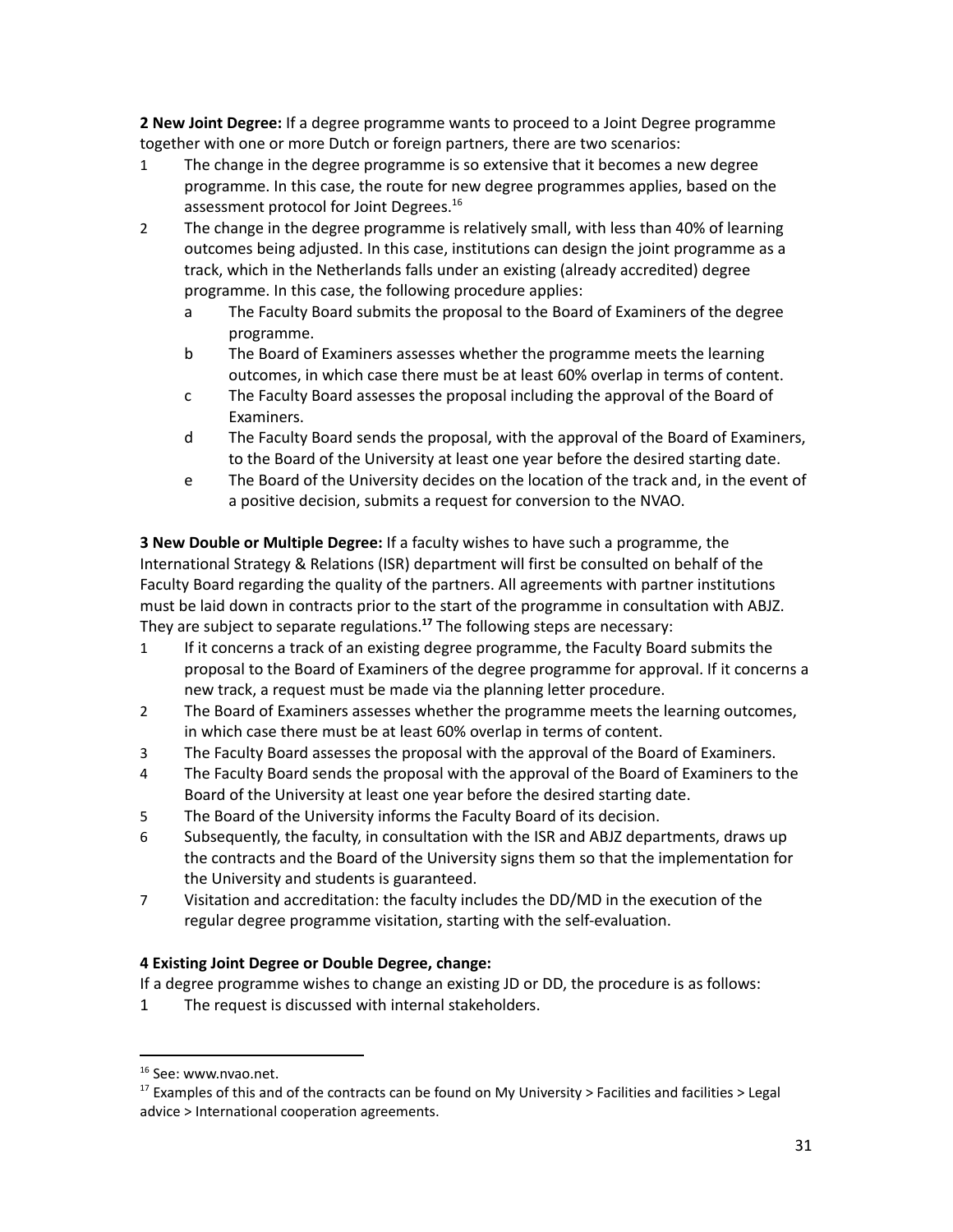- 2 The Faculty Board decides on a proposal including a substantiation of the choice of partner.
- 3 The International Strategy & Relations department will be asked to give an opinion on cooperation in the light of the strategy of the University.
- 4 The MOU is amended in accordance with the checklist. An agreement (MOU) is drawn up with the partner(s), in consultation with ABJZ.
- 5 The draft cooperation agreement (MOU) is sent to internationalabjz@rug.nl for signature by the Board of the University.
- 6 Decision-making by the Board of the University.

For evaluation and renewal after five years:

- 1 Every year, important signals are reported in the Education Monitor.
- 2 An evaluation by the faculty concerned will take place after three years. On this basis, the Board of the University decides whether or not to continue the degree programme.

#### **5 Ending a degree programme**

There are several reasons for ending a degree programme:

- 1 If a visitation or revisitation is insufficient, the accreditation will expire because it has become impossible to extend the accreditation.
- 2 If a degree programme: a) no longer fits in with the vision of the UG and/or the faculty or b) formally ceases as an independent degree programme and is included as a track in another degree programme.

In all cases, the 'nominal plus one year' rule applies to students: students who have started a degree programme must be given the opportunity to graduate in the degree programme in which they started during the nominal length of the degree programme plus one year, unless students agree not to do so. In that case, a degree programme may be ended earlier.

# <span id="page-31-0"></span>*TRACKS 18*

#### **1 Starting and changing a track**

- 1 The degree programme draws up a proposal for a new track and submits it to the programme committee for advice.
- 2 The proposal will be submitted for approval to the Board of Examiners of the accredited degree programme in which the track will be included.
- 3 The Board of Examiners assesses whether the track is valid in terms of graduation from the degree programme, based on the proposed learning outcomes, progression/curriculum and quality assurance.
- 4 The Faculty Board assesses the proposal with the approval of the Board of Examiners.
- 5 The Faculty Board sends the proposal to the Board of the University via the planning letter procedure. The proposal should be accompanied by:
	- a An *Assessment Form New Master's Track* signed by the Board of Examiners<sup>19</sup> with a prognosis for the track for the assessment points.
	- b A motivation from the Faculty Board to request the track.
	- c An *Administration Form for Degree Programme Information* with the information 20 needed to register the track in the administrative systems.

<sup>&</sup>lt;sup>18</sup> Detailed information on track policy can be found in the Guideline for Master's tracks.

<sup>&</sup>lt;sup>19</sup> See Guideline for Master's tracks.

<sup>&</sup>lt;sup>20</sup> See Guideline for Master's tracks.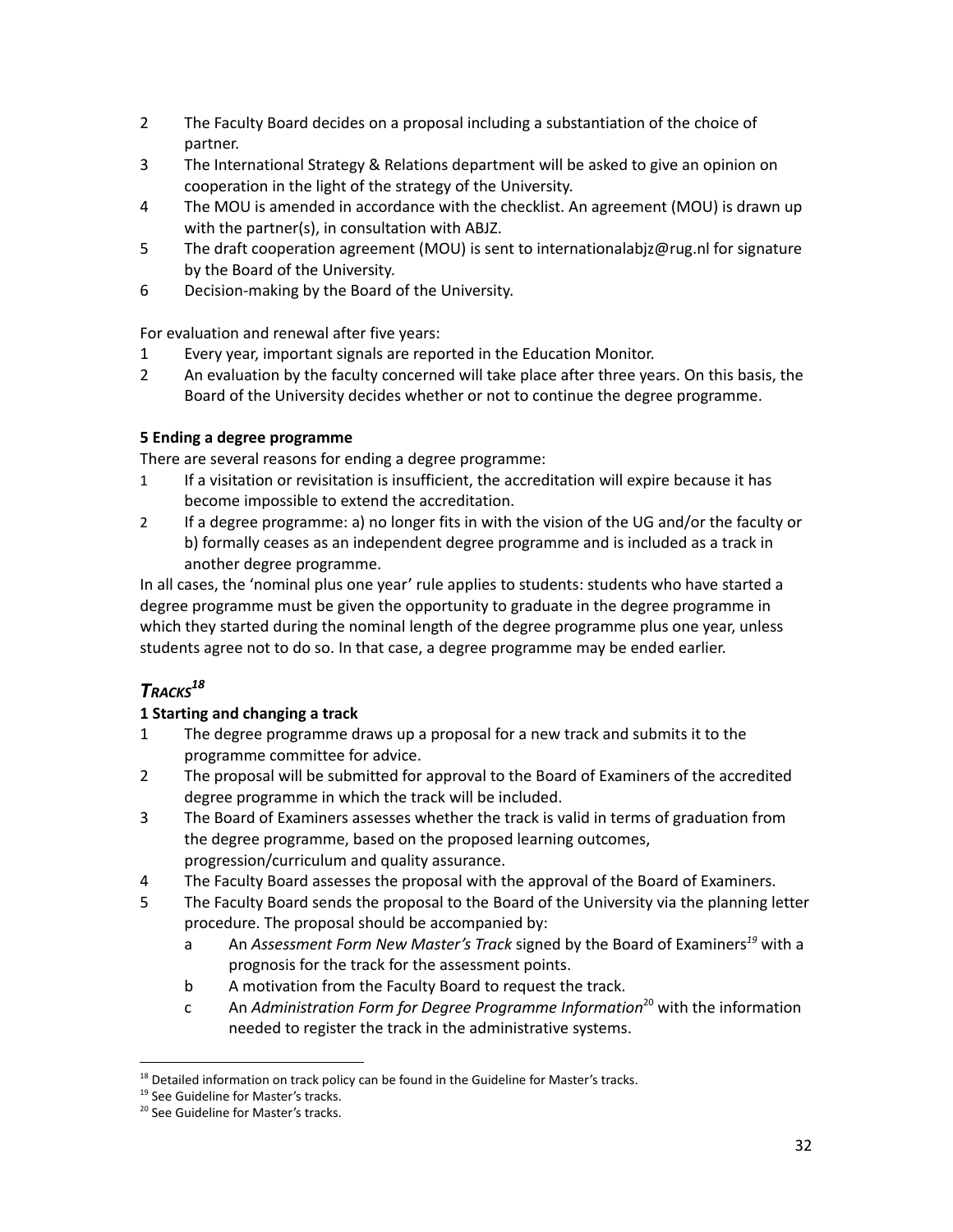6 After approval by the Board of the University, SER and ABJZ inform the Faculty Board of the decision of the Board of the University and, in the event of a rejection, the reasons for the rejection. ABJZ forwards the information from the *Administration Form for Degree Programme Information* to SIA for inclusion in the administrative systems. 21

#### **2 End of a track**

- 1 The Faculty Board makes a request for ending a track via the yearly planning letter procedure. The time limit for ending a track is C+1. (Academic year plus one) The intention must be provided with two Administration Forms for Degree Programme Information<sup>22</sup>.
- 2 SER and ABJZ forward the information to SIA for inclusion in the administrative systems.
- 3 The faculty will ensure good communication about the termination of the track in good time.

#### **3 Evaluation of a track**

In order to further ensure the quality of tracks, an assessment system has been developed to allow faculties to periodically assess the viability of their tracks.

- 1 The tracks of each degree programme must be assessed at least once every three years.
- 2 The Faculty Board carries out the assessment or mandates a committee to carry out this assessment and is hereby advised by the Board of Examiners.
- 3 The assessment takes place as part of the accreditation of the Master's degree programme to which the tracks belong and/or as a midterm assessment.
- 4 As part of the preparations for accreditation, the assessment takes place one year prior to accreditation. The Faculty Board determines when a midterm assessment takes place to ensure it is in line with the quality assurance of the faculty.
- 5 During the assessment, each track will be assessed separately according to the *Master's Track Assessment Form*. 23
- 6 The assessment takes place as part of the Degree Programme Education Monitor. The results are summarized in the Faculty Education Monitor.
- 7 Based on the results of the assessment(s), the Faculty Board will decide on the continuation, modification or termination of the assessed track(s) no later than one year after the assessment.

#### <span id="page-32-0"></span>*CHANGE OF NAME OF DEGREE PROGRAMME AND TRACKS*

To apply for a name change of a degree programme, a request file with an expert opinion must be submitted to the NVAO. In order to limit the additional administrative burden, it is recommended that the visitation panel be asked for a substantive recommendation at the time of the visitation and that the change of name be requested when submitting an accreditation extension.

#### **1 Change of name of the degree programme**

A degree programme may request a name change with the NVAO during a visitation or via the internal planning letter procedure. The NVAO assesses whether, in addition to the name, the

 $21$  The name of a new track, changes in the name of a track or the termination of a track must in any case be known to the ABJZ annually before 1 September so that this information can be sent to the administrative systems in time in connection with the opening of Studielink on 1 October for the following academic year.

<sup>&</sup>lt;sup>22</sup> See Guideline for Master's tracks.

<sup>&</sup>lt;sup>23</sup> See Guideline for Master's tracks.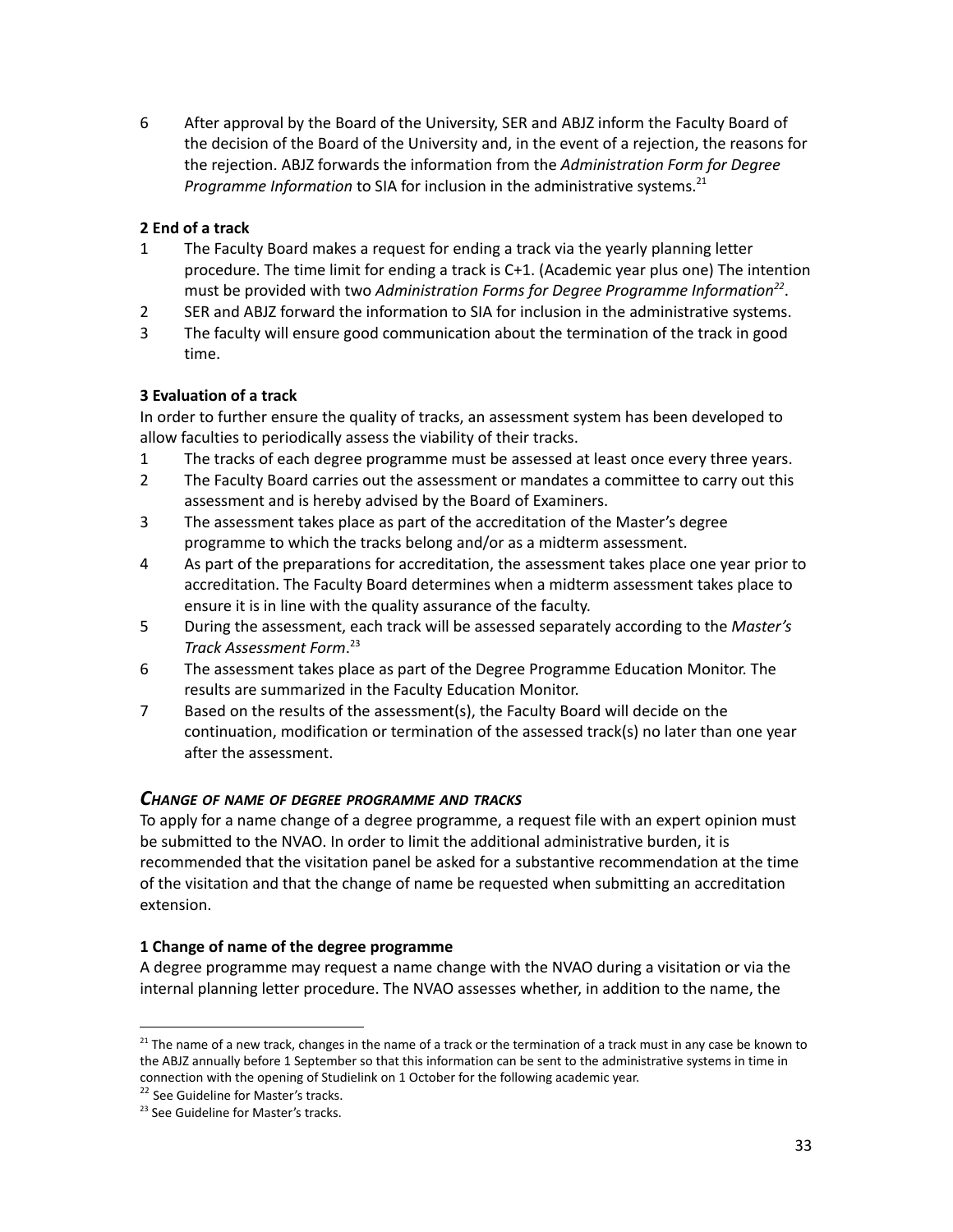content of the degree programme has changed substantially. In the latter case, the institution must apply for a new degree programme (TNO), preceded by an application to the Committee for Sustainable Higher Education (CDHO). The procedure is as follows:

- 1 The Faculty Board submits the proposed amendment to the Board of the University with reasons. After obtaining the opinion of the Board of the University, the latter will take a decision.
- 2 When drawing up a proposal, the following must be taken into account.
	- a In its request, the institution/degree programme states the reasons why it has opted for a new name and whether this new name is appropriate to the content.
	- b If the new name is the result of a change in the degree programme, it must be stated why there is no question of a new degree programme.
	- c If the content of the degree programme is not or only marginally adjusted and the proposed name is in line with what is customary in the sector or review group, the NVAO will not engage any external expert(s) and will take a decision on the basis of the request portfolio and desk research.
	- d In the event of a change in the degree programme, the NVAO will call in external expert(s).
- 3 The change of name may not lead to the degree programme being placed in another part of the Central Register of Higher Education Degree programmes (CROHO) (WHW, Article 7.3, paragraph 5, in conjunction with Article 5a.2, paragraph 2a). If this is the case, then this is also a *request for reorganization*. The Committee for Sustainable Higher Education (CDHO) also advises the Minister on the *request for reorganization*.

**Deadline:** The NVAO will process the application for a name change within three months, depending on the involvement of expert(s). Upon receipt of the draft decision from NVAO, the institution may lodge an objection.

#### **2 Registration of international name**

The Faculty Board may ask the Board of the University to enter or change an international name in CROHO via the planning letter procedure. The change of an international name can only be determined per CROHO code, and must be the same as that of any sister programme. International names are also submitted via ABJZ to the International Strategy & Relations (ISR) department for advice to the Board of the University on the international connotations of the specific name. ABJZ registers the international name in CROHO and, from there, ABJZ sends it to the other administrative systems.

#### **3 Changes to track names**

Changes to track names will take place in Studielink after application by the Faculty Board via the planning letter procedure and approval by the Board of the University. For this purpose, the Faculty Board must submit two Administration Forms for Degree Programme Information<sup>24</sup>. When changing a track name, the position of students already enrolled in the track must be taken into account. Tracks are not registered separately in CROHO, but they are recorded in Studielink.

<sup>&</sup>lt;sup>24</sup> See Guideline for Master's tracks.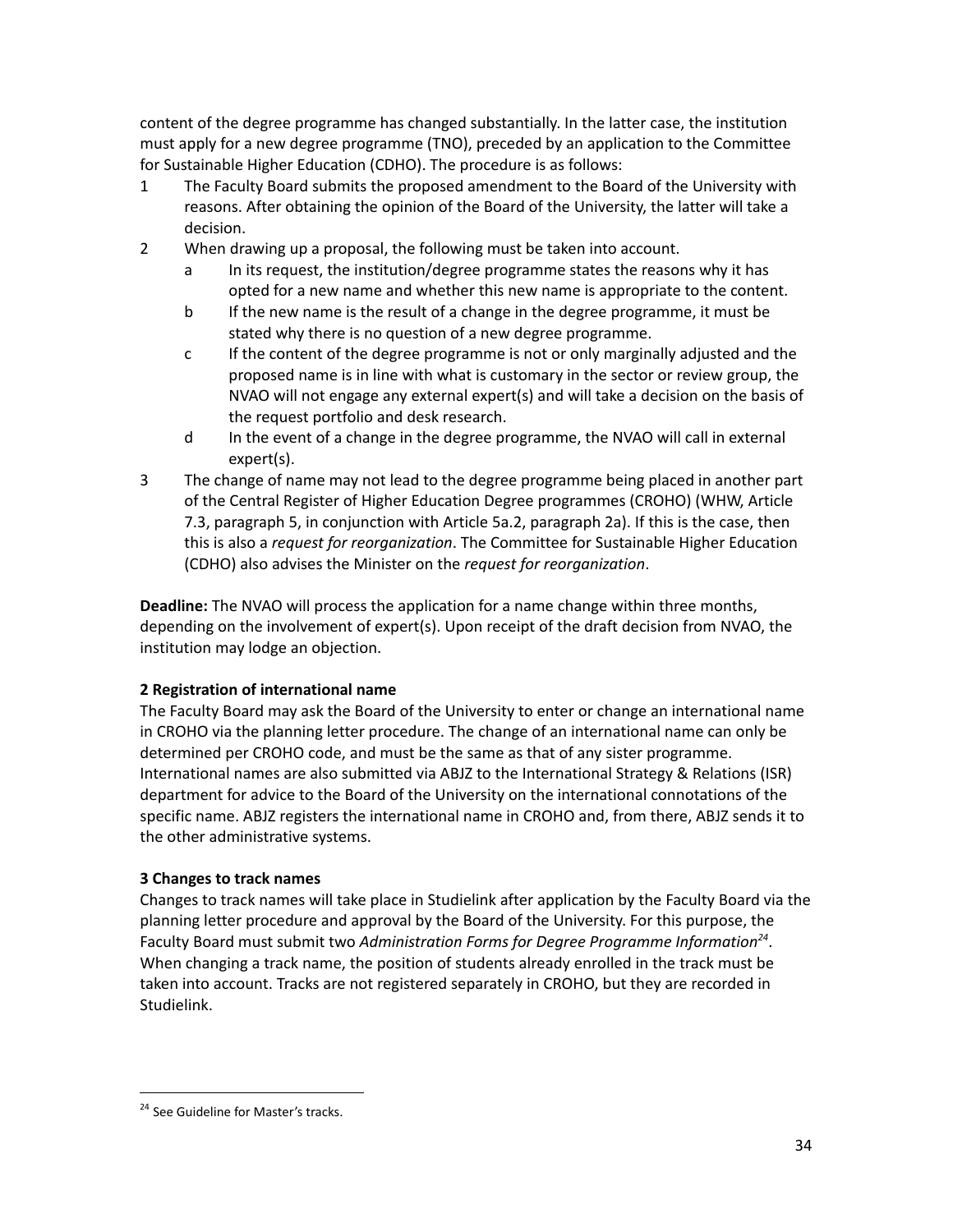# <span id="page-34-0"></span>*MIDTERM REVIEW, FORMERLY: MINI AUDIT 25*

As of 2016, the internal mini audit will no longer be part of the central PDCA cycle. The audit was used to monitor the implementation of policies. This is now a function of the Education Monitor. A (mid-term) review can optionally be used by the Board of the University or Faculty Board when signals are triggered at a faculty or institution level.

The procedure for an internal review at the institutional level is as follows:

- 1 The Board of the University requests advice from the UCO and/or the Strategy Department of Education & research on the issues raised in the Education Monitor;
- 2 UCO or the Strategy Department of Education & Research advises on a sample: themes, faculties;
- 3 A committee carries out the review;
- 4 A report is sent to the Board of the University after the hearing;
- 5 The Board of the University and the Faculty Board discuss results and recommendations in the Administrative Meeting and make agreements, where necessary.

The procedure for a review at the faculty level is as follows:

- 1 The Faculty Board requests advice from the UCO and/or the Strategy Department of Education & research on the issues raised in the Education Monitor;
- 2 UCO and/or the Strategy Department of Education & research advises on a sample: themes, programmes;
- 3 A committee carries out the review;
- 4 A report is presented to the Faculty Board after the hearing;
- 5 The review will be reported on in the next Education Monitor;
- 6 Whenever there is reason, the Faculty Board and the Board of the University discuss the review in the Administrative Meeting.

#### <span id="page-34-1"></span>*CHANGE OF LANGUAGE OF INSTRUCTION*

If a faculty wants to change the language of instruction of a degree programme or a track, the Faculty Board may submit a request to the Board of the University via the planning letter procedure. The Board of the University will take a decision on this subject in accordance with the following points:

In the VSNU context, agreements have been made with the Ministry of Education, Culture and Science about language changes. The Faculty Board indicates in the request how these agreements have been made:

- 1 With regard to the language of instruction, universities commit themselves to a careful decision-making process for each degree programme. The choice of language is made in accordance with the legally required language code of conduct. A change in the instruction language will be laid down in the OER so that staff members will also have a say in the matter.
- 2 Part of careful decision-making on the instruction language is monitoring and collegial coordination at a national level aimed at maintaining a sufficient supply of Dutch-language Bachelor's degree programmes: universities give shape to this alignment by putting changes on the agenda of the consultative participation body.

<sup>25</sup> Because of the association of *audit* with finance, it is currently preferable to use the term *review* or *midterm review*.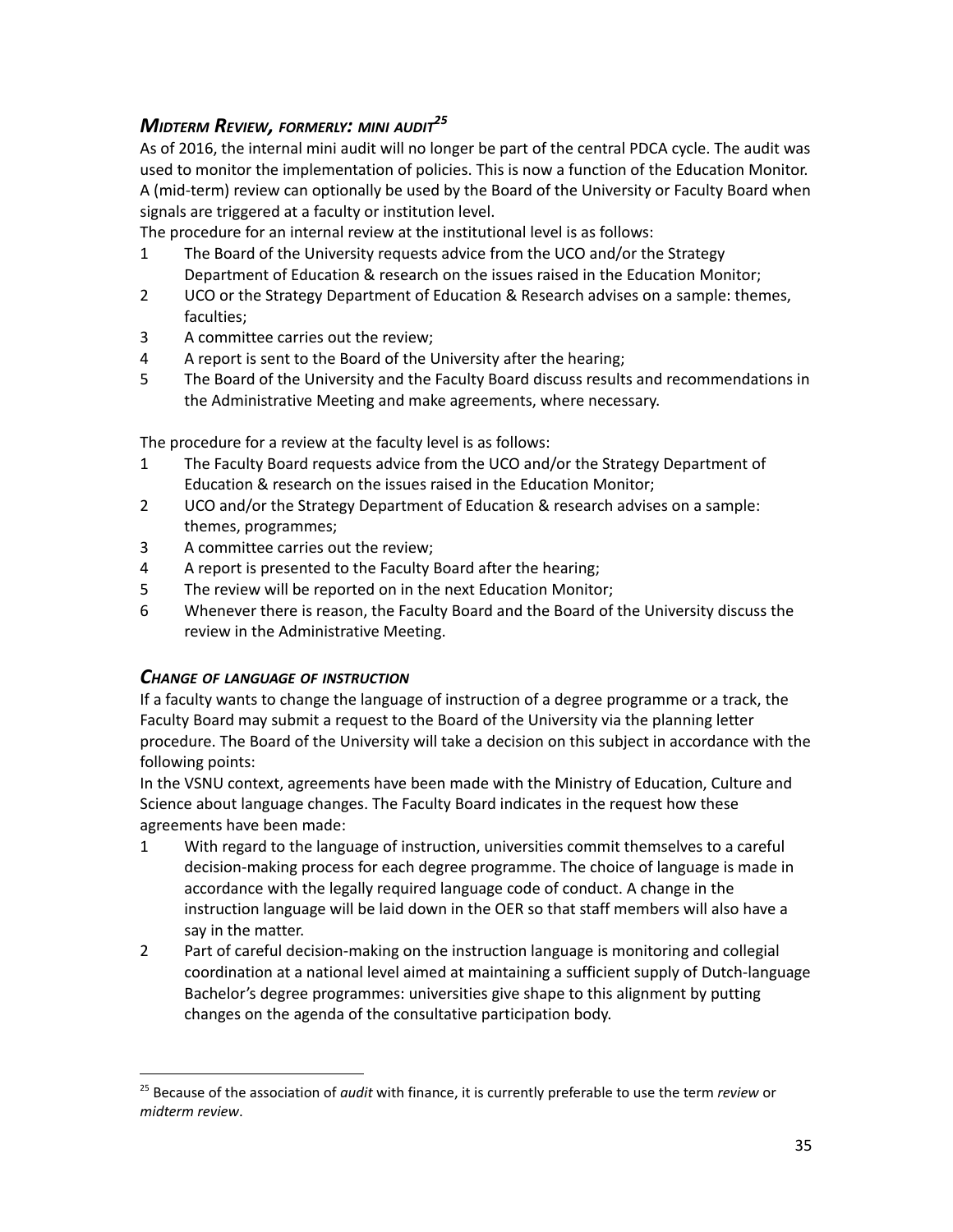- 3 Universities ensure that English-speaking (Master's) teaching is accessible to Dutch students. To this end, they will pay sufficient attention to the development of academic English.
- 4 Universities ensure that Dutch students are able to bring and maintain their command of academic Dutch, even if they are taking an English-language Bachelor's degree programme.
- 5 Universities ensure that academic and support staff have a sufficient command of English. Universities of applied sciences and universities require teaching staff to have obtained at least at C1 level.
- 6 Universities are committed to increasing the chances of international students staying in the Netherlands by offering Dutch language course units for international students.

If a degree programme is not offered in Dutch, it will be assessed at the time of the review whether there are sufficient grounds for doing so. The accreditation framework states that the degree programme should motivate the choice of the language and that the lecturers are able to teach in that language.

### <span id="page-35-0"></span>*SELECTION AND PLACEMENT/ NUMERUS FIXUS BACHELOR'S DEGREE PROGRAMMES*

A faculty wishes to restrict access to a Bachelor's degree programme by means of selection. The request must contain the following information: the number of places, the selection criteria (at least two), the selection procedure, the reasons why the Faculty Board considers the available teaching capacity insufficient to allow unrestricted enrolment of students (e.g. lack of qualified lecturers/labs), and the rationale behind this (why are more funds not made available). Pursuant to article 9.33a paragraph 2, d WHW, the student section of the University Council has the right to advise on the selection procedure and criteria.

#### <span id="page-35-1"></span>*SELECTIVE MASTER'S PROGRAMMES*

A faculty wishes to limit the accessibility of a master's programme by means of selection, possibly with a limitation of the number of students. In doing so, it takes into account the sectoral accessibility of Master's programmes and complies with the Protocol on Selective Master's Safety Net (see appendix 5).

The request must include the following information: the number of places (if applicable), the selection criteria (at least two) and the instruments used to test these, the selection procedure, the reasons why, in the opinion of the Faculty Board, the available teaching capacity is insufficient to allow unrestricted enrolment of students (e.g. lack of qualified lecturers/labs), and the rationale behind this (why are more funds not made available).

Pursuant to article 9.33a paragraph 2, d WHW in conjunction with article 7.30b paragraph 2 WHW, the student section of the University Council has the right to advise on the selection procedure. This applies to new selective master's programmes and amendments.

#### <span id="page-35-2"></span>*ADMISSION WITH HBO PROPAEDEUTIC YEAR*

A faculty wants to adjust the modalities for entering one or more of their programmes with a HBO [propaedeutic](https://www.rug.nl/education/bachelor/nederlandse-studenten/aanmelding-en-inschrijving/toelatingseisen/hbo-propedeuse#:~:text=Met%20een%20hbo%2Dpropedeuse%20heb,de%20studieadviseur%20van%20de%20opleiding.) year.

#### <span id="page-35-3"></span>*MATCHING BACHELOR'<sup>S</sup> PROGRAMMES*

For each bachelor's programme, a faculty may opt for either voluntary or compulsory matching. The choice always applies to the bachelor's programme as a whole. A change always has to be processed in the RIC (Regulations for Registration and Tuition Fees).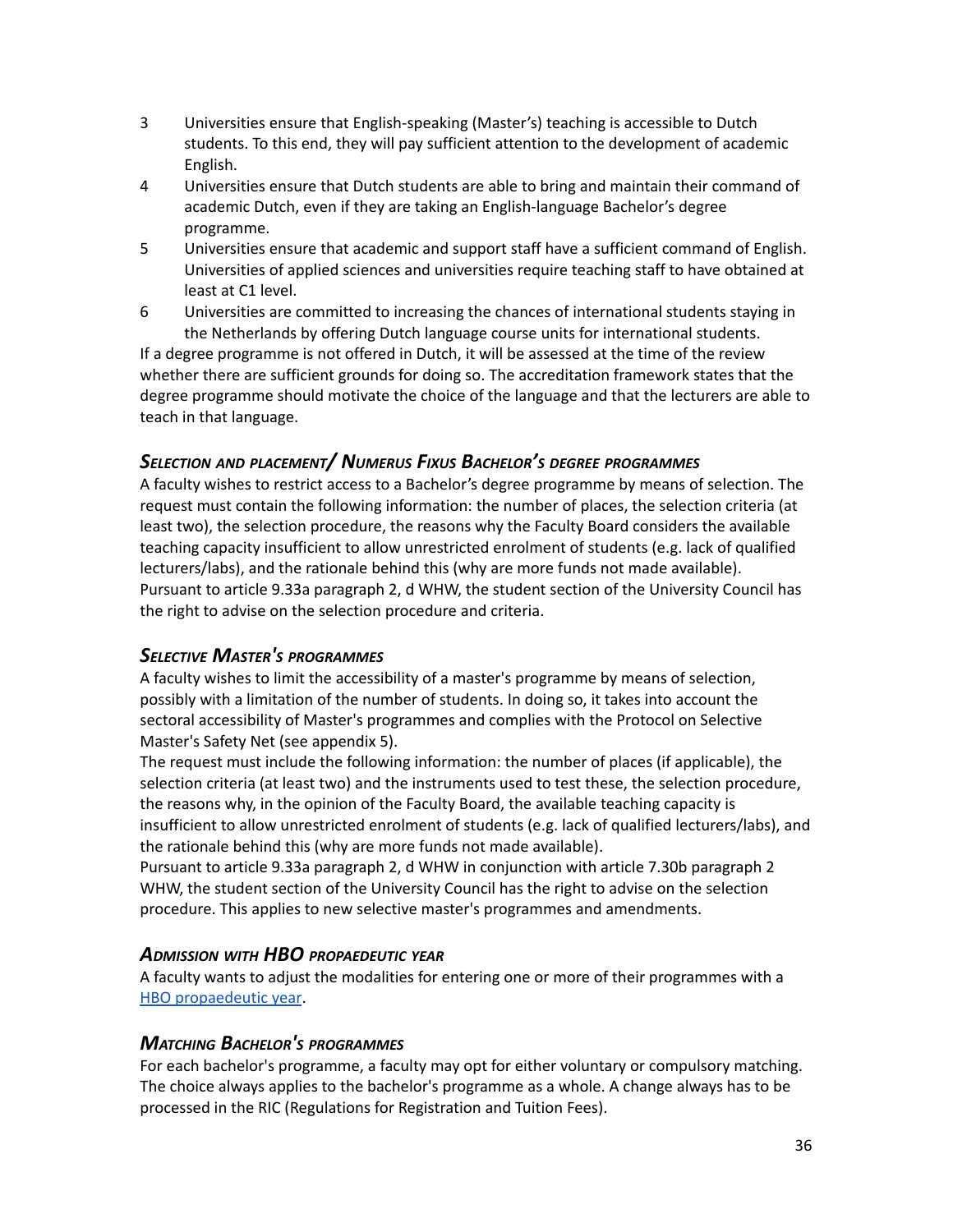Voluntary and compulsory matching are both intended to establish whether the programme suits the applicant. If a programme opts for voluntary matching, applicants may make use of this possibility, but it is not compulsory. If participation in the matching process is compulsory, applicants may be rejected if they have not participated in the matching process in time. An applicant may not be rejected on the basis of the result of a matching interview (compulsory or voluntary), as the result has an advisory function.

#### <span id="page-36-0"></span>*FEBRUARY STARTING DATE MASTER'<sup>S</sup> PROGRAMMES*

Under certain conditions, faculties may deviate from the mandatory February starting date for regular master's programmes. (The obligation to offer a second intake moment does not apply to research master's programmes and selective master's programmes). In view of the legal provisions pertaining to the prevention of study delay due to circumstances concerning educational organisation (legislation on the 'Bachelor-before-Master' rule adopted in 2011), an exception to the compulsory February starting date for Master's programmes is permitted if the request is sufficiently substantiated and an alternative study route is offered to prevent study delay in the transition from Bachelor's to Master's programmes (this applies only to UG students in the same discipline). Reasons for abolishing the February starting date cannot, therefore, consist solely of administrative or financial considerations.

An intake moment always relates to an entire programme and may not differ per track.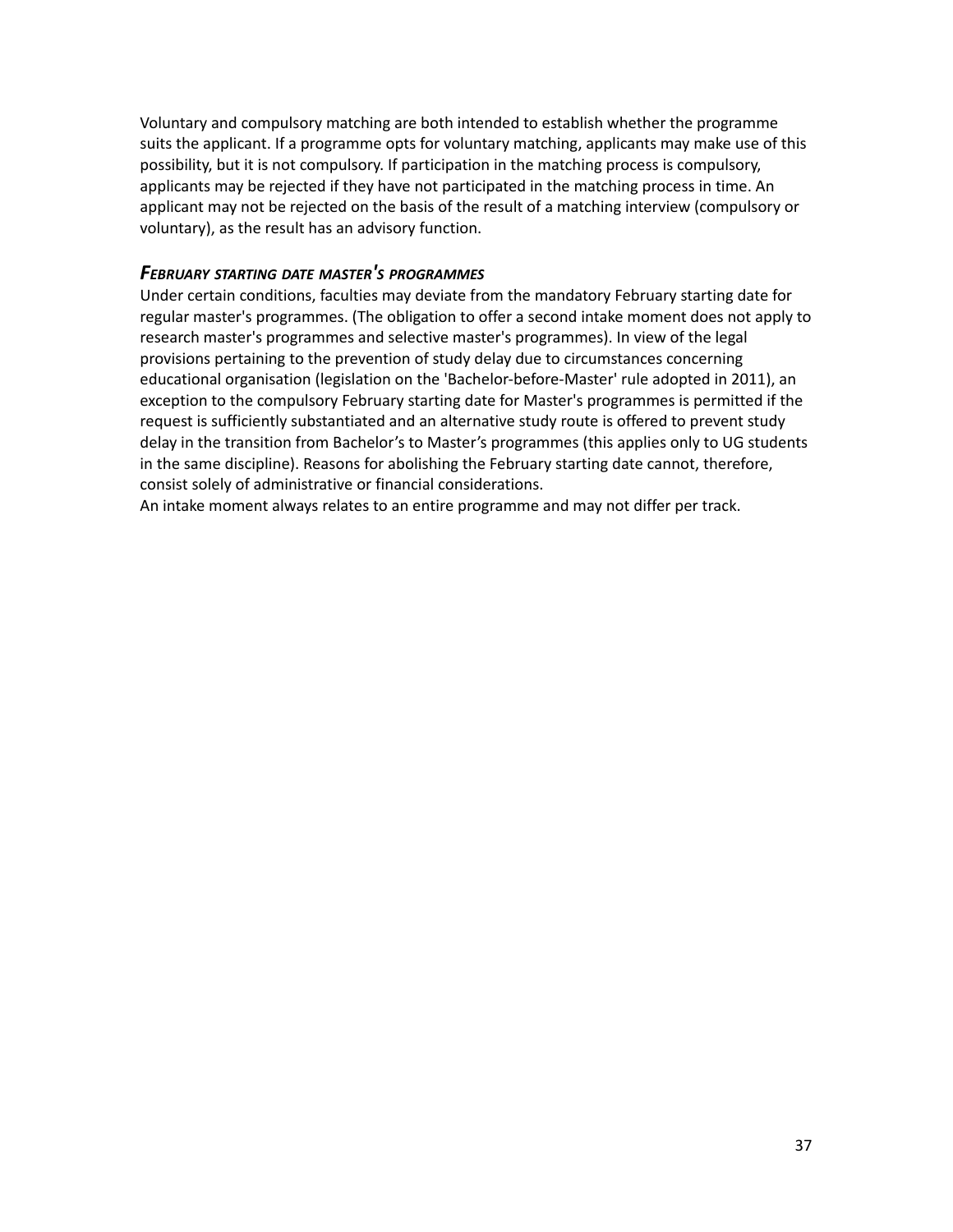# <span id="page-37-0"></span>APPENDIX 4: UG GOVERNANCE MODEL

The UG governance model is the basis for the interpretation, implementation and monitoring of teaching. The University is based on responsible professionals, shared ownership and trust. This has been translated into a structure in which the frameworks are drawn up at a central level. Within these frameworks, faculties, academics and support staff have ample autonomy for further implementation.

Faculties can give their own identity to centrally formulated goals and policies, in line with the requirements and principles of their own disciplines. The funding model for strategic projects was adjusted accordingly with effect from the strategic plan in 2015. This is done in the form of a lump sum funding per faculty, instead of a separate budget per strategic goal. The Board of the University regularly meets with the Faculty Boards to discuss the progress and results of the teaching policy.

#### *Management line*

In the model, the Board of the University provides guidance to the organization by formulating strategic objectives (Strategic Plan) and drawing up policy plans. The Board of the University then monitors the implementation and results in the faculties and services. The Board of the University has to account to the Supervisory Board for these matters.

The long-term strategy is defined in a horizontal dialogue with all stakeholders, both external and internal, every five years. The Board of the University monitors the implementation of the Strategic Plan. The implementation takes place on the basis of the Faculty strategy plans that are based on the UG plan and adopted by the Board of the University. Progress is central to the Administrative Meetings.

The semi-annual administrative meetings between the Board of the University and Faculty Boards, deans and departmental boards are a result of the UG's management model. Based on the results of the first Institutional Assessment, these consultations have been explicitly linked to the *Plan-Do-Check-Act* cycle since 2013.

During the autumn Administrative Meetings, objectives and ambitions (Plan) and innovation and improvement plans (Do) of faculties will be central, laid down in indicators to measure progress. A clear link with the financial cycle will also be established through the discussion of budgetary sub-plans in the autumn Administrative Meetings. During the spring Administrative Meetings, signals from the faculty's quality assurance process (Check) and the improvement policy (Act) are central. The results, reflections and actions of faculties are then discussed in detail.

The Board of the University and the Faculty Boards are assisted by various advisory bodies. At institutional, faculty and degree programme level, formal and informal coordination takes place with and between advisory bodies. In this way, the academic community is involved in the definition and implementation of strategy and policies.

The following diagram shows how signals from all actors ultimately end up in Administrative Meetings: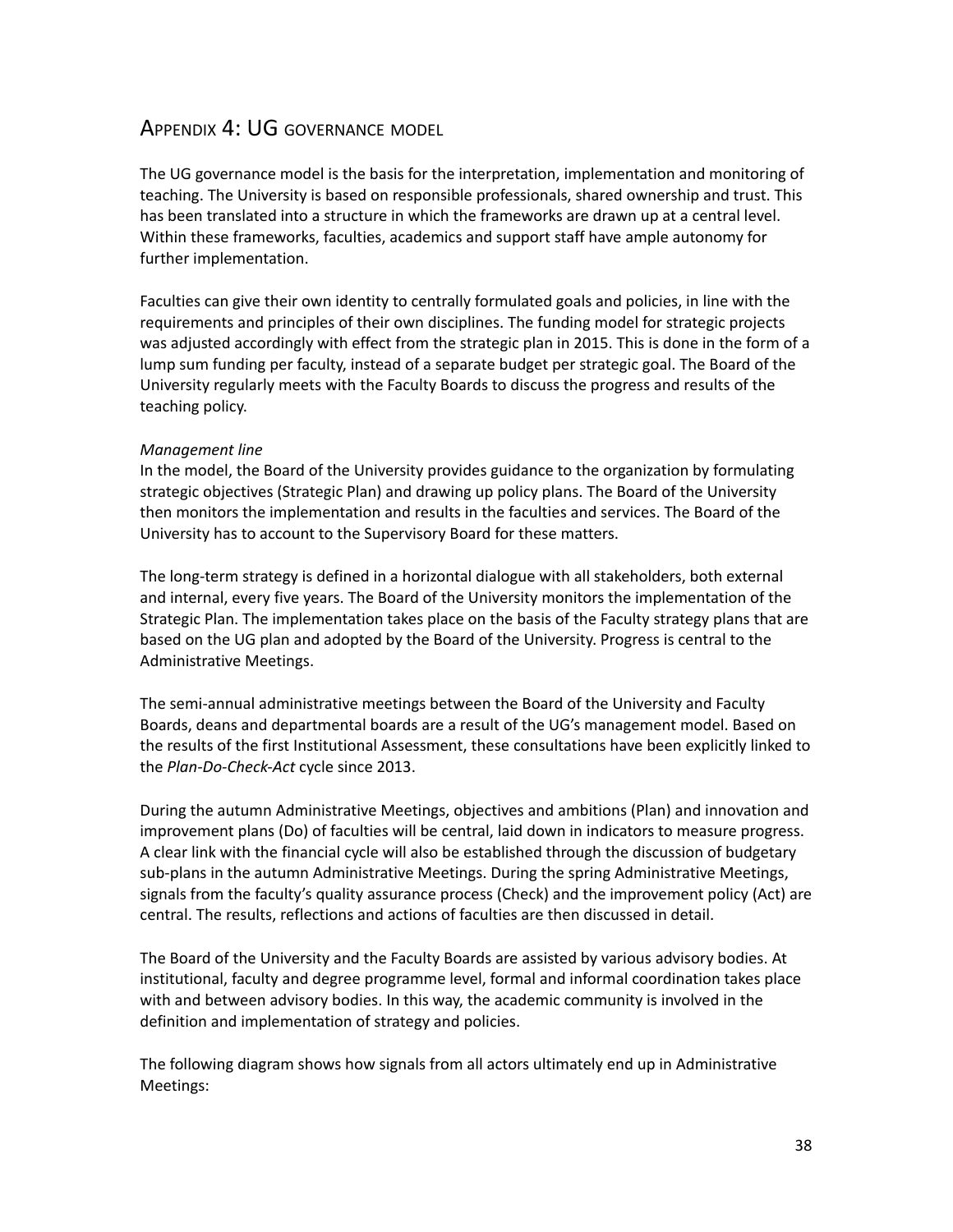

#### *Figure Administrative Meeting*

Actoren instellingsniveau: Actors at the institutional level Raad van Toezicht: Supervisory Board Universiteitsraad: University Council College van Decanen: Committee of Deans Commissie Onderwijsstrategie: Committee for Teaching Strategy Universitaire Commissie Onderwijs: University Committee for Education Beleidsafdelingen Bureau: Office of the University policy departments

BO extern verslag: External Report of the Administrative Meeting BO verslag: Report of the Administrative Meeting College van Bestuur: Board of the University Bestuurlijk Overleg: Administrative Meeting Faculteitsbestuur: Faculty Board Voorbereiding: Agenda, Quickscan, Onderwijsmonitor: Preparation: Agenda, Quick scan, Education Monitor

Actoren Facultair niveau: Actors at the faculty level Faculteitsraad: Faculty Council

Actoren opleidings-/ cursusniveau: Actors at the degree programme/course unit level

Opleidingsdirecteur: Programme director Examencommissie: Board of Examiners Opleidingscommissie: Programme Committee Toelatingscommissie: Admissions Board Studieadviseurs: Study advisors Docenten: Lecturers Studenten: Students Alumni: Alumni Raad van Advies: Advisory Board